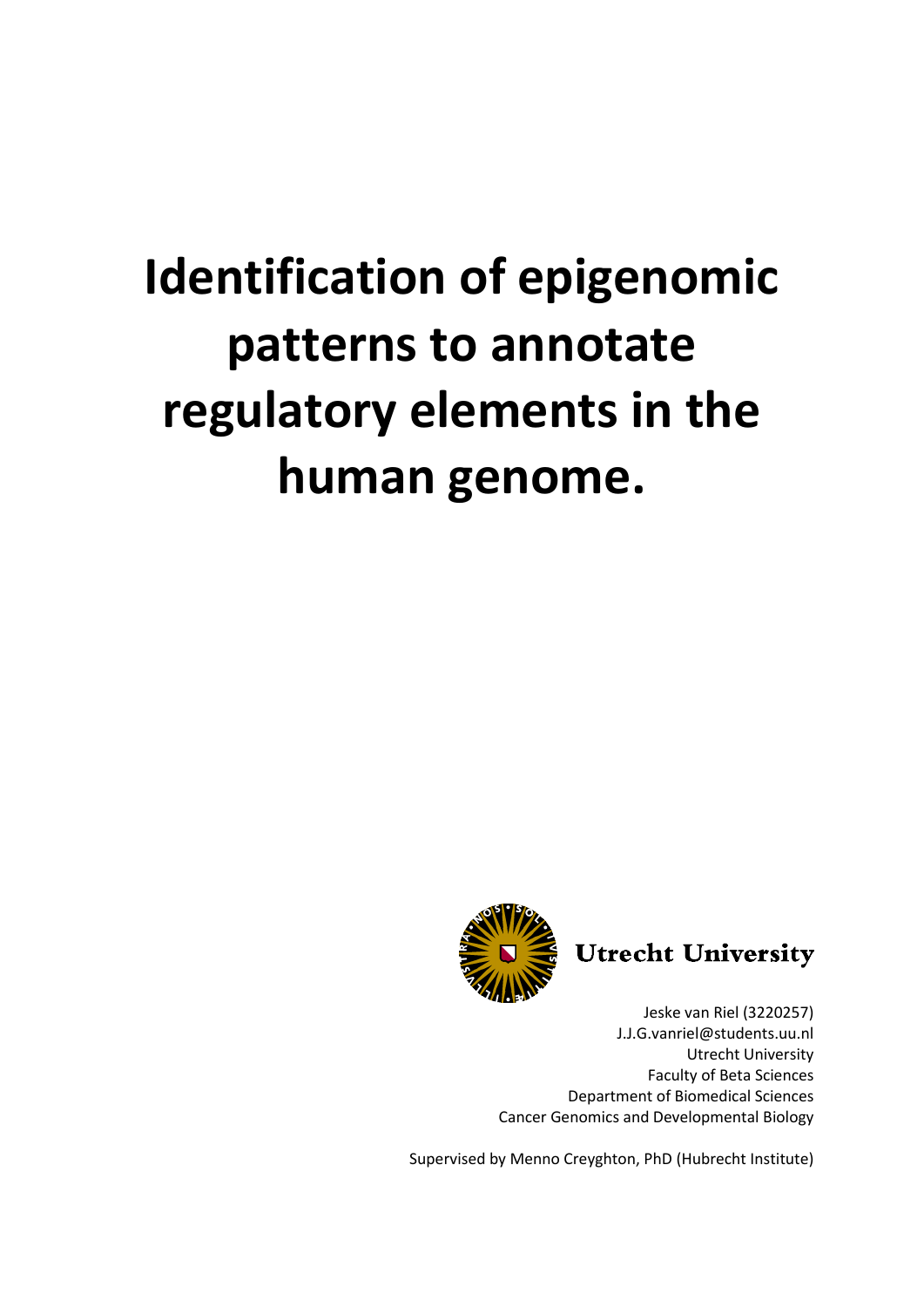# **Abstract**

Recently, studies on transcriptional regulation have turned from single-gene to genome-wide research. This transgression provides new possibilities towards the identification of transcriptional regulation pathways, and the identification of new transcriptional regulatory elements. Recent technological advances have enabled the identification of histone modifications. These have been mapped to specific chromatin structures and transcriptional regulatory elements, such as promoters or enhancers. Specific patterns of histone modifications, regulatory proteins or chromatin structural properties have been discovered. These patterns were shown to demarcate specific regulatory elements, and are being increasingly used to identify novel elements.

The resulting data from these studies show an intricate interplay between posttranslational histone modifications, chromatin structure, and genome function throughout different cellular conditions. It is considered that histone modification patterns enable prediction of functional regulatory elements, gene expression and splicing patterns. Increased knowledge on these patterns has facilitated research on different genomic expression profiles between healthy and diseased cells in many disorders and diseases. Many studies on cancer have indicated an important role for epigenetic regulation during cancer development, commending the important role of the search for epigenetic patterns and their potential function.

Clear histone modification patterns have been identified for coding regions, promoters and enhancers. The negative regulatory elements, insulators and silencers, however are greatly underrepresented in these studies, and no definite histone modification patterns have been described so far. In order to get a full view of the intricate regulation of transcription, it seems vital to improve our understanding of histone modification patterns on all regulatory elements. In this review, an overview of histone modification patterns on regulatory elements, and their importance for transcription regulation is given. Special attention is directed to the patterns on silencers and in silenced genomic regions.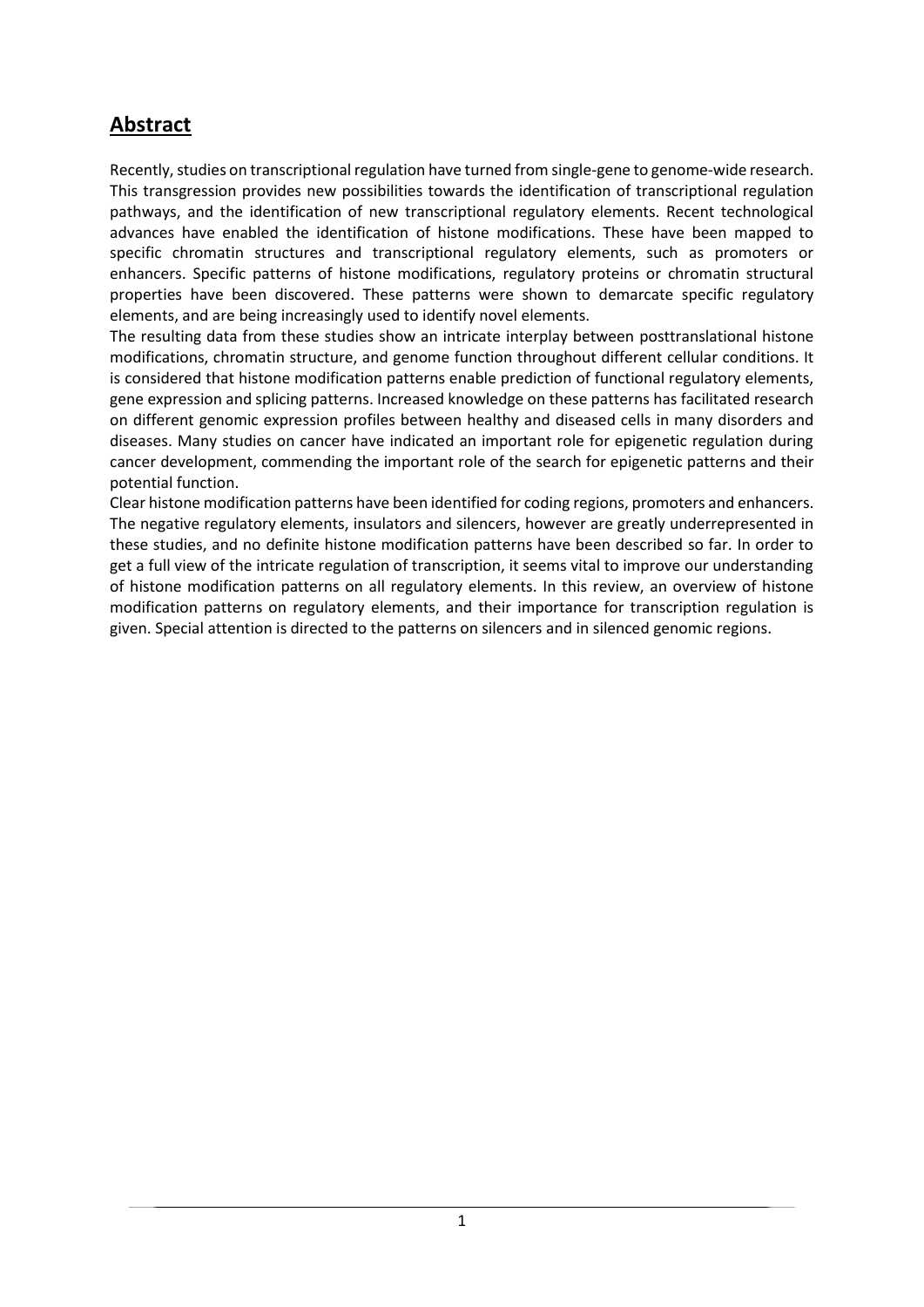# **Table of Contents**

| Abstract                                                                                                  | 1              |
|-----------------------------------------------------------------------------------------------------------|----------------|
| Table of contents                                                                                         | 2              |
|                                                                                                           |                |
| Chapter 1: Regulation of gene expression                                                                  | <u>3</u>       |
| The genome of eukaryotes is structured into chromatin                                                     | 3              |
| Transcription of genes is regulated by different sets of transcription factors and regulatory elements    | 4              |
| Distal regulatory elements regulate expression of genes from further away                                 | 5              |
| Histone modifications in regulatory elements have different biological functions                          | $\overline{7}$ |
| Chapter 2: Histone modifications on known regulatory elements                                             | 10             |
| The ENCODE project                                                                                        | 10             |
| Techniques to identify regulatory elements                                                                | 11             |
| Active coding regions in mammals are generally defined hypoacetylation and methylation of H3K36           | 12             |
| Promoters are defined by nucleosome depletion and H3K4 methylation                                        | 13             |
| Enhancers show different histone modification patterns for active, inactive and poised states             | 14             |
| Histone modifications for other regulatory elements are less well defined                                 | 15             |
| Bivalent domains contain both active and inactive histone modification                                    | 15             |
| Genomic mapping can increase our knowledge regarding transcriptional regulation in different organisms 16 |                |
| Chapter 3: Histone modifications on silencers and silenced DNA                                            | 17             |
| Silenced regions are indicated by methylation of H3K9 and hypoacetylation                                 | 17             |
| Interaction between silencing histone modifications and DNA methylation                                   | 18             |
| Silencers have been described in different model organisms                                                | 18             |
| Silencer-specific histone modifications are sparsely described in literature                              | 19             |
| Chapter 4: Applications of epigenomic patterns                                                            | 21             |
| Epigenomic patterns have been used to identify novel regulatory elements in different organisms           | 21             |
| Epigenomic patterns have been used to identify differences in cancer cells                                | 21             |
| Epigenomic treatments against cancer are being increasingly discovered                                    | 23             |
| Epigenomic patterns also hold potential for the treatment of other diseases                               | 23             |
| Epigenomic patterns have helped to create better models and treatments                                    | 23             |
| References                                                                                                | 25             |
|                                                                                                           |                |
| Supplemental 1: Functions of histone modifications                                                        | 30             |
| Layman summary                                                                                            | 35             |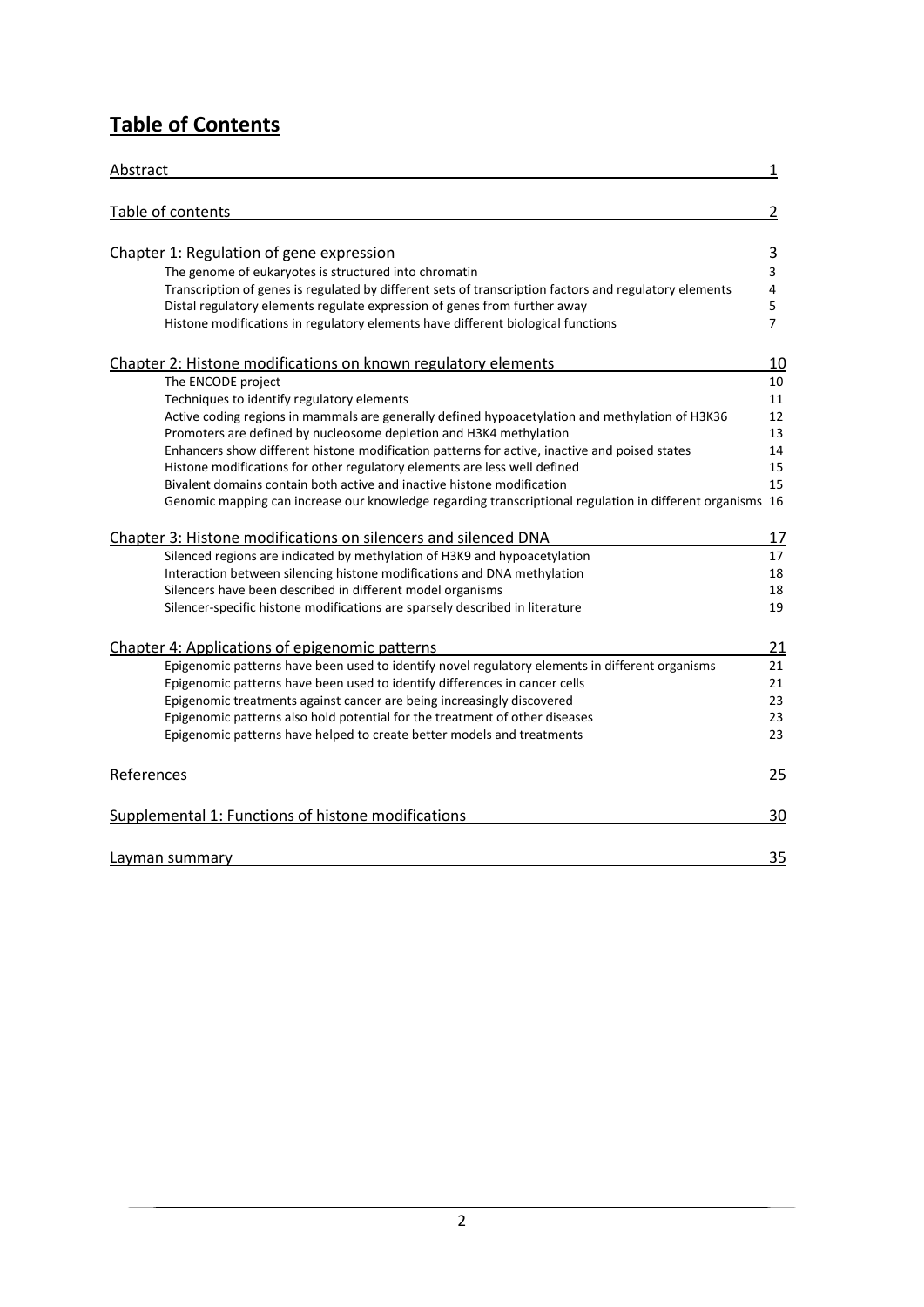## **Chapter 1 Regulation of gene expression**

The Human Genome Project has shown that there are approximately 20.000 protein-coding genes in the human genome, all of which have a specific location and function to be carried out.<sup>1</sup> All cells in the human body require the exact spatial and temporal expression of genes in order to function accurately. For the correct regulation of transcription, the genome contains specific transcriptional regulatory elements. These elements are often located in non-coding regions of the DNA and so far, several have been identified.<sup>2</sup> In order to fully understand the complexity of the human genome, all regulatory elements have to be identified. Their location, interactions with other parts of the genome and expression-regulating proteins, and other specific characteristics, will greatly improve our knowledge of the regulation of transcription. This will improve our understanding of inter- and extracellular pathways, which can aid in the timely identification of diseases, or provide new means for remedies. Though we possess most of the human genome sequence, identification of these regulatory elements has been tedious. To improve this process, identification methods other than comparative studies are required. One such method has been sought in patterns of posttranslational histone modifications.<sup>3</sup> These modifications have been found on all histone proteins present in cells and are thought to form specific patterns correlating with genomic regulatory elements. Great effort has been put in the identification of these patterns, their function, and possible correlation with regulatory elements. For some regulatory elements, such as enhancers or promoters, histone modification patterns have been discovered. <sup>4</sup> These patterns are being used for various applications, such as identification of new regulatory elements in the human genome. Unfortunately, patterns have not been identified for all regulatory elements. Silencers for example are heavily under-researched and much remains to be discovered. In this work the annotation of histone modifications patterns to regulatory elements will be discussed. First, the regulation of transcription and its different regulatory elements will be depicted. Next, histone modification identification techniques, histone modification patterns and their corresponding regulatory elements will be discussed. In chapter 3, silenced genomic regions, silencers, and their potential histone modification patterns will be described in detail. Last, the functional applications of these histone modification patterns will be discussed.

#### **The genome of eukaryotes is structured into chromatin**

Regulation of transcription in eukaryotes happens, for the first part, in the nucleus, where proteincoding genes are translated into mRNA. The eukaryotic genome is tightly packed into chromatin, a nucleoprotein complex inside the nucleus, which is composed of nucleosomes and DNA. A nucleosome consists of 147 bp of DNA wrapped around a histone octamer, which generally contains two copies of each of the core histones H2A, H2B, H3 and H4. These nucleosomes are separated by approximately 16 bp of linker DNA, which associates with one copy of histone H1. Histone H1 is present to keep the DNA in place, and aids in the formation of the "beads-on-a-string" chromatin structure.<sup>5</sup> In actively transcribed regions, the DNA often is more loosely wrapped around its histone octamer. This increases accessibility for the transcriptional machinery. These active regions are referred to as euchromatin. Inactive DNA regions consist of heterochromatin, which is packaged tightly to prevent binding of the transcriptional machinery. This difference is often referred to as the secondary structure of chromatin. When packaged tightly it is called the "30-nm fiber", referring to the width of the complex. When loosely packaged chromatin is also referred to as "10-nm fiber".<sup>6</sup> Throughout the genome, some variants of the core histones are incorporated in nucleosomes (table 1). These can be H2A.Z, H2A.X, Macro H2A, CENP-A or H3.3. They diverge in their sequence from the original core histone in varying degrees, and are incorporated to execute diverse functions. H2A.Z for example, replaces H2A in the nucleosome and is often found in the promoters of actively transcribed genes. It is considered to prevent the spreading of heterochromatin to these regions.<sup>7</sup>

Each histone protein contains a globular domain, important for histone-histone interactions, and a highly dynamic amino terminal tail extending outwards from the nucleosome. These extruding tails are approximately 20-35 residues in length, and rich in basic amino acids.<sup>6</sup> They are prone to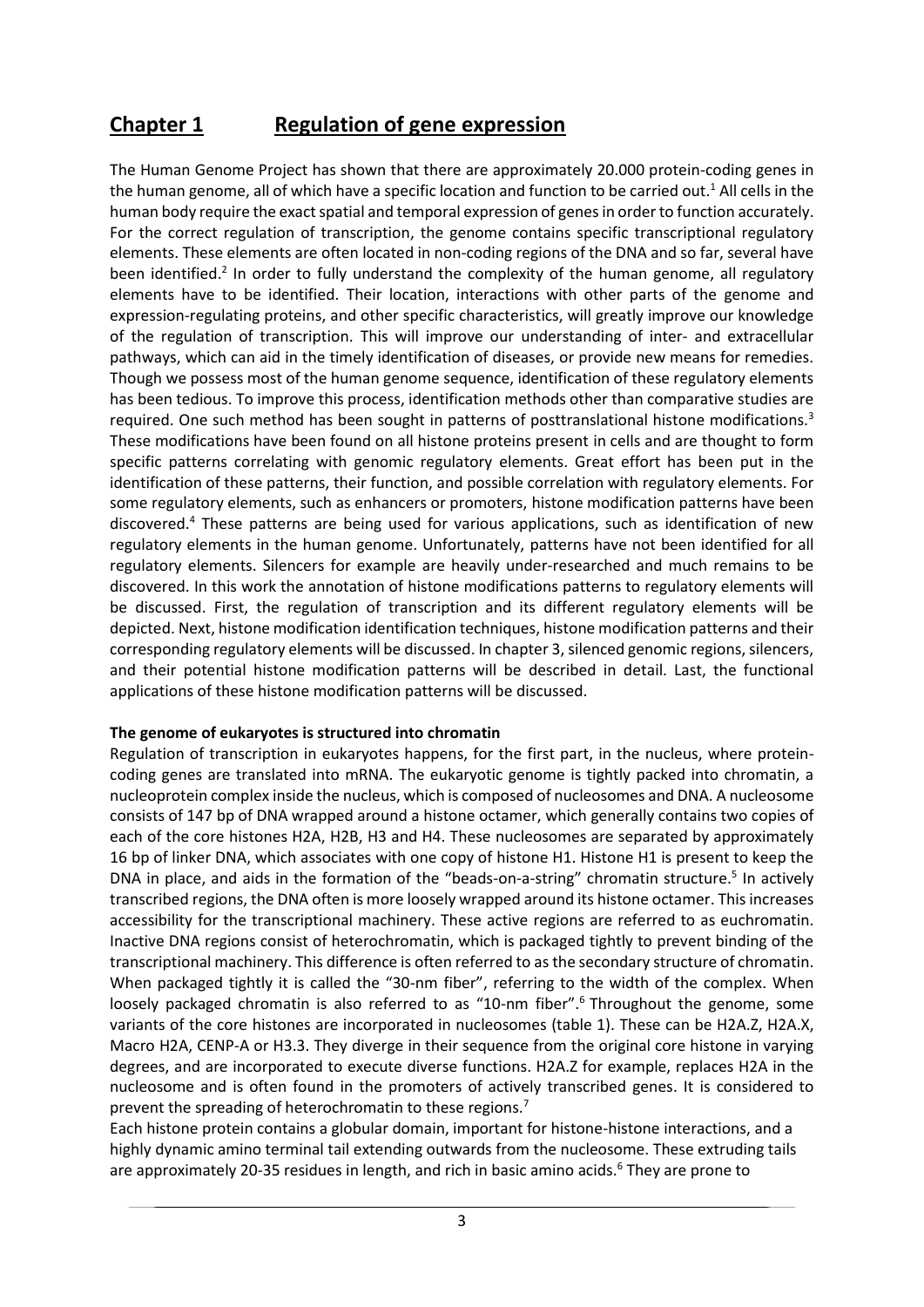posttranslational modifications (PTMs), which have been the interest of many studies. PTMs found on histones include acetylation and methylation of arginines; phosphorylation of serines and threonines; and acetylation, methylation, ubiquitination, sumolyation and biotinylation of lysines.<sup>6,10</sup>

| <b>Histone</b>         | Similarity with | <b>Functions</b>                                                                 |
|------------------------|-----------------|----------------------------------------------------------------------------------|
| Variant                | core histone    |                                                                                  |
| H2A.X                  | 96%             | DNA damage repair; the Serine in the SQEY motif in mammalian H2A.X is            |
|                        |                 | phosphorylated in response to double strand DNA breaks.                          |
| H2A.7                  | 60-65%          | Transcriptional regulation, DNA damage and chromosome stability.                 |
| Macro H <sub>2</sub> A | 64%             | Enriched on inactive mammalian X chromosome.                                     |
| CENP-A                 | Highly diverged | Centromere-specific, specialized H3 variant for attachment of kinetochores.      |
| H3.3                   | 97%             | Replaces H3.1 at transcriptionally active regions, varies only at 5 amino acids. |

**Table 1. Different variants of core histones and their functions in transcriptional regulation.8,9**

Addition of one, two or three methyl groups to lysines is probably the most common modification present on histone tails.<sup>10</sup> Methylation does not affect the charge of the lysine and adds a minimal amount of atoms, resulting in only a slight effect on its chemistry. This is also true for the methylation of arginines, although these are not trimethylated.<sup>11</sup> These modifications therefore do not alter the interaction with the DNA. They however do provide recognition sites for proteins containing specific domains(Table 2). Chromo and PHD domains are able to recognize lysine methylation and differentiate between mono-, di- or trimethylation. Tudor domains can recognize methylated arginines.<sup>11</sup> In contrast, addition of an acetyl group does have a major effect on the positive charge of lysines. They become more neutrally charged, causing an increased dissociation of the DNA from the nucleosome.<sup>11</sup> Acetyltransferases, the enzymes responsible for acetylation, are often not entirely accurate and acetylate multiple lysines at once.<sup>11</sup> High levels of acetylation in a genomic region can cause the loosely packaging of euchromatin. Phosphorylation of serines or threonines also adds a negatively charged group to the amino acid. It has however yet to be shown what implications this has on the histone or DNA structure.<sup>11</sup> Throughout the genome many PTMs can be found on histones, having different functions involving transcriptional regulation. Many PTMs have been shown to form specific patterns coinciding with genomic regulatory elements.

#### **Transcription of genes is regulated by different sets of transcription factors and regulatory elements**

Genomic regulatory elements are DNA sequences involved with the regulation of expression, through association with transcription factors. Genes usually contain a proximal regulatory element, the promoter, and are influenced by several distal regulatory elements, such as enhancers and silencers. The promoter can be found directly upstream from a gene, and contains the transcription start site (TSS). Promoter are composed of a core promoter and a proximal promoter, which consist of several regulatory elements.<sup>14</sup>

Expression of genes is regulated at several points during transcription, such as at the formation of the preinitiation complex, transcription initiation and elongation.<sup>12</sup> In eukaryotes, transcription is performed by the RNA Polymerase II protein complex. Transcription involves many different transcription factors, of which the general transcription factors (GTFs) are best described. In this group, RNA Polymerase II, TFIIA, TFIIB, TFIID, and other important factors of the classic transcription machinery can be found.<sup>12</sup> During transcription initiation these GTFs assemble in a specific order on the DNA to form the transcription preinitiation complex (PIC), which directs RNA Polymerase II to the transcription start site (TSS). After formation of the PIC, transcription initiation follows an ordered series of events to form a functional RNA Polymerase II elongation complex.<sup>12</sup>

The core promoter serves as a docking system for the transcription machinery and PIC assembly.<sup>16</sup> The best known example of a regulatory element within the core promoter is the TATA box, a binding site for TFIID during PIC formation. Other well-known elements include the Initiator Element (Inr), the Downstream Core Element (DCE), the Downstream Promoter Element (DPE), and the TFIIB-Recognition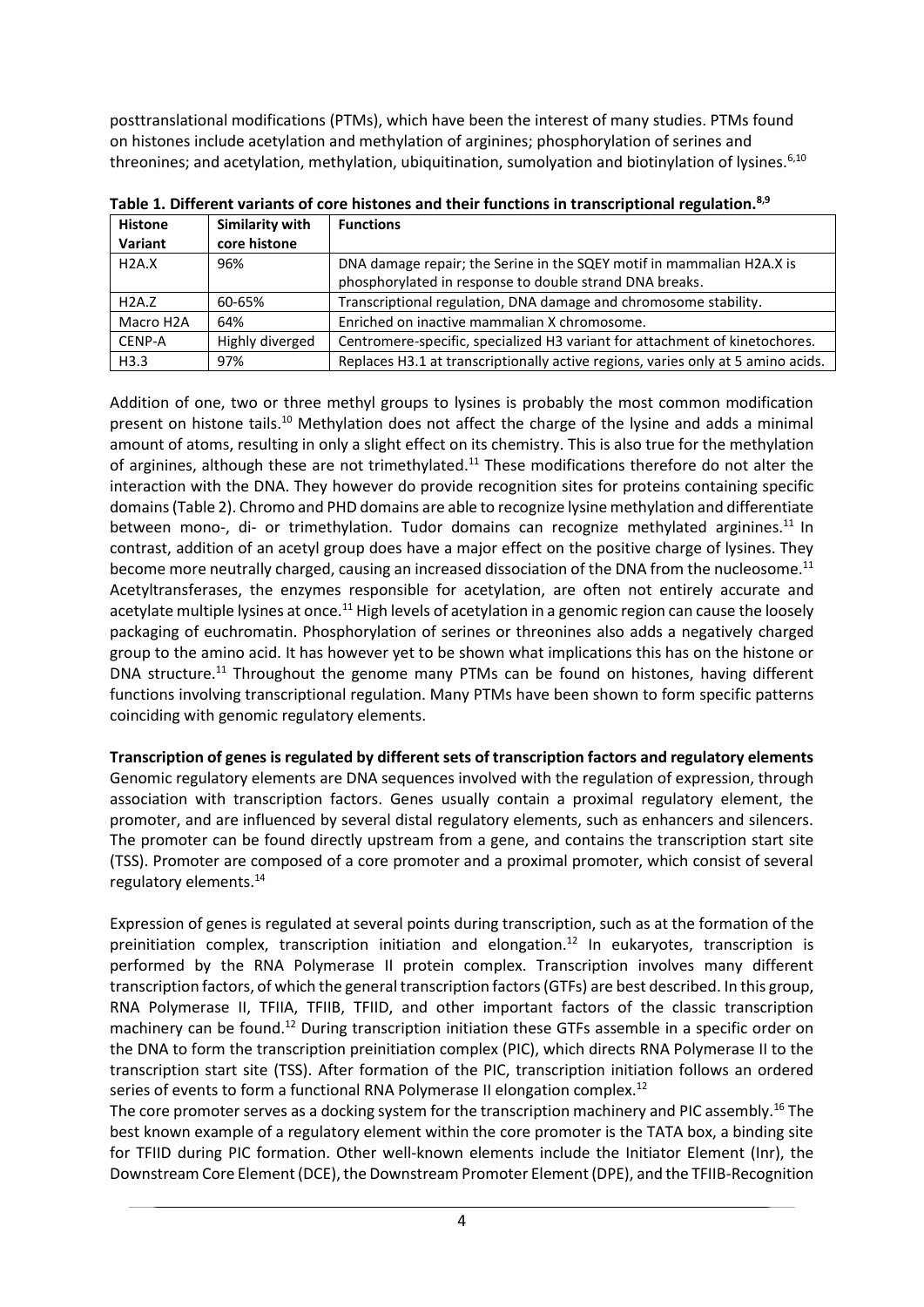Element (BRE). Although all these elements are present in promoters, most promoters do not contain all of them. The TATA box for example, is only present in approximately 24% of all human promoters.16,17

The combination of different regulatory elements in promoters enables the relatively few DNA-binding transcription factors to regulate all protein-coding genes. Estimates on the total amount of transcription factors in humans differ from 1500 to 3000.<sup>15</sup> Many of these have been mentioned throughout literature, however only less than 100 have been experimentally proven so far.<sup>15</sup> Regulating in total over 20,000 protein-coding genes, transcription factors rely greatly on combinatorial regulation to remain specific. The different regulatory elements on promoters confer combinatorial control of gene regulation, causing an exponential increase in the number of unique expression patterns. Despite the fact that many of these combinations are uninformative, combinatorial control still increases the number of possible combinations and specificity.<sup>16</sup>

In order to stimulate transcription, a second class of transcription factors is required. These are activators and co-activators, and they greatly increase the level of transcription. They can form heteroor homodimers and are specific in their binding to DNA sequences, working synergistically to increase transcription activity. These transcription factors are known to promote any step of the transcription process. They can assist PIC formation, by recruiting some of the proteins involved in this complex. Some activators can increase the rate of promoter escape or influence the activity of Polymerase II, while others have been shown to facilitate re-initiation.<sup>13</sup> Much remains to be discovered about these mechanisms of stimulation, and they are therefore under intense research.<sup>14</sup> Transcription factors have also been proposed to increase transcription by modification of the chromatin structure. This can happen through ATP-dependent remodeling complexes or histone-modifying complexes, to enhance availability of the DNA to the transcription complex. Activators can also function as docking sites for additional factors involved in the enhancement of transcription.<sup>14</sup> The combination of these different transcription factors facilitates the complicated regulation of genomic transcription.

The proximal promoter is the region immediately upstream from the core promoter.<sup>14</sup> It contains binding sites for activators. Approximately 50-60% of all vertebrate promoters are found near CpGdinucleotide islands, a short stretch of DNA with a relatively high guanine and cytosine content. CpGislands near promoters are generally unmethylated. These unmethylated CpG-islands are considered a reliable source of promoter region localization.<sup>18</sup> Unfortunately not all promoters are associated with unmethylated CpG-islands, indicating the requirement for different identification methods.

Conclusively, regulation of transcription is initiated at gene promoters and influenced by a diverse set of transcription factors, and several distal regulatory elements.

#### **Distal regulatory elements regulate expression of genes from further away**

Aside from the promoter, distal regulatory elements are also involved in the regulation of transcription (Figure 1). While transcription initiation happens at the promoter, distal regulatory elements enhance or diminish the expression of genes. Thus far, several distal regulatory elements have been identified. These are enhancers, insulators, silencers, and locus control regions.

#### *Enhancer*

From all distal regulatory elements, the enhancer has been studied most intensively. Enhancers were first identified in the genome of the SV40 virus, which was shown to be able to increase transcription of their hosts genome.<sup>19</sup> Enhancers typically exist of closely positioned transcription factor binding sites (TFBSs), which collaborate to enhance transcription. They have been shown to regulate transcription in a spatial- and temporal-dependent manner, but will function regardless of their distance and orientation relative to the gene its acting upon.<sup>20</sup> Enhancers are able to interact with several genes, and different genes can be influenced by multiple enhancers. This diversity of enhancer-gene interactions aids in the spatial- and temporal-dependent regulation of genes. When genes require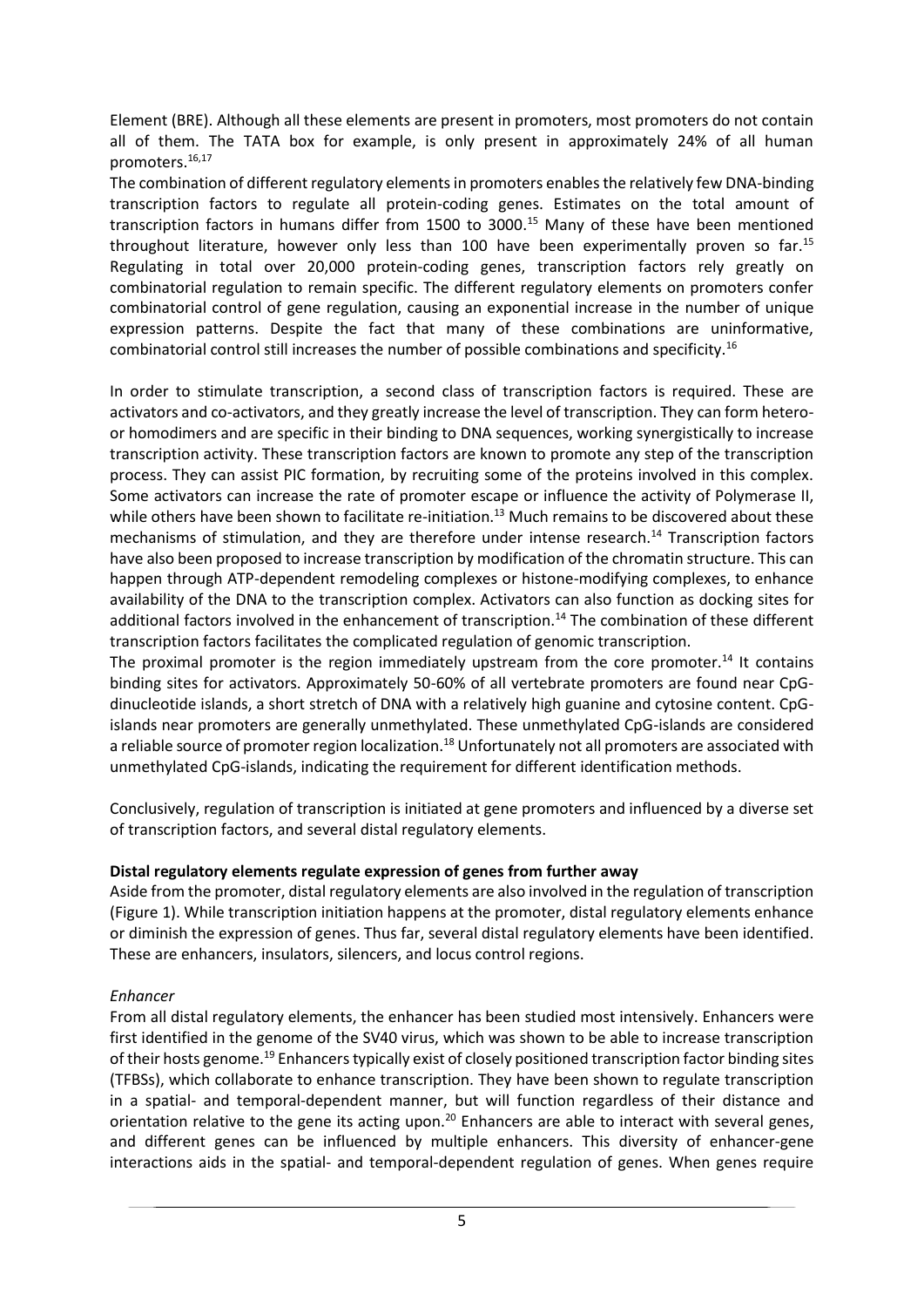activation through multiple enhancers, the absence of one of these enhancers can prevent its transcription.

Enhancers are often compared to the proximal promoter of genes, because they can bind the same transcription factors, and are both able to enhance gene expression. There are however several difference between them. First, they differ in their position. While the proximal promoter is always directly upstream from the expressed gene, enhancers can be hundreds of kilobases up- or downstream from the actual gene.<sup>20</sup> Distances of up to 1 Mb between enhancers and the TSS of the gene they interact with have been discovered. $21$  Enhancers can also be found on different chromosomes.<sup>22</sup> Second, the promoter contains the transcription start site for the gene it's regulating, while the enhancer can interact with the promoter to increase transcription initiated at this promoter. In order for the promoter and enhancer to communicate, it is considered that the DNA loops. This brings both elements in close proximity, enabling the enhancer to perform its function.<sup>20</sup> Third, the functionality of the promoter is dependent on its position and orientation, $14$  while enhancers can often still function when inverted or placed elsewhere.<sup>20</sup>



**Figure 1. Gene expression is regulated by the promoter and distal regulatory elements.** Directly upstream of the gene is the promoter, which exists of the core promoter and proximal promoter elements. Distal regulatory elements either increase (enhancers) or decrease (silencers) gene expression. Both enhancers and silencers are can be located in close proximity of the gene or further up- or downstream. Insulators are boundary elements, preventing the influence of regulatory elements to spread to nearby genes.

#### *Silencers*

The antagonists of enhancers are the silencers. Silencers are distal regulatory elements able to decrease or repress transcriptional activity. They can be found as an independent distal element, but can also be part of the proximal promoter, or even of a distal enhancer.<sup>23</sup> Silencers contain binding sites for repressors, negative regulatory transcription factors. Repressors function synergistically, and sometimes require the assistance of corepressors.<sup>24</sup> Repressors have been found to repress PIC formation. They can also function by blocking the binding of nearby activators, or by competing for the same binding site. Repressors can also affect chromatin structure, creating a repressive environment to prevent activating transcription factors from reaching their required destination.<sup>24</sup> Because most genes do not require expression at any given time, the repressive state of most genes is considered default, and they are only activated when specifically needed.<sup>23</sup> Most genes are therefore located in heterochromatin, which causes continuous repression of these genes. The active genes require intricate regulation and can be repressed when necessary by silencers, among others.

#### *Insulators*

The third important distal regulatory elements are insulators, also known as boundary elements. Insulators block the effect of other regulatory elements (enhancers and silencers) on certain genes. They are able to negate the effect from transcriptional regulation on nearby genes by blocking the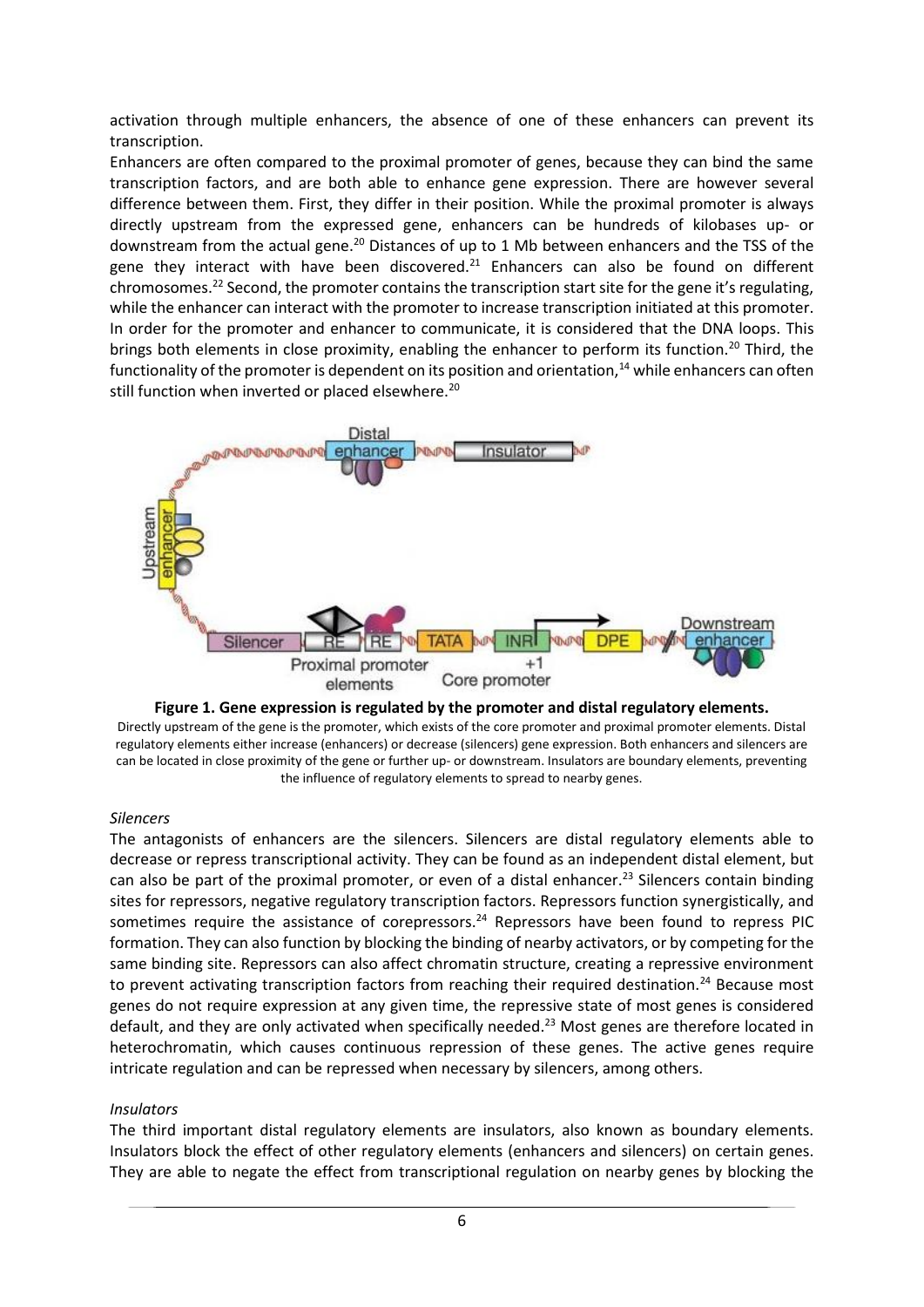effect of enhancer-promoter communication. They can also prevent the spreading of repressive chromatin, by physically separating chromatin into independent structural domains. <sup>24</sup> For insulator activity the position is of vital importance, because they often form a physical boundary. They can however function in an orientation-independent manner. Due to the nature of their function, insulators are often found in dense genomic regions.<sup>25</sup> One protein often associated with insulators is CCCTC-binding factor (CTCF). CTCF can act as a repressor and activator, and is thought to prevent the spread of heterochromatin. The protein can prevent unwanted crosstalk between active and inactive genomic regions. In vertebrates, CTCF is the only known protein to mediate insulator function.<sup>25,26</sup> CTCF binding sites were found to be very conserved between different cell types, indicting functionality independent of cell type.<sup>27</sup>

#### *Locus control regions*

Next, there are the locus control regions (LCRs). These are groups of regulatory elements involved in the regulation of an entire locus or gene cluster. Each element has its own effect on the expression of specific genes and their collective activity is what defines LCR function, which is regulation of gene expression at the appropriate time and location. LCRs generally function like enhancers for these gene clusters. They can function from a distance, as all distal regulatory elements, and are orientationindependent. Because LCRs predominantly regulate entire gene clusters, they are crucial during certain stages of development, where gene clusters need to be regulated contiguously.<sup>28</sup>





Both enhancers and silencers regulate expression of their target gene from a distance, respectively increasing or decreasing expression. Insulators prevent this effect from happing on non-target genes by forming a blockade between the enhancer or silencer and these other genes. Locus control regions are groups of regulatory elements that together function to regulate a gene cluster. The combined regulation of certain genes is important for development and maturation of stem cells.

The combination of these distal regulatory elements, the transcription factors that bind to them, and the promoter elements, regulate the expression of genes. To discover the exact regulation of a certain gene, all regulatory elements and their associated transcription factors need to be identified. This identification has been going on for decades, but the process is tedious and new identification methods are required. Fortunately, the rise of the whole-genome era brought these new methods, one of which is the identification through histone modification patterns.

#### **Histone modifications in regulatory elements have different biological functions**

The transcription factors discussed above are often responsible for the deposition of modifications on the histones they attach to. The transcriptional machinery is also known to deposit modifications on the histones they pass.<sup>29</sup> This can happen either directly, or through the cofactors in the transcription factor complexes.<sup>29</sup> Many studies report that certain combinations of these histone modifications correlate with specific biological functions, such as transcription, replication or silencing. These observations led to the 'Histone Code' theory, which states that the combination of certain histone modifications specify a unique biological outcome to the region of the genome associated. Specialized binding proteins facilitate the specific function conferred by the histone modifications and give rise to downstream protein recruitment. Table 2 shows the different domains and the binding proteins for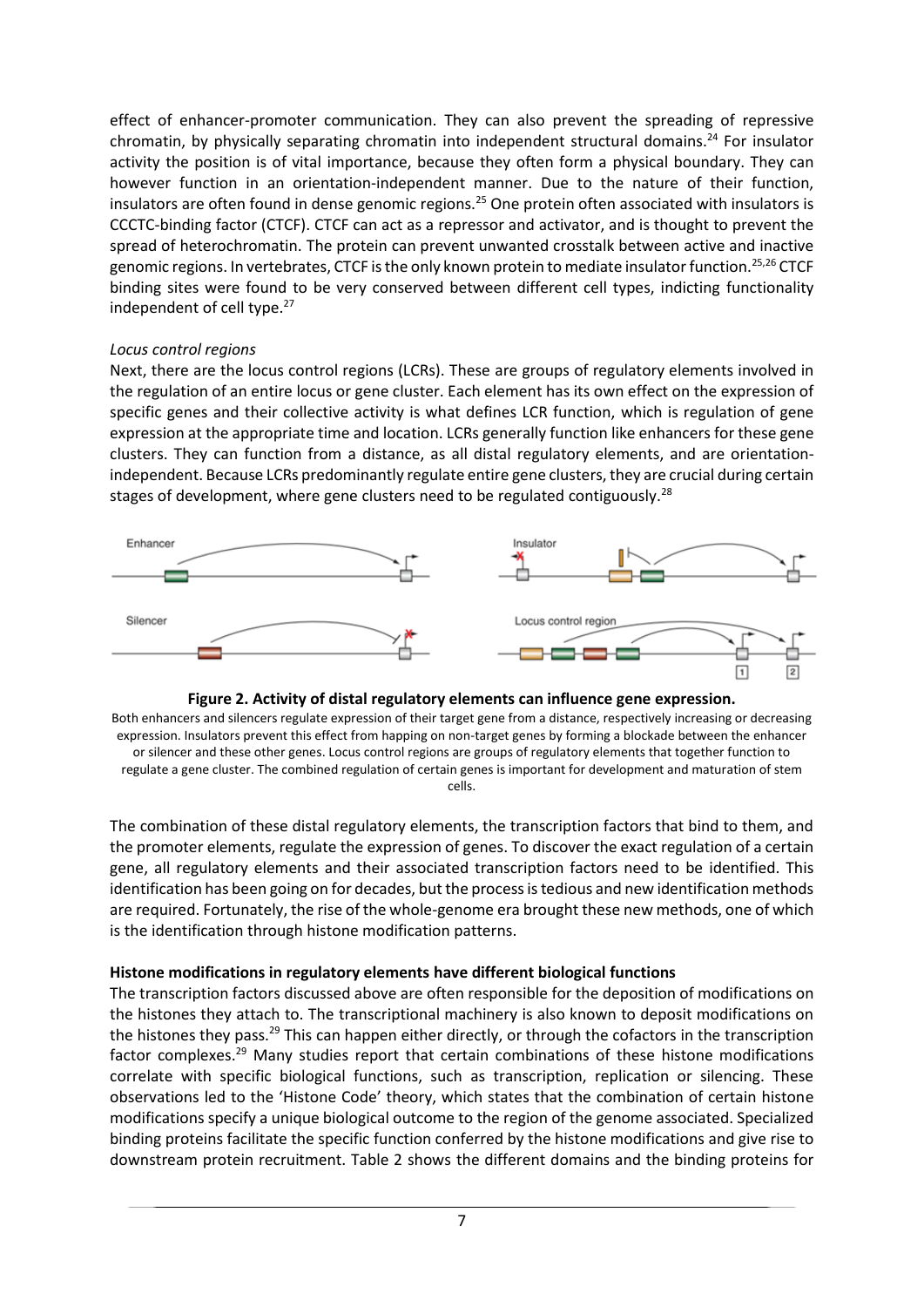several known histone modifications. Several protein domains that recognize specific histone modifications or histone modification patterns have been identified, such as Bromo, Chromo, Tudor or PHD. $30,31$  It has been shown that changes in histone modification patterns are involved in the development and progression of certain human diseases, in particular cancer.<sup>32</sup>

Different histone modifications have different biological functions. Supplemental 1 provides a comprehensive list of all known and presumed functions of known histone modifications. Histone acetylation has been shown to be involved in gene activation.<sup>3,11,33,34</sup> Methylation of histones however, can indicate both gene activation or repression.<sup>3,33,34,35</sup> Well known among these, are the methylation of lysines 9 and 36 on histone 3 (H3K9me and H3K36me respectively). H3K36me can be found at histones in active genes and correlates positively with transcription levels. This modification is a remnant of the passing transcriptional machinery.<sup>36</sup> Methylation of H3K9 on the other hand, is present in silenced regions and is considered to be a hallmark for constitutive heterochromatin.<sup>37</sup> There are however studies that show that the silencing effect of H3K9me can be removed, while the modification is still present.<sup>38</sup> Potentially, the factors that enforce the silencing effect of H3K9me can be removed, while the modification is still present. It could also suggest that H3K9me needs multiple factors in order to confer its silencing function, which, when removed renders H3K9me incapable of its silencing capacity. 10,35

#### **Table 2. The Histone Code.30,31**

Histone modifications are bound by specific transcriptional regulatory proteins by specific domains. Shown are certain histone modifications and the proteins that associate with them, grouped by the specific domains of the proteins that bind the modifications.

| <b>Histone Modification</b> | <b>Domain</b>           | <b>Binding proteins</b>                |
|-----------------------------|-------------------------|----------------------------------------|
| H3S10phos                   | $14 - 3 - 3^{46}$       | $14-3-3$ Family                        |
| H3S28phos                   |                         | 14-3-3 Family                          |
| H2A.X S139phos              | BRCT <sup>47</sup>      | 53BP1, BRCA1, MDC1, NBS1               |
| H3K9ac                      | Bromo <sup>48</sup>     | BRD4, BAZ1B                            |
| H3K14ac                     |                         | BRD4, BAZ1B, BRG1                      |
| H4K5ac                      |                         | BRD4, BRDT                             |
| H4K12ac                     |                         | BRD2, BRD4                             |
| H3K4me2/3                   | Chromo <sup>49,50</sup> | CH <sub>D</sub> 1                      |
| H3K9me2/3                   |                         | CDY, HP1, MPP8                         |
| H3K27me2.3                  |                         | CDY, Pc                                |
| H3K36me                     |                         | MRG15                                  |
| H3K4me1                     | MBT <sup>49</sup>       | L3MBTL1, L3MBTL2                       |
| H3K9me                      |                         | L3MBTL1, MBTD1                         |
| H4K20me2                    |                         | L3MBTL1                                |
| H3K4me3                     | PHD <sup>51</sup>       | BPTF, ING, RAG2, BHC80, DNMT3L, PYGO1, |
| H3K9me3                     |                         | <b>IMID2A</b>                          |
| H4K20me                     |                         | <b>UHRF</b>                            |
|                             |                         | JMJD2A, PHF20                          |
| H3K4me3                     | Tudor <sup>49,52</sup>  | TDRD7, JMJD2A                          |
| H3K9me                      |                         | TDRD3                                  |
| H3R17me                     |                         | 53BP1                                  |
| H3K4me2                     | WD40 <sup>53</sup>      | WDR5                                   |
| H3K9me                      |                         | EED                                    |

Despite their diverse functions, it was shown that in some organisms not all histone modifications are essential to survival. For instance, deletion of the yeast methylation protein Set1 incapacitates the complex responsible for the trimethylation of H3K4, resulting in the depletion of H3K4me3. Despite this modification being a marker of active transcription, its depletion is well tolerated by yeast.<sup>39</sup> A similar study in *Drosophila* show comparable results; virtually normal regulation of transcription was found in absence of H3K4 methylation.<sup>40</sup> It is possible that these marks have a certain level of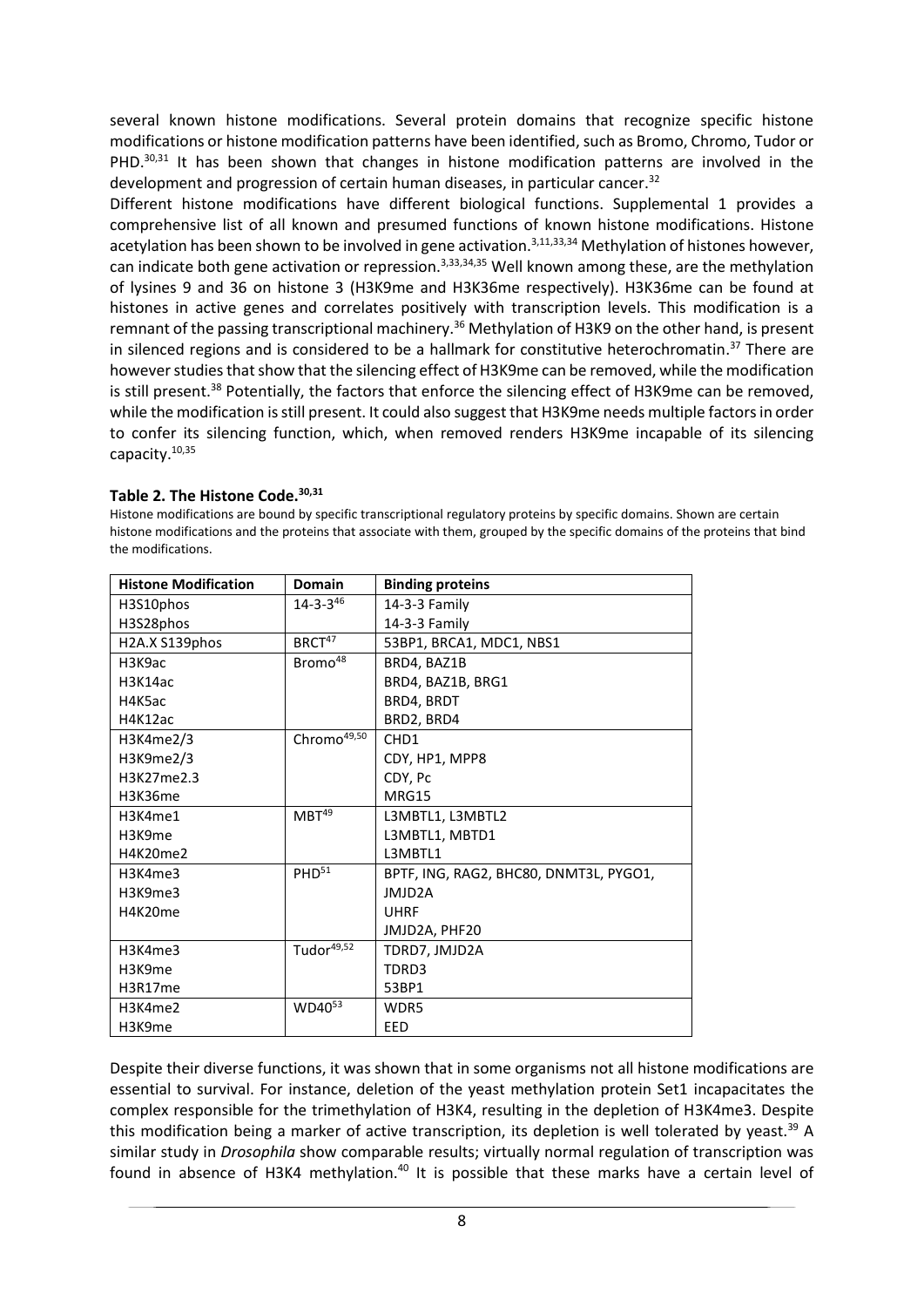redundancy with other active transcription markers. This would allow for survival after depletion of these histone modifications. One study on the necessity of histone modifications in yeast, showed that only 18 amino acids residues on all four core histones are essential for survival under laboratory conditions.<sup>41</sup> This might suggest that most histone modifications in yeast are not essential to survival. However, this needs to be thoroughly researched before any definite conclusions can be drawn. Though many of these residues seem unnecessary under laboratory conditions, this may be completely different under natural conditions. Interestingly, for mammals, an increasing amount of studies show the necessity of histone modifications.<sup>42-44</sup> It seems yeast requires less histones and histone modifications than mammals for survival.

Another example of life without histone modifications are the dinoflagellates. These are a diverse group of algae, and the only living eukaryotes known which lack histones all together. The DNA of dinoflagellates exists for a large part of non-protein coding DNA, which is thought to partly function in a structural manner, making up for the lack of histones. Dinoflagellates contain proteins similar to histones, which have been termed histone-like proteins. These however do not show any resemblance to the histone-like proteins present in prokaryotes. The function of these histone-like proteins in dinoflagellates has yet to be determined, but it is speculated that they are involved in transcription regulation. Unfortunately not much is known about the dinoflagellates, but they could provide great insight into the function of nucleosomes, histones and histone modifications, and the result of their absence.<sup>45</sup>

Transcription is regulated at many points, often through transcription factors. These TFs can bind regulatory elements in the genome to confer their enhancing or repressing activity on the expression of the gene. Deposition of histone modifications provide patterns that coincide with these regulatory elements, and provide attachment points for TFs containing specific histone modification pattern domains. Many patterns have been identified so far, mostly on promoters and enhancers. These patterns will be discussed in the next chapter.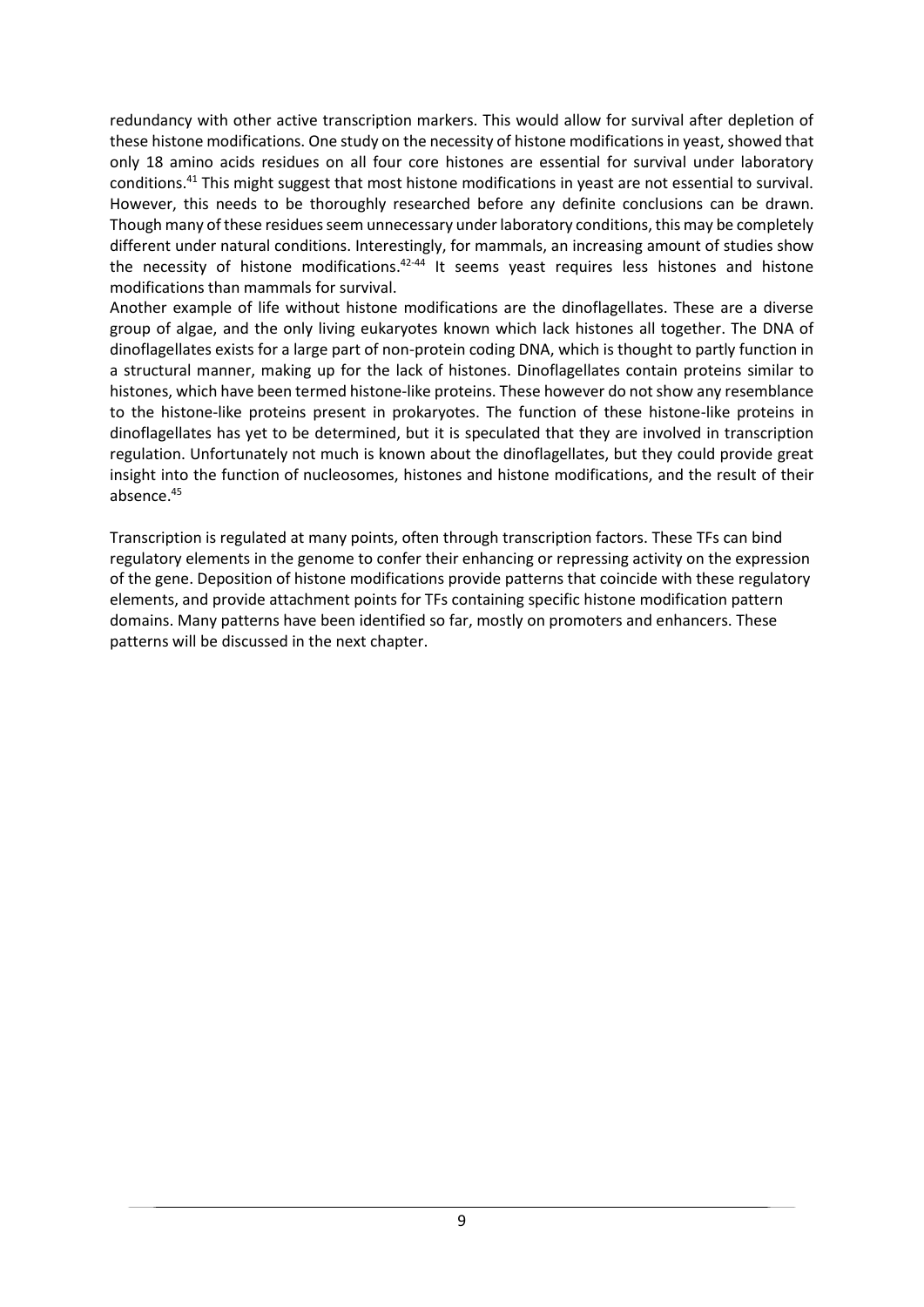## **Chapter 2 Histone modifications on known regulatory elements**

#### **The ENCODE project**

Analysis of histone modifications in the human genome has revealed that specific combinations of these modifications form patterns that can identify regulatory elements.<sup>33</sup> Experiments to specify histone modifications per regulatory element have been done in several organisms, among which are *Saccharomyces ceravisiae* and *Drosophila*, and mammals such as mouse and human. These experiments were able to identify specific patterns of histone modifications for several regulatory elements in all these model organisms.<sup>35,54,55</sup> Comparative genomics have shown that these patterns are at least partially conserved from yeast to humans (table 3). Between mouse and human, the level of conservation of histone modifications patterns is quite high. DNA sequences of these sites however do not show the same extent of conservation. This indicates that relying solely on comparative genomics may be insufficient to identify the complete extent of regulatory elements.<sup>56</sup>

Mapping of histone modification patterns in the human genome will help to identify the regulatory elements that escaped discovery through comparative genomics. In order to collect and supply information regarding the identification of functional elements in the human genome, an international project has been set up. This project, the Encyclopedia of DNA Elements (ENCODE) project, has examined approximately 1% of the human genome for functional elements using a multitude of existing techniques.<sup>57</sup>

|              |            | Yeast                    | <b>Drosophila</b>        | <b>Mouse</b>             | <b>Human</b>             |
|--------------|------------|--------------------------|--------------------------|--------------------------|--------------------------|
| H3 Lysine 4  | Acetyl     |                          |                          | $+/-$                    | $+$                      |
|              | Monomethyl | $+++$                    | $^{+++}$                 | $++$                     | $++$                     |
|              | Dimethyl   | $++$                     | $++$                     | $+$                      | $+$                      |
|              | Trimethyl  | $++$                     | $+$                      | $+/-$                    | $+/-$                    |
| H3 Lysine 9  | Acetyl     | $+$                      |                          | $+/-$                    | $+/-$                    |
|              | Monomethyl | $\overline{a}$           | $++$                     | $++$                     | $++$                     |
|              | Dimethyl   |                          | $+$                      | $++$                     | $++$                     |
|              | Trimethyl  | $\overline{a}$           | $++$                     | $^{+++}$                 | $^{+++}$                 |
| H3 Lysine 27 | Acetyl     | $^{++}$                  |                          | $+$                      | $+/-$                    |
|              | Monomethyl | $\overline{a}$           | $+$                      | $++$                     | $+++$                    |
|              | Dimethyl   | $\overline{a}$           | $^{++}$                  | $^{+++}$                 | $^{++}$                  |
|              | Trimethyl  | $\blacksquare$           | $^{++}$                  | $++$                     | $++$                     |
| H3 Lysine 36 | Acetyl     | $+/-$                    |                          | $\blacksquare$           | $+/-$                    |
|              | Monomethyl | $++$                     | $++$                     | $++$                     | $++$                     |
|              | Dimethyl   | $++$                     | $++$                     | $++$                     | $++$                     |
|              | Trimethyl  | $^{++}$                  | $+/-$                    | $+/-$                    | $+/-$                    |
| H3 Lysine 56 | Acetyl     | $^{+++}$                 |                          | $\overline{a}$           | $+/-$                    |
|              | Monomethyl | $\blacksquare$           |                          | $\frac{1}{2}$            | $+$                      |
|              | Dimethyl   | $\overline{\phantom{a}}$ |                          | $\overline{\phantom{0}}$ | $\overline{\phantom{a}}$ |
|              | Trimethyl  | $\blacksquare$           |                          | $\overline{a}$           | $^{++}$                  |
| H3 Lysine 79 | Acetyl     | $\overline{a}$           |                          | $\overline{a}$           | $+/-$                    |
|              | Monomethyl | $^{++}$                  |                          | $\ddot{}$                | $+$                      |
|              | Dimethyl   | $++$                     | $++$                     | $\ddot{}$                | $\ddot{}$                |
|              | Trimethyl  | $++$                     | $\overline{\phantom{a}}$ | $\overline{\phantom{0}}$ | $\overline{\phantom{0}}$ |

#### **Table 3. Conservation of histone modifications in different model organisms.**

Histone modifications are generally well conserved throughout evolution and some can be found from *Drosophila* to humans. Yeast however appears to lack most histone modifications. The presence or absence of several modifications on histone H3 are shown for *Saccharomyces ceravisiae* (yeast), *Drosophila*, mouse and human.

*- absence of histone modification*

*+/- up to +++ degree of conservation of global levels between different organisms*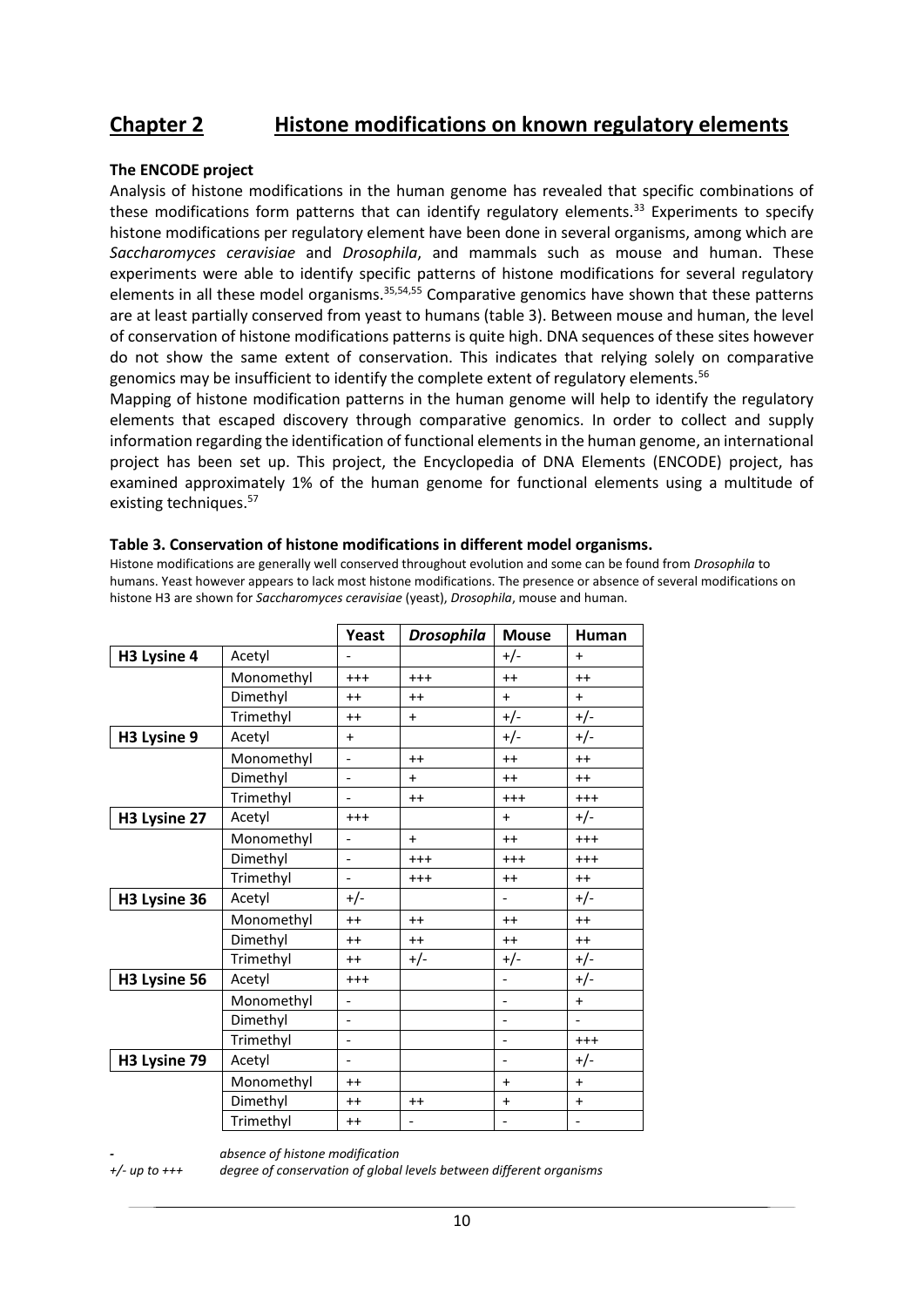#### **Techniques to identify regulatory elements**

#### *ChIP*

The most used technique to identify histone modifications is Chromatin Immunoprecipitation (ChIP). ChIP experiments require specific antibodies against modified histones. These antibodies facilitate extraction of the modified histones together with their associated DNA. Specificity of the antibodies in these experiments is crucial. One study investigated the specificity of several antibodies against histone modifications, and found that approximately 20% was not effective.<sup>58</sup> This displays the importance of verifying the effectiveness of antibodies used, and suggests that experiments performed with these ineffective antibodies could have flawed results.

ChIP experiments are generally followed by either a microarray (ChIP-chip),<sup>26</sup> sequencing (ChIP-seq)<sup>54</sup> or a serial analysis of gene expression (ChIP-SAGE).<sup>54</sup> These three different techniques all have their advantages and disadvantages. The resolution of the results differ between the three follow-up experiments. When micrococcal nuclease is used for ChIP-seq, it is possible to analyze single nucleosomes, providing the highest resolution. For ChIP-chip the resolution depends on the size of the chromatin fragments after digestion, and on the probes present on the microarray. The resolution for ChIP-SAGE depends on the frequency of the restriction sites in the DNA fragments. ChIP-seq is considered the most cost-effective for whole genome sequencing. In some cases ChIP-seq is combined with tiling oligonucleotide assays to identify regulatory regions in previously unexplored DNA.<sup>56</sup>

#### *FAIRE*

Another frequently used technique is Formaldehyde-Assisted Isolation of Regulatory Elements (FAIRE). In FAIRE experiments the chromatin is cross-linked by formaldehyde and sheared, similar to ChIP experiments. FAIRE was found to specifically target DNA coincident with TSSs, active promoters and DNase I hypersensitive sites. This coincides with the fact that formaldehyde cross-linking is more efficient in nucleosome-bound genomic regions. Nucleosome-depleted regions are often poorly crosslinked. After treatment with formaldehyde, the non-cross-linked DNA is segregated through phenolchloroform extraction. This sequesters protein-associated DNA in the organic phase and leaves unbound DNA free in the aqueous phase. The DNA present in the aqueous phase is subsequently sequenced. This segregation results in the seeming preference of FAIRE for active genomic regions, which are often linked with nucleosome-depleted regions.<sup>59</sup>

#### *DNase I hypersensitivity*

Probably the most useful feature of all regulatory elements in many organisms, is the presence of DNase I hypersensitive sites (DHS). These sites possess heightened sensitivity for cleavage by the enzyme DNase I, compared to other genomic regions. This heightened sensitivity is derived from the fact that these sites are mostly nucleosome-depleted, allowing for easy access and cleavage by DNase I. DHSs are precisely localized to regulatory elements, and are therefore extensively used to identify and demarcate any regulatory element in the genome.<sup>60</sup> Digestion with DNase I followed by sequencing will provide the DNase I hypersensitive regions. Genome-wide mapping of these sites has been performed in multiple organisms to identify regions involved in transcriptional regulation. However, these sites do not show the nature of this element, which will have to be identified through different techniques. DNase I hypersensitive sites are flanked by histones, which can acquire the modifications specific for this region. This can allow identification of the region of the regulatory element, and its nature.<sup>60</sup>

#### *Further data analysis*

In order to verify the results obtained from ChIP or FAIRE experiments, several approaches are being used. Results are compared with existing genome maps to verify previously discovered regulatory elements as a control. Further verification can be achieved by comparing with results from the ENCODE database, for instance by using a multivariate Hidden Markov model.<sup>10</sup> Using the newly discovered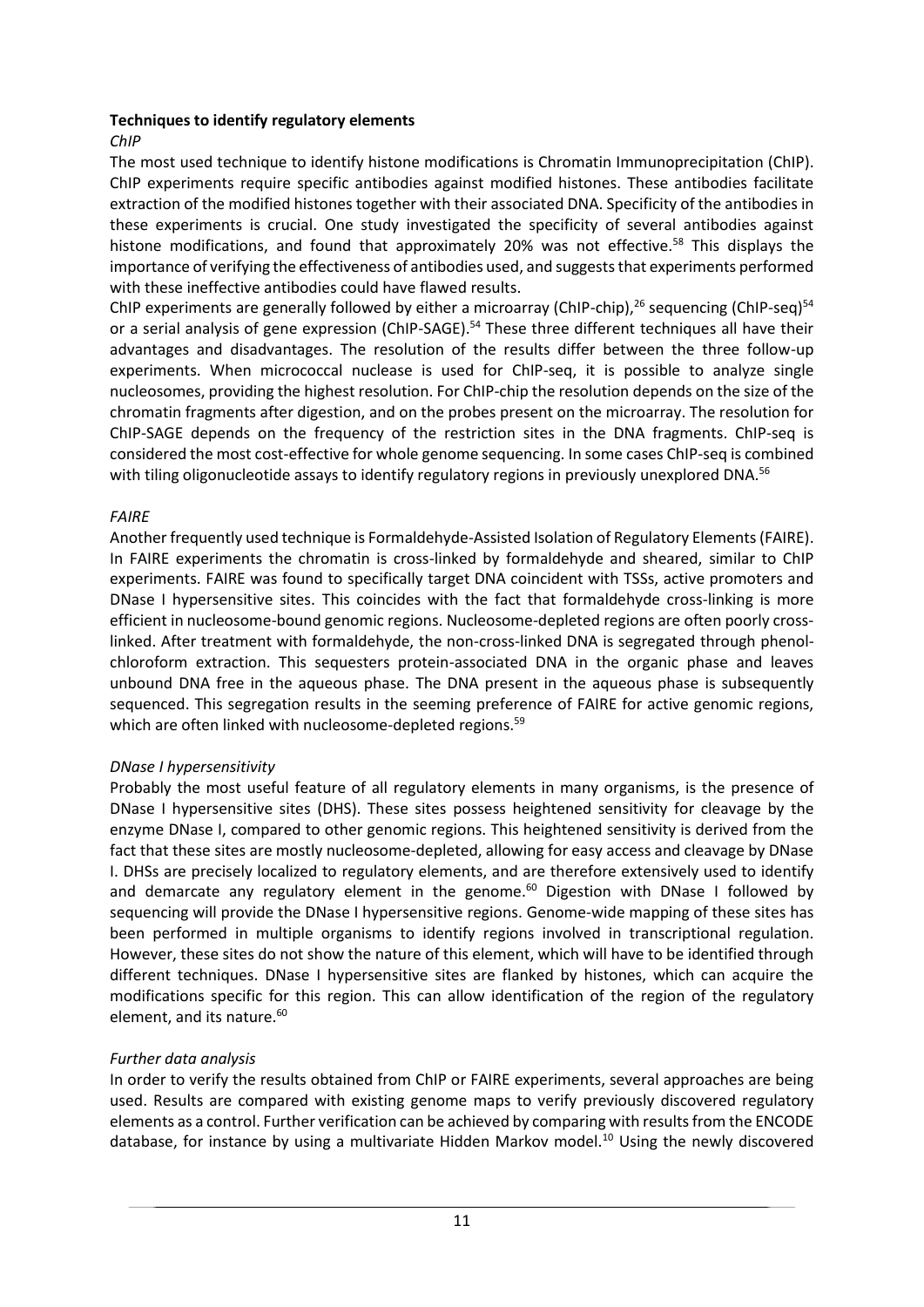regulatory element in reporter assays, or introducing point mutations decreasing its activity, are other methods used to verify the function of the newly discovered elements.

## *Gene ontology*

One approach occasionally used to analyze the effects of the histone code on downstream factors is gene ontology. This techniques attempts to categorize genes or gene products in different functional groups, by using several properties (such as location, temporal expression, or molecular function). In the case of histone modifications, this can be applied to annotate functional properties to patterns of histone modifications. Gene ontology will attempt to categorize the genes associated with certain patterns into groups representing different biological functions, such as replication.<sup>61</sup> Gene ontology used on patterns of histone acetylation in yeast showed that the combination of H3K18ac, H3K9ac and H3K27ac was linked to protein synthesis genes.<sup>54</sup> When used on human T-cells, this approach has indicated the enrichment of 17 different histone modifications in active genes

involved in cellular physiology and metabolism.<sup>3</sup>

All these techniques have been used extensively, resulting in many known histone modification patterns for coding regions, promoters and enhancers.<sup>62</sup> In lesser extent research was done on insulators, silencers and locus control regions.<sup>59</sup> Large-scale research on methylation and acetylation of histones in eukaryotes have shown that these findings are generally consistent between different model organisms.35,56 Results are often compared with the data from the ENCODE project, which contains information about the histone modification patterns on regulatory elements in approximately 1% of the human DNA.<sup>57</sup> This comparison often results in confirmation of the newly discovered histone modification patterns or regulatory elements.

## **Active coding regions in mammals are generally defined hypoacetylation and methylation of H3K36**

Much has been discovered about the histone modifications present in active coding regions. Best known is the acetylation of lysines. This can occur on all histones and was shown to be associated with activation of transcription. In yeast, active coding regions show enrichment for acetylation on many locations, such as H2aK7, H3K9, H3K14, H3K18, H4K5 and H4K12, while inactive regions are often associated with hypoacetylation. The acetylated lysines tend to be localized on histones towards the 5' end of transcriptionally active genes.<sup>3</sup> Acetylation in yeast is important throughout its entire genome due to its transcription-enhancing activity. It is thought that nucleosomes act repressive on transcription initiation in yeast. Acetylation of nucleosomes is proposed to relieve the repressing effect of nucleosomes on transcription. This would also explain the preference of acetylation to the 5'end of active genes. 63

A large-scale study for human histone acetylations showed acetylation on all histones correlated with gene activation and expression.<sup>64</sup> Activation of transcription via acetylation of the DNA is generally thought to occur through neutralization of the positive charge of the lysine residues, reducing their affinity to DNA, and opening up the chromatin structure.<sup>3,64</sup> Promoters of active genes are thus highly acetylated. Coding regions however, show hypoacetylation to prevent off-target transcription initiation. This is different from acetylation in the yeast genome, although in yeast acetylation also localizes more to the 5' end of coding regions. Interestingly, hyperacetylation was shown to be involved in retaining cells in an undifferentiated and pluripotent state.<sup>65</sup>

Methylation of histones is more complex and can have both a positive and negative influence on transcription, dependent on the position and state of the modification and the cell. There are twentyfour known methylation sites on histones, all of which can contain up to three methyl groups. Coding regions in yeast have been shown to contain H3K36 trimethylation and H3K4 methylation. The latter was shown to have an increasing degree of methylation (mono-, di- and tri-) in a 3' to 5' direction. Trimethylation of H3K36 is caused by the methyltransferase Set2, a protein known to be associated with elongation of RNA Polymerase II. In line with this, was the discovery that the level of H3K36me3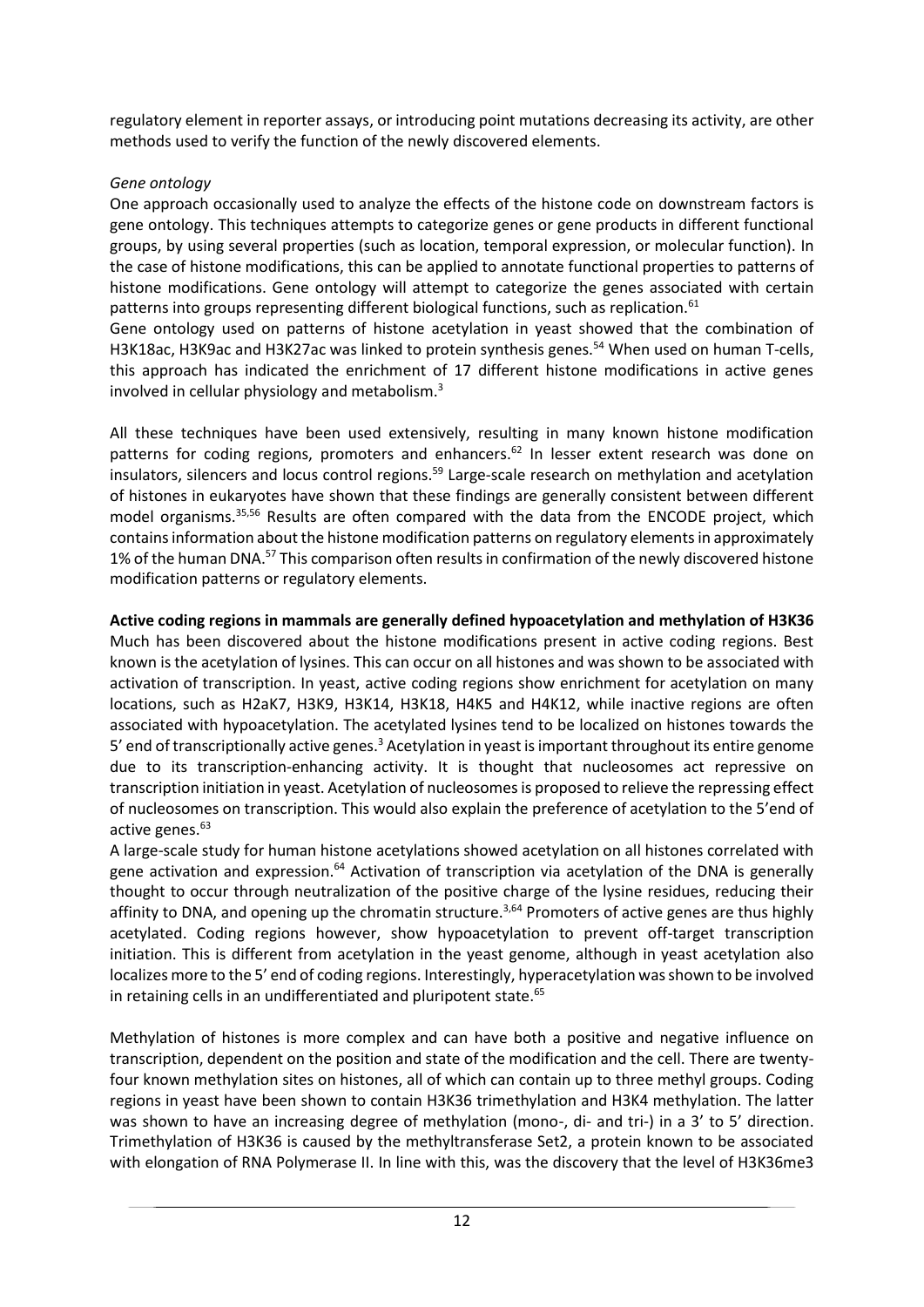correlates with the level of transcription. High expression of a gene increases H3K36me3 along that gene body, indicating that transcription is involved in the establishment of this histone modification.<sup>35</sup> The histone deacetylase complex Rpd3S recognizes H3K36 methylation and specifically deacetylates these coding regions, to create the deacetylated coding regions described above.<sup>66</sup> This indicates that methylation of H3K36 could be vital for the organism, because it inhibits hyperacetylation of coding regions and therefore prevents unwanted transcription initiation. Methyltransferase Set1 is recruited to 5' regions of genes actively transcribed by RNA Polymerase II, and this protein is responsible for the methylation of H3K4.<sup>67</sup>

In conclusion, active coding regions in yeast are thus associated with hyperacetylation, and methylation of H3K36 and H3k4. In mammals these regions are marked by hypoacetylated gene bodies, H3K36me and H3K4me.

#### **Promoters are defined by nucleosome depletion and H3K4 methylation**

Just like coding regions, promoters have been extensively researched for matching histone modification patterns. In yeast and *Drosophila* it was shown that many active promoters were partially depleted of nucleosomes. This increases accessibility of the DNA in this region, making it more accessible to the transcriptional machinery.<sup>36</sup> This depletion of nucleosomes at promoter regions is considered to be true for mammals also. Research in HeLa cells has shown that the core histone H3 seems depleted from actively transcribed promoters, but this remains to be thoroughly researched.<sup>68</sup> For nucleosomes that are present in promoter regions, it was found they often contain histone H2A.Z instead of the standard histone H2A.<sup>68</sup> One study in *Arabidopsis thaliana* indicated a direct role for histone variant H2A.Z in averting DNA methylation at these sites. They show general DNA methylation at sites of H2A.Z depletion.<sup>69</sup> DNA methylation is often considered to coincide with heterochromatin or silenced genomic regions. Averting DNA methylation at active promoters is therefore essential.

#### **Table 4. Promoter histone modification patterns in different model organisms.**

Histone modification patterns that have been identified in promoters in humans, *Drosophila* and yeast, grouped in patterns found in promoters yielding high, intermediate and low expression.<sup>44</sup>

| Gene<br>expression | Human CD4+ T-<br>cells                                                                   | <b>Human ES</b><br>cells       | <b>Drosophila</b>                                               | Yeast                                                                                     | Yeast (single-<br>nucleotide<br>mapping)                 |
|--------------------|------------------------------------------------------------------------------------------|--------------------------------|-----------------------------------------------------------------|-------------------------------------------------------------------------------------------|----------------------------------------------------------|
| High               | H2A.Z backbone*,<br>H2aK9ac, H2bK5me1,<br>H3K79me1/2/3,<br>H4K12ac, H4K16ac,<br>H4K20me1 | H3K9ac, H3K14ac<br>and H3K4me3 | Hyperacetylated<br>for $H3$ and $H4$ :<br>H3K4me and<br>H3K79me | H3K18ac, H3K9ac,<br>H3K27ac                                                               | H3K18ac, H4K12ac,<br>H3K9ac, H3K14ac,<br>H4K5ac, H3K4me3 |
| Intermediate       | H4K16ac, H3K36me3                                                                        |                                |                                                                 |                                                                                           |                                                          |
| Low                | H2A.Z, H3K4me1/2/3,<br>H3K9me1, H3K27me3                                                 | H3K4me3 (low<br>levels)        | Hypomethylated<br>and deacetylated<br>residues                  | H3K8ac, H4K16ac,<br>H2bK11ac,<br>H2bK16ac (H3k23ac,<br>H <sub>2</sub> aK <sub>7</sub> ac) | Hypomethylated<br>and deacetylated<br>residues           |

\* H2A.Z backbone = H2bK5ac, H2bK12ac, H2bK20ac, H2bK120ac, H3K4ac, H3K4me1/2/3, H3K9ac, H3K9me1, H3K18ac, H3K27ac, H3K36ac, H4K5ac, H4K8ac and H4K91ac on histone H2A.Z

Most histones in promoters contain a specific pattern of methylation and acetylation. At the TSS they show enrichment for H3K4 dimethylation and trimethylation, and acetylation of histone H3 (mainly H3K9, H3K14 and H3K18). Other specific acetylations found at the TSS are located at H2aK9, H2bK5, H3K27, H3K36 and H4K91. Downstream from the TSS, promoters show a slight enrichment of H3K4 monomethylation and acetylation of H2bK12, H2bK20, H2bK120, H3K4, H4K5, H4K8, H4K12 and H4K16. Table 4 shows a comparison of known histone modification patterns in different model organisms.56,62,64,65 Just like in yeast, acetylation in mammals also creates a more open chromatin formation, explaining the high level of acetylated histones near active promoters. Methylation of H3K4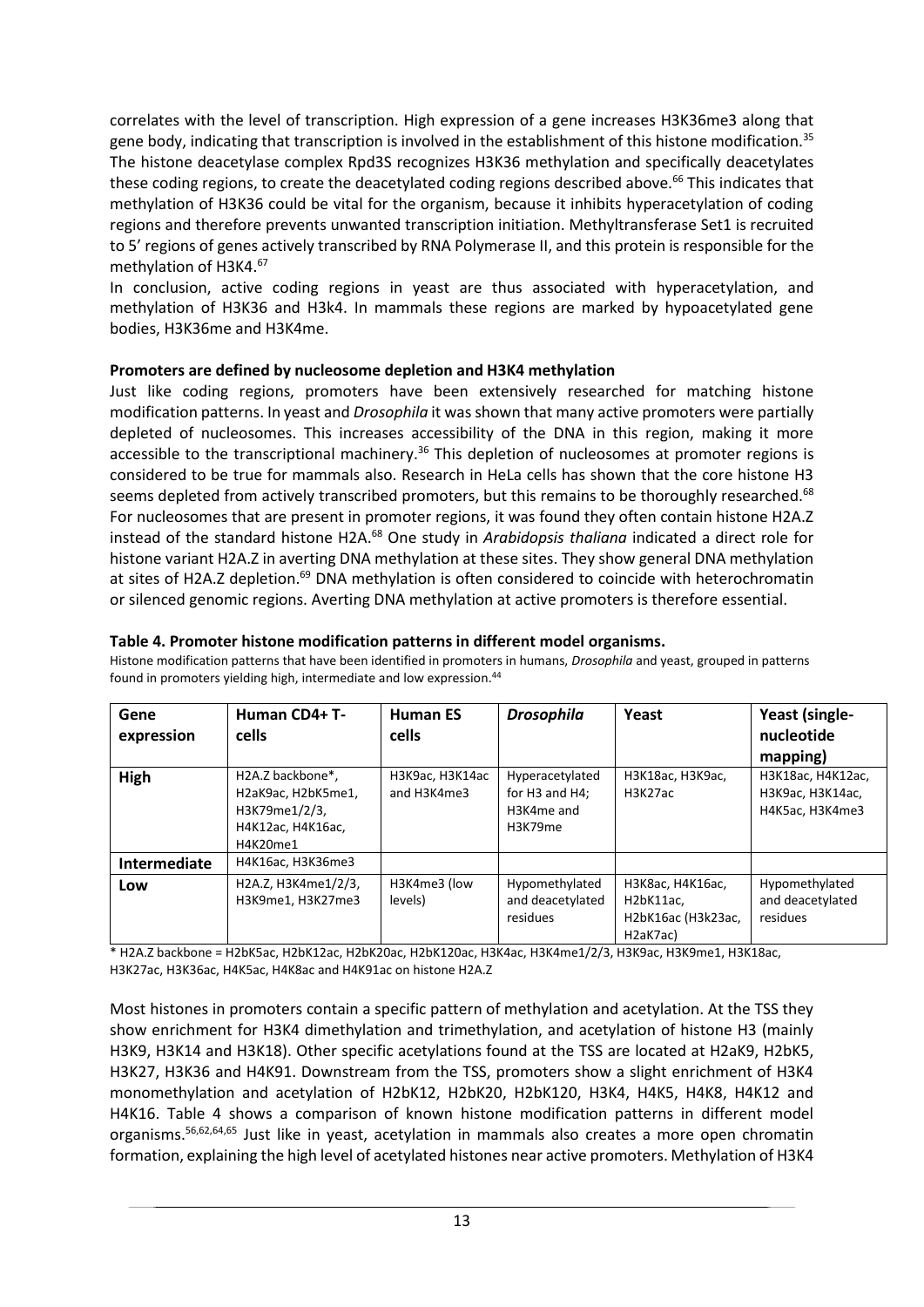is often considered to be associated with RNA Polymerase II presence. Both are thought to be linked to open chromatin formation, possibly by the interaction with chromatin remodeling factors.<sup>70</sup>

Obviously, the histone modification pattern for promoters at non-active genes is somewhat different. At these promoters a slight enrichment of both di- and trimethylation at H3K4 was observed on histones centered in the TSS.<sup>10</sup> The best characteristic of non-active gene promoters however, is the absence of acetylations at most histones. In some repressed gene promoters in yeast, there does seem to be some level of acetylation at H4K8 and H4K16, but this is negligible compared to the hyperacetylated promoters of active genes.<sup>62</sup>

In general, active promoters are easiest recognized by hyperacetylation, combined with H3K4me2/3, whereas inactive promoters show hypoacetylation and slight enrichment of H3K4me1/2.

#### **Enhancers show different histone modification patterns for active, inactive and poised states**

From al distal regulatory elements, enhancers have been studied most extensively. The histone modifications observed on enhancing regulatory elements was shown to vary between active, inactive and poised enhancers. The best known histone modification at enhancers is the monomethylation of lysine 4 at histone H3 (H3K4), along with the depletion of trimethylation at H3K4. One study showed that over 20% of enhancers contain the core histone H2A.Z instead of H2A, and have an enrichment for monomethylation of H3K4, monomethylation of H3K9 and acetylation of H3K18.3,35,71 Both active and poised enhancers were shown to contain H3K4me1, which is known as an active transcription mark. On poised enhancers this facilitates fast activation when required. Enrichment of H3K27 acetylation can be found on active and engaged enhancers and is known to demarcate them. Interestingly, this modification is not found on poised enhancers, providing a good mark for proper distinction between poised and active enhancers.<sup>71,72</sup> Table 5 shows a summary of histone modifications found in active, poised and inactive enhancers in different organisms. Generally these modifications are the same between human, mouse, *Drosophila* and yeast.

| Gene          | Human cells <sup>74,75</sup>                                                                    | Mouse <sup>54</sup> | Drosophila <sup>55</sup> | Yeast <sup>76</sup> |
|---------------|-------------------------------------------------------------------------------------------------|---------------------|--------------------------|---------------------|
| expression    |                                                                                                 |                     |                          |                     |
| <b>Active</b> | H2A.Z, H3K4me1/2,<br>H3K9me1, H3K18ac,<br>H3K27ac, H3K36me1,<br>H4K20me1 (H3K4me3<br>depletion) | H3K4me1,<br>H3K27ac | H3K4me1, H3K27ac         | H3K4me1, H3K27ac    |
|               |                                                                                                 |                     |                          |                     |
| <b>Poised</b> | H3K4me1/2, H2K9me3,<br>H3K27me3                                                                 | H3K27me3            | H3K27me3                 |                     |
| Inactive      | (H3K4me1 depletion),<br>H3K27me3                                                                |                     | H3K27me3                 |                     |

#### **Table 5. Enhancer histone modification patterns in different model organisms.**

Histone modification patterns that have been identified in enhancers in humans, *Drosophila* and yeast, grouped in patterns found in active, poised and inactive enhancers.

A large-scale study to the methylation patterns on different regulatory elements has shown that enhancers often include combinations of the modifications H3K4me1, H3K4me2, H3K9me1, H3K36me1 and H4K20me1.<sup>71</sup> They show that not all enhancers contain the same pattern, but most contain a combination of these PTMs. To increase our knowledge of enhancer localization and activity, it is necessary to investigate the patterns found on enhancers and their connection to spatial and temporal expression.<sup>71</sup> Important in the research to enhancer activity is the fact that enhancers work cell type specific.<sup>72</sup> Specific enhancer histone modifications, such as H3K4me1, are often only present on enhancers that are active in that cell. This shows that enhancers are important for cell type specific expression, regulating transcription of cell type specific genes.<sup>72</sup>

Conclusively, the distinction between active, poised and inactive enhancers can be made by paying attention to only a few histone modifications (methylation of H3K4; and acetylation of methylation of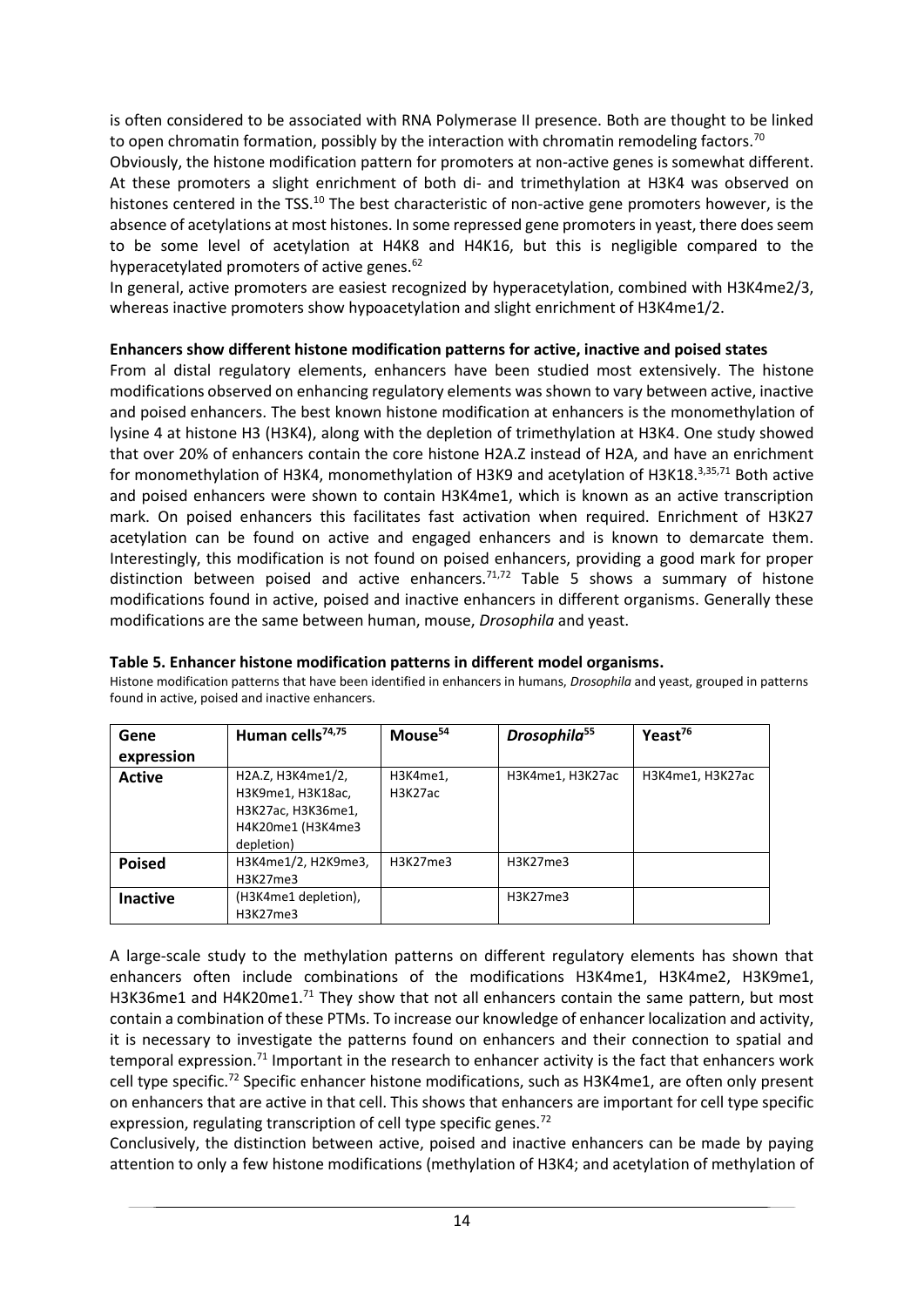H3K27), which is important because enhancers act cell-type specific and need to be mapped for each cell type separately.

### **Histone modifications for other regulatory elements are less well defined**

Compared to promoters and enhancers, relatively little is known about the histone modifications associated with insulators. Insulators are mostly identified using the transcriptional repressor CTCF, which is involved in regulation of chromatin structure, and associates with insulators. So far, CTCF is the only known protein that binds to insulator elements in mammals.<sup>23</sup> In *Drosophila*, besides their homologue dCTCF, several other proteins have been shown to bind insulators, such as Su(Hw), BEAF-32 and GAGA Associated Factor (GAF). These proteins all bind to regions of insulators that appear to have a reduced nucleosome density. Low nucleosome density is caused by loosely packed chromatin, which corresponds with regions of active transcription. These proteins therefore seem to be actively contributing to the enhancer-blocking and chromatin-changing functions of insulators near active genes.<sup>26</sup>

Because ChIP experiments using CTCF as bait are very reliable to identify insulators, not much attention has been given to specific histone modifications at these regulatory elements. It has been proposed that ubiquitination of histones may indicate the presence of insulators in the genome.<sup>77</sup> One study shows that proteins associated with HS4, the insulator element located as a boundary between the  $\beta$ globin gene cluster and a condensed chromatin domain, recruits enzymes that mediate chromatinchanging histone modifications.<sup>77</sup> Some of these enzymes are known to ubiquitinate histone H2B, and it was indeed found that some nucleosomes at this insulator are ubiquitinated. It is believed that this is done by the enzyme RNF20, because depletion of this enzyme causes compromised boundaries and spreading of heterochromatin to active gene regions.<sup>77</sup> Besides ubiquitination, it is also speculated that boundary elements are enriched for H3K9me1 and devoid of acetylations.<sup>35</sup> These findings however are still very preliminary and need to be further investigated.

Similar to insulators, silencers are also underrepresented in the search for histone modification patterns, but this will be further detailed in chapter 3. For locus control regions there are no specific histone modification patterns known, because they consist of several regulatory elements that together regulate the transcription of a gene cluster. These regulatory elements are all defined by their own specific histone modification patterns. Because they resemble enhancers, mostly found in locus control regions are histone modification patterns found on enhancers. Generally little is known about histone modifications on distal regulatory elements other than enhancers. This is either because there are other reliable methods for identifying these elements, because they don't have specific histone modification patterns, or because they have not been studied extensively enough.

## **Bivalent domains contain both active and inactive histone modification**

An interesting observation made from large-scale genomic experiments in the human genome, is the discovery of bivalent domains.<sup>10</sup> These are particular sequences in the genome, mainly found in developmental genes in embryonic stem cells, where nucleosomes contain both the repressive H3K27 trimethylation and the activating H3K4 trimethylation. These genes tend to have a very low or no expression, indicating that the repressive modification is dominant. The trimethylation of H3K4 keeps the gene poised for transcription for when the repressive mark is removed. This is likely to happen during development. The bivalent imprint disappears, and either the repressing or activating histone modification is left behind. Genes necessary for the developing or developed cell become active, whereas all other genes lose their H3K4 trimethylation and become fully repressed. Some genes were found to keep their bivalent status, although it has not yet been shown why this happens, or if there is any connection between the genes that retain both histone modifications.<sup>78</sup>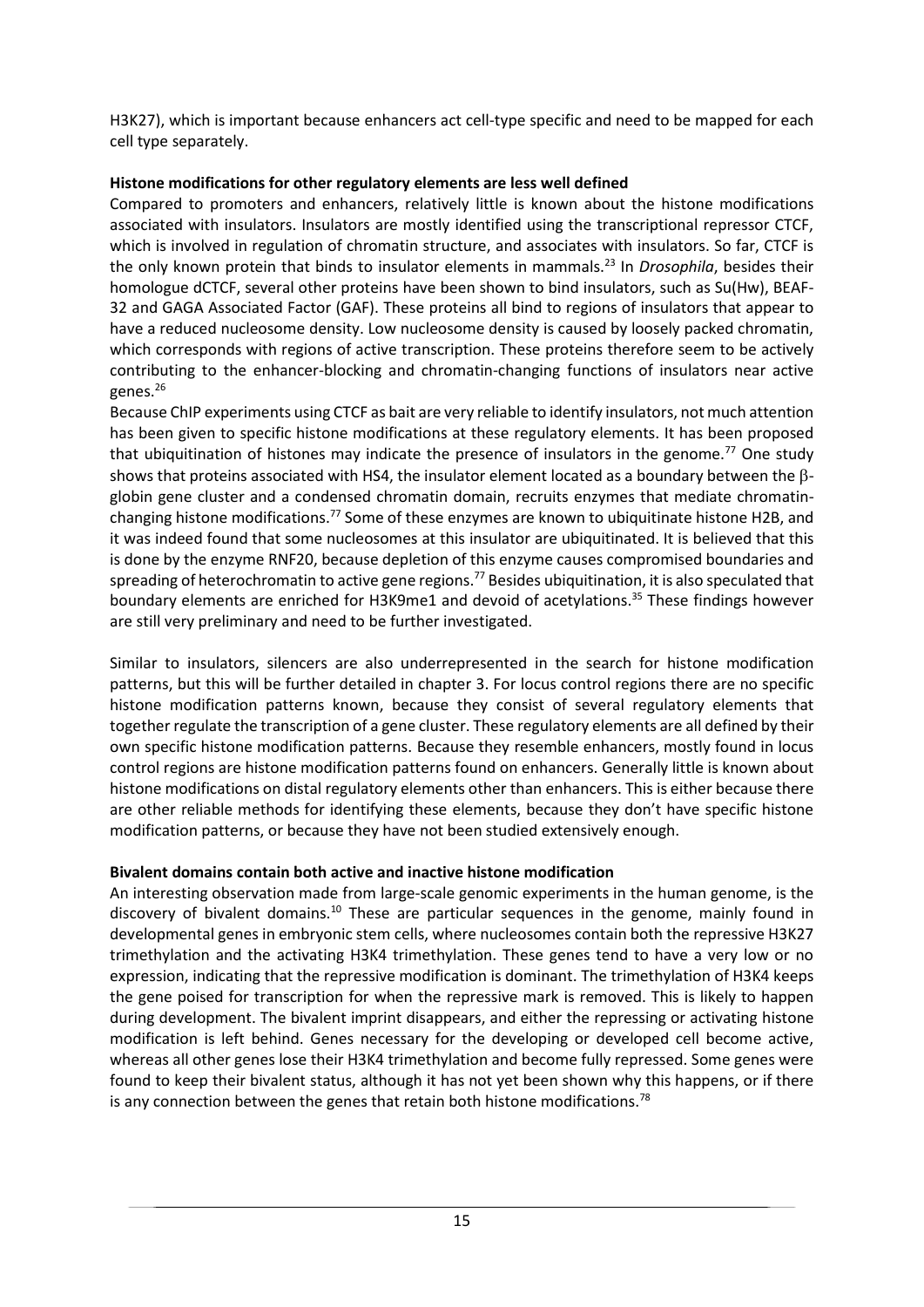#### **Genomic mapping can increase our knowledge regarding transcriptional regulation in different organisms**

Genomic mapping experiments are increasingly being performed in an effort to create a complete overview of cell regulation at a transcriptional level.<sup>54,55</sup> Identification of regulatory elements through histone modifications can help reconstruct regulatory networks. Some transcription factors use specific histone modifications to bind to, or to guide them to a binding site.<sup>14,15</sup> Combining histone modification patterns with transcription factor binding sites can provide more insight in the regulation of transcription. Some transcription factors have been observed to bind outside dictated promoter regions.<sup>79</sup> When overlaying histone modification pattern maps with transcription factor binding site maps, these particular regions can be identified. This could provide new insight into non-promoter binding sites, identify new promoter region characteristics, or help assign new functions to transcription factors or these non-promoter binding sites. Several of these regions, which were thought to be enhancers, have thus far been identified as distal promoter regions.<sup>79</sup> This offers a different view on the localization and possibly function of promoters, and needs to be investigated thoroughly.

Known histone modification patterns are being used to increase our understanding of function and positioning of regulatory elements in the human genome. Identification of new regulatory elements is facilitated by these patterns. Established histone modification patterns can also aid in the identification of alternated patterns in cells in diseased state. Many variants of cancer are known to be influenced by epigenetic modifications, which can be identified by comparing histone modification patterns to those of healthy cells.<sup>80</sup>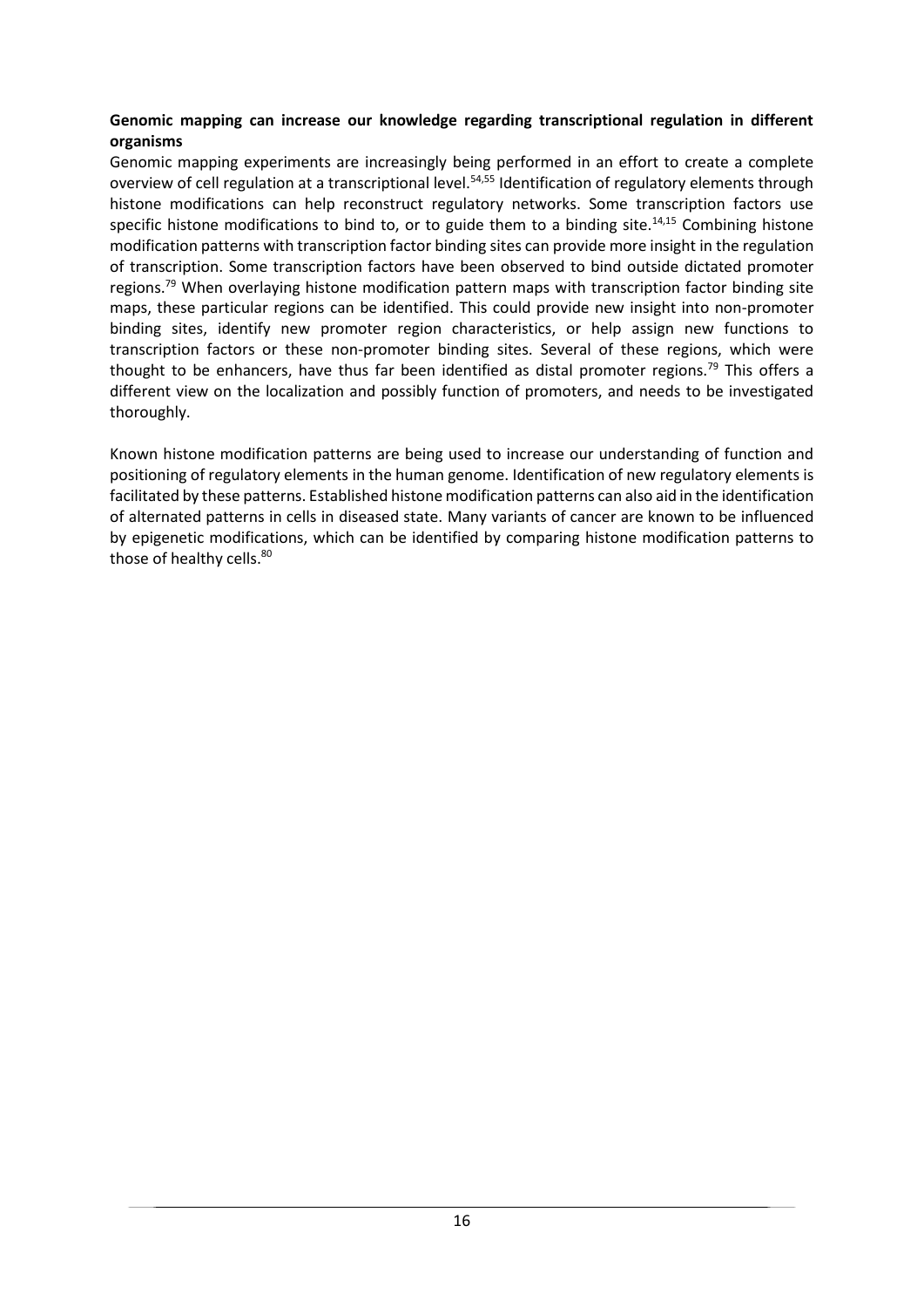# **Chapter 3 Histone modifications on silencers and silenced DNA**

The global efforts of the ENCODE project have greatly assisted in the annotation of functional elements to non-coding regions in the human genome. Particularly for positive regulatory elements, such as enhancers and promoters, insight has greatly increased with regard to their position and function over the past years. Much has been discovered on specific characteristics that enable easy identification of new positive regulatory elements, such as specific histone modification patterns. Despite the great increase in our knowledge on these elements, the research on negative regulatory elements, such as insulators and silencers, has greatly lagged behind. These elements are bound to be equally abundant in the genome, but only a small amount has been discovered or extensively described.<sup>26,59</sup> Particularly silencers are underrepresented in literature.

There are several different states of silenced chromatin. Heterochromatin consists of generally inactive DNA, tightly packaged into the 30-nm fiber, as described in chapter 1. Heterochromatin can be subdivided into constitutive heterochromatin and facultative heterochromatin. Constitutive heterochromatin is known to form structural functions, such as telomeres and centromeres, and often consists of repetitive DNA sequences. These sequences are generally packed into heterochromatin in every cell in an organism. Two well-known examples of constitutive heterochromatin are centric heterochromatin and pericentric heterochromatin. Centric heterochromatin is present on the centromeres of chromosomes, directly flanked by pericentric heterochromatin. They are thought to play a role in chromosome segregation. It has also been proposed that pericentric heterochromatin is involved in repression of genes. $81$ 

Facultative heterochromatin consists of deliberately silenced genomic regions. These regions are packed into heterochromatin to prevent the expression of the genes present. This will result in different sequences being packed into facultative heterochromatin between different cell types.<sup>82</sup> Finally, euchromatin can also be actively silenced by silencing regulatory elements, preventing the transcription of genes.

#### **Silenced regions are indicated by methylation of H3K9 and hypoacetylation**

Despite the gap in knowledge on histone modification patterns in silencing elements, relatively much is known about histone modifications in silenced genomic regions. Transcriptional gene silencing is the result of condensed heterochromatin, disabling the transcriptional machinery to access the DNA. Generally associated with transcriptional silencing is DNA methylation, the histone modifications H3K9me2, H3K9me3, H4K20me, and histone deacetylation. Aside from these well-known marks, there are also several other modifications associated with silenced genomic regions.<sup>3,56,67</sup>

Histone modification associated with silenced genomic regions can vary between species. Methylation of H3K27 for example is not found in yeast, but can be present at repressed genes in *Drosophila* or mammals. And while methylation of H3K9 has been shown to be essential for regulation and maintenance of DNA methylation in several species, among which the plant model *Arabidopsis thaliana*, <sup>83</sup> yeast does not possess this specific modification.<sup>84</sup>

In fact, yeast does not contain any of the marks that have specifically been associated with transcriptional repression. DNA methylation was shown to be present in yeast in very low percentages compared to mammals.<sup>85</sup> Silenced regions may however be distinguished by observing the absence of positive histone modifications. Absence of these histone marks could provide high-affinity binding sites for Silent Information Regulation (SIR) proteins, which are histone deacetylases recruited to the DNA to invoke genomic silencing. The SIR complex causes tightening of the chromatin and thus silencing through deacetylation of the histones.<sup>86</sup> Generally this suggest that for yeast, acetylations are the most important histone modifications, regulating transcription activity.

Repressive chromatin marks in *Drosophila* include methylation of H3K9, H3K27 and H4K20. Heterochromatin can be defined by all methylation states of these three lysines. Pericentric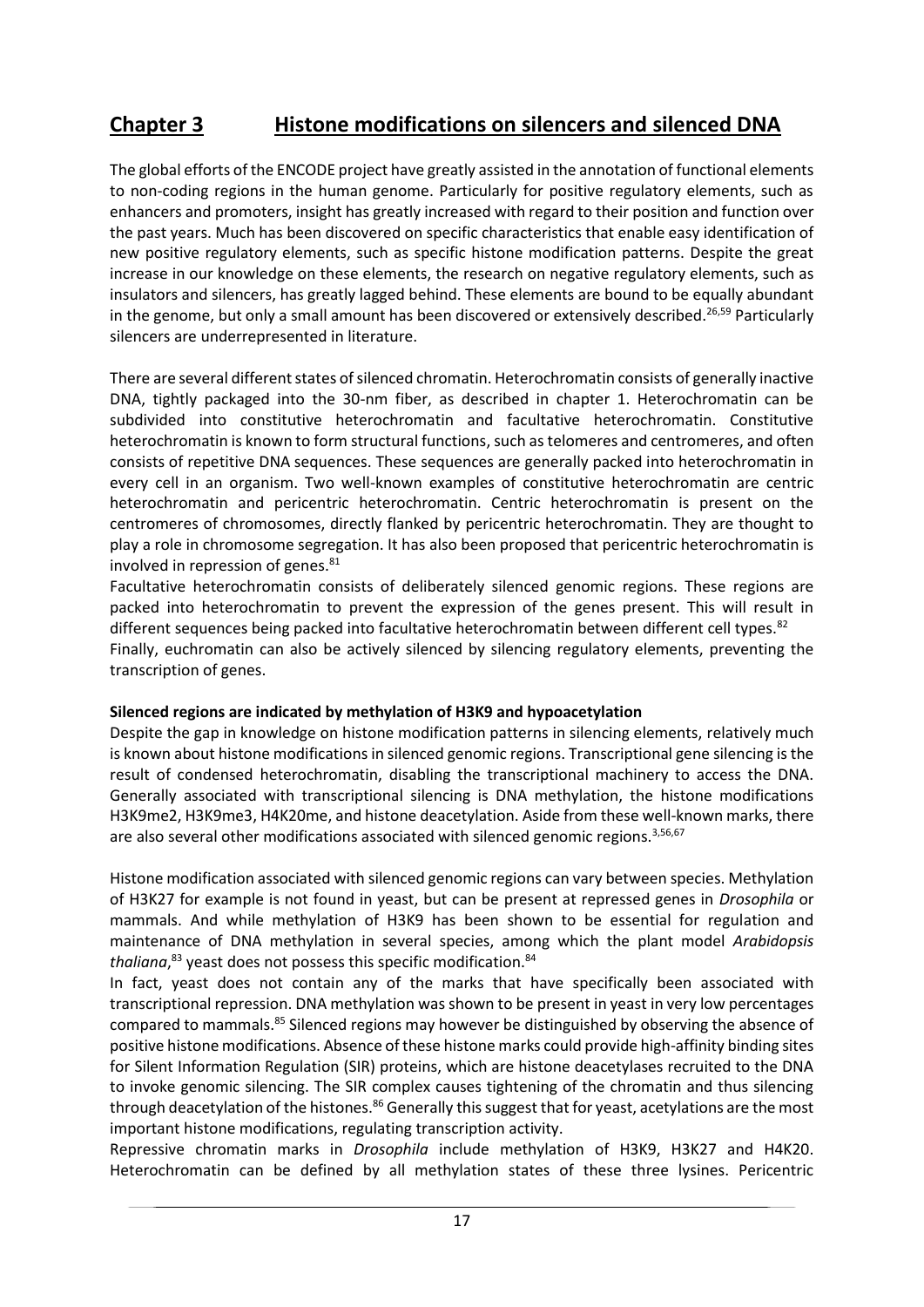heterochromatin for instance, is indicated by the presence of H3K9me1, H3K9me3, H4K20me3 and all methylation states of H3K27. Though H3K9me was shown to be present on silenced genomic regions in *Drosophila*, it is not as prominent as in mammals. Another interesting observation in *Drosophila* is that methylation of H3K27 can be present at both heterochromatin and silenced euchromatin, which has thus far not been observed in other organisms. Both cases involve silenced genomic regions, but in organisms other than *Drosophila*, these regions contain distinct marks.<sup>36,37,55</sup> One could compare this with the bivalent domains in mammals, which also contain methylation of H3K27. Bivalent domains however are not defined as heterochromatin, but as poised chromatin, which can become either heterochromatin or euchromatin upon the right interactions.<sup>10,78</sup>

In mammals, constitutive heterochromatin is characterized by the histone modifications H3K9me3, H3K27me1 and H4K20me3, general histone deacetylation and DNA methylation.<sup>87</sup> One study in HeLa cells shows that ubiquitination of H2aK119 is also involved in gene silencing. This needs to be further verified, but appears to be involved in silencing through the Polycomb Group proteins.<sup>88</sup> Deubiquitination of H2B was also shown to be associated with gene silencing.<sup>89</sup> Establishment of silenced genomic regions by the formation of heterochromatin was shown to follow several specific steps. First histones are deacetylated by HDACs, which often co-occurs with the methylation of H3K9. Next Heterochromatin Protein 1 (HP1), which specifically targets methylated H3K9, binds to the histones through its chromo-domain. HP1 causes chromatin transformation, resulting in formation of heterochromatin. Interestingly, it was found that HP1 can be removed from H3K9m3 sites upon phosphorylation of H3S10. This indicates that the silencing effect can be removed, while the histone modification is still present,<sup>90</sup> resulting in active genes with H3K9me3.<sup>91</sup>

In conclusion, the best known histone modifications for heterochromatin are methylation of H3K9 and H3K27, often combined with some other PTMs which can vary between different organisms. H3K9 attracts the protein HP1, which subsequently causes transformation of chromatin to heterochromatin.

#### **Interaction between silencing histone modifications and DNA methylation**

The best known marker for silenced genomic regions is the methylation of the DNA. DNA methylation is the methylation of cytosines, causing increased difficulty for TFs to interact with these stretches of DNA. Recent investigations have directed attention to interactions between DNA methylation and silencing histone modifications. DNA methyltransferases can methylate cytosines within the promoter of genes, which will subsequently bind proteins like MeCP2. These proteins recruit nucleosome modifying protein complexes to silence the target region. In some cases these modifications are able to recruit proteins that establish the same modifications, creating a certain level of redundancy and enabling the cell to maintain this silenced state throughout several cell divisions. One study by Rothbart *et al.*shows a mechanistic link between silencing histone modifications and DNA methylation, which is important for the inheritance of DNA methylation patterns during cell division.<sup>92</sup> They show that the DNA methyltransferase DNMT1, which is known to be important for the inheritance of DNA methylation, is recruited to methylated CpG-dinucleotides by the E3 ubiquitin ligase UHRF1. UHRF1 was shown to preferentially bind di- and trimethylated H3K9 even in the presence of H3S10 phosphorylation, a known mitosis marker able to prevent binding of proteins in its surroundings. This indicates that UHRF1 can overcome this aversion of H3S10 phosphorylation during mitosis in order to regulate proper DNA methylation inheritance.<sup>92</sup> Another study shows that at pericentric chromatin, several histone methyltransferases, such as Suv39h, are required for H3K9 methylation and DNA methylation.<sup>93</sup> Generally, besides the physical impediment of DNA methylation for transcription factor binding, DNA methylation may also interact with silencing histone modifications to form heterochromatin.

#### **Silencers have been described in different model organisms**

Besides the formation of heterochromatin, another mechanism of silencing is required in cells. Silencers are involved in the silencing of genes in euchromatin. Unfortunately, little is known about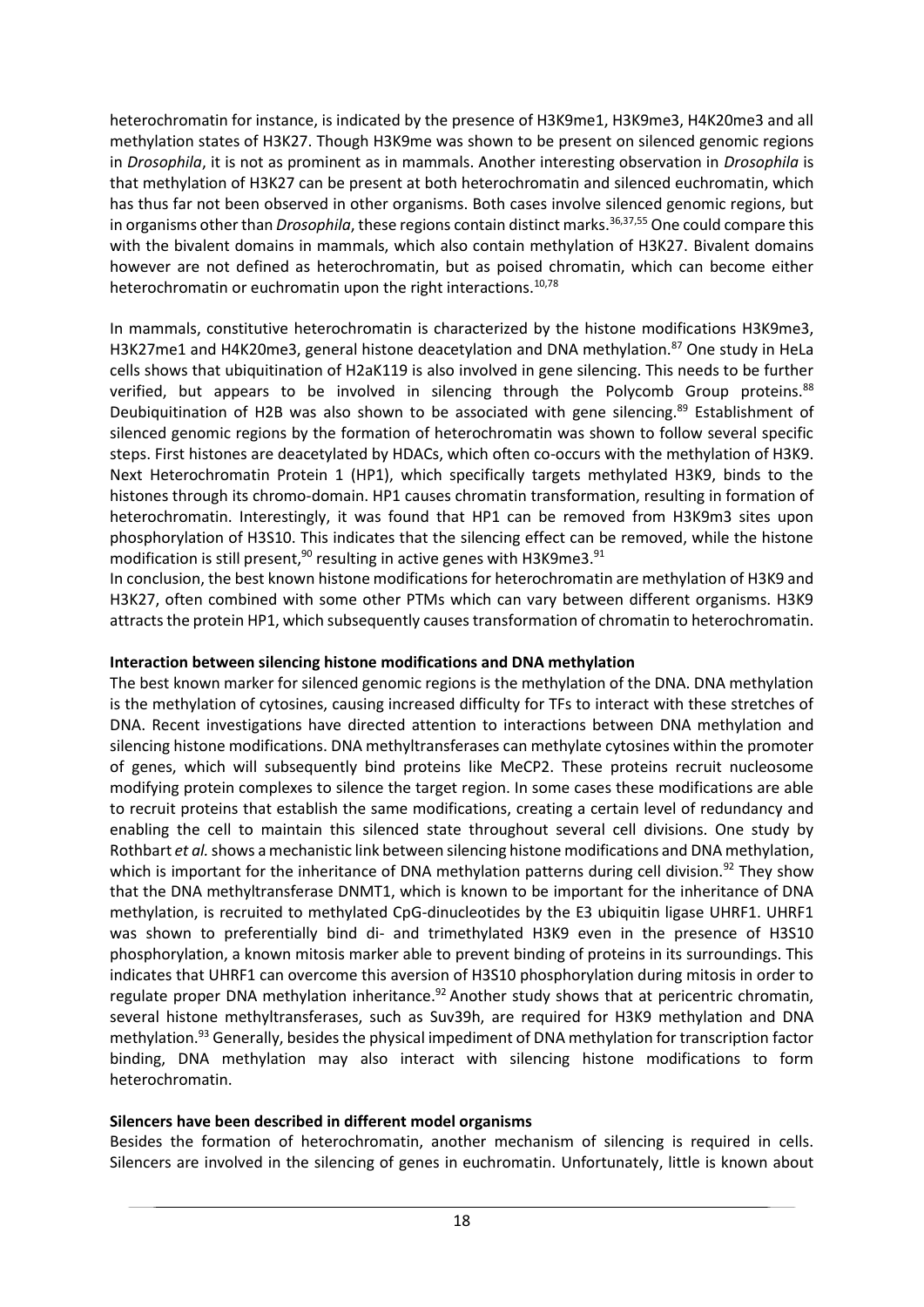silencers in mammals. Silencers and their function have been studied to a greater extent in nonvertebrae such as *Drosophila* and yeast. One study towards the element required for CD4 silencing in mouse T cells, compared the discovered silencer with its homologue in *Drosophila* and yeast.<sup>94</sup> Comparing the mouse CD4 silencer with yeast, they indicated that there are several sites acting with redundant function just as the HML and HMR mating type locus silencers. And just like in *Drosophila*, the mouse CD4 silencing activity can be partially enhanced by increased levels of HP-1 $\beta$  expression.<sup>94</sup> But while in yeast and *Drosophila* more silencing elements have been identified and their function has been investigated in more detail, these investigations do not shed more light on the presence of specific histone modification patterns in silencers.

Silencers are often identified using reporter assays, containing a strongly expressed gene (either with or without its connected enhancer) as a reporter for functional silencing. When the researched genomic region is able to effectively diminish the transcription of the reporter gene, it is likely to contain a silencing element. Verification of potential silencing elements can be done in several ways, using the techniques discussed earlier. Introduction of a frame-shift mutation in the suspected region can disable the silencing function. A point mutation to disable transcription factor (repressor) binding can accomplish the same goal. If generally repressed genes are no longer repressed after introduction of the mutation, it is likely that the suspected region indeed contains silencing properties. Comparing the suspected region with other datasets, such as those gathered in the ENCODE project, can also provide more information on its fuction.<sup>95</sup> Like all regulatory elements, silencers contain DNase I hypersensitive sites, which can aid in the discovery of new silencing elements.<sup>3</sup> Despite the fact that various silencer identification methods have been developed and applied, this research is not widespread and not many comparative investigations have been performed in order to find a general consensus between most silencer regions. This gap in research could explain the lack of knowledge of common histone modifications in silencing regulatory elements, provided these patterns exist.

#### **Silencer-specific histone modifications are sparsely described in literature**

Fortunately, there has been some research on the presence of specific histone modifications in silencers. One study by H. Petrykowska and coworkers shows the identification and characterization of silencers and insulators in the greater *CFTR* locus. <sup>59</sup> They used a luciferase reporter assay to determine the functionality of 47 target regions from the greater *CFTR* locus. Most of these regions were located in introns, and approximately two thirds were shown to include conserved noncoding regions, suspected to be regulatory elements. A region was determined to contain silencing abilities when the luciferase activity in presence of this region was lower than the luciferase activity of the control, despite the presence of an enhancer.<sup>59</sup>



#### **Figure 3. Comparing non-NRE and NRE to find specific histone modifications**

When comparing histone modifications on all negative regulatory elements (NRE) with those of non-NRE, several histone modifications were found to be enriched for NREs. Acetylation of histones H3 and H4 and trimethylation of H3K4 seemed enriched for NREs, just like DNase I hypersensitive sites. Unfortunately the groups were too small to perform proper statistical analysis and indicate significance.<sup>59</sup>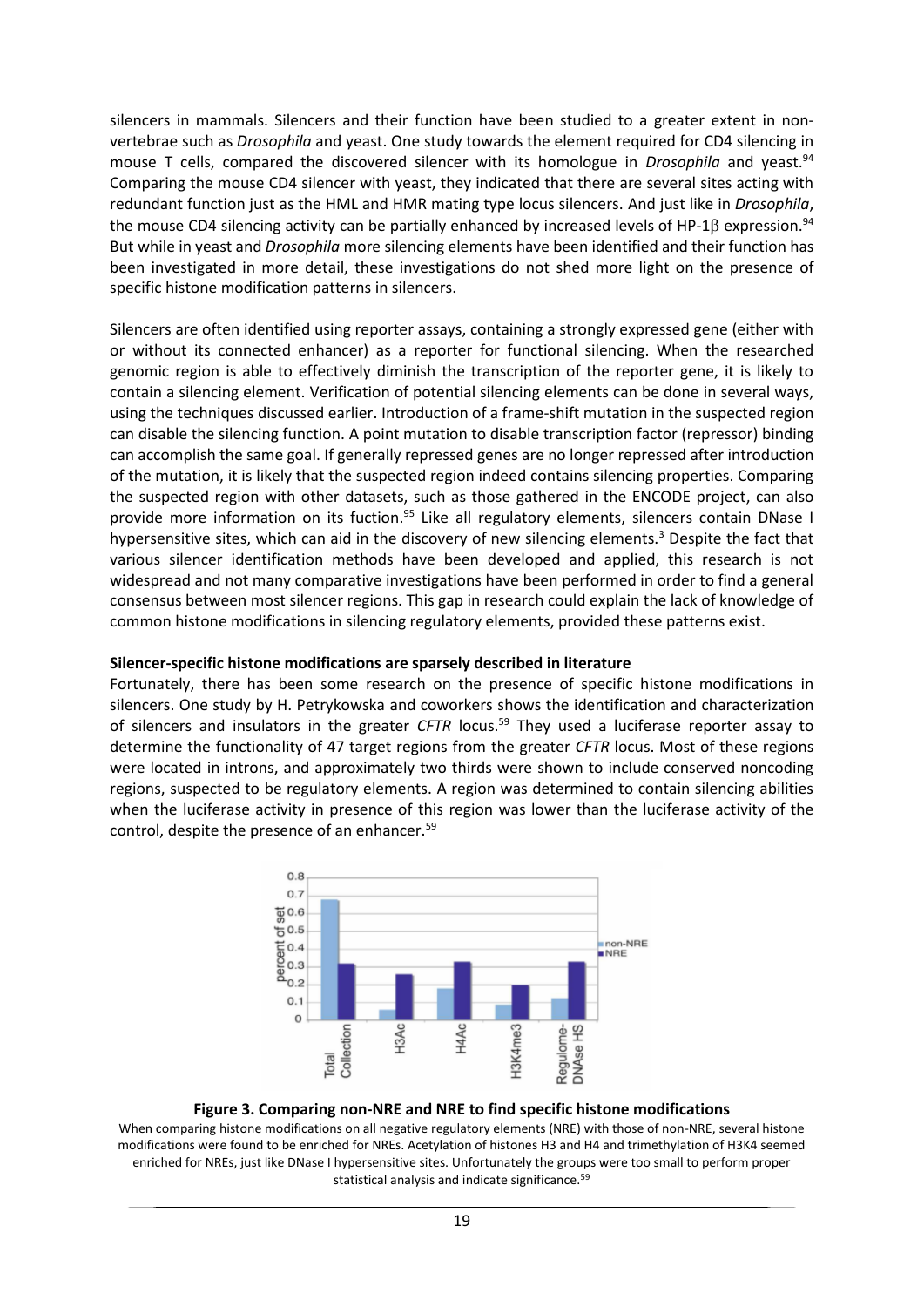From these 47 selected regions, ten proved to contain strong silencing abilities (and six contained insulator capabilities), most of which acted in an orientation-dependent manner. From these ten regions, 70% was found to be capable of silencing in more than one cell line. These negative regulatory elements (NREs), both the silencers and the insulators, were grouped and compared with the other regions. Using ENCODE data distinct differences between both groups were searched. They showed that the NREs are enriched for histone acetylation at histone H3 and H4, compared with the other group (Fig. 3). They also found a slight enrichment of trimethylation of H3K4 and DNase I hypersensitive sites in the NREs. They did not find any other histone modification differences between both groups using the ENCODE database. Unfortunately, they were unable to accurately quantify and state the statistical significance of this comparison, due to the small sizes of both groups.<sup>59</sup>

Studies in yeast have revealed that a defined set of proteins is required for epigenetic silencing. These proteins are known to interact with parts of the tail of core histones H3 (amino acid 3-20) and H4 (amino acid 16-29). One of these residues, H4K16, is an important target for acetylation in actively transcribed genes. Lack of acetylation on this site allows these proteins to interact and induce silencing in this region. This seems contradictive with the results discussed previously, where hyperacetylation was associated with some silencers. Both possibilities however are based on presumptions from a single research and need to be investigated further before any conclusions can be drawn.<sup>84</sup> Aside from this, both investigations were performed in different organisms (yeast and humans) and, as discussed earlier, yeast has a distinct acetylation pattern compared with other model organisms.

Research on silencers and silenced genomic regions will have to increase in order to improve our understanding of how gene expression is repressed. Considering this repression is the default state of most genes in eukaryotic cells, it is particularly odd that we still know so little about the elements that cause this repression. Identifying histone modification patterns will be of use in the discovery of new silencing regions, and can benefit research on the method silencers use for the repression of specific genes. Finding interactions between different silencing elements, as with histone modifications and DNA methylation for silenced regions, can provide insight into transcription regulation in general. These new insights can subsequently be used to identify tumor suppressors, or medicines in other diseases affected by histone modifications, such as personality disorders.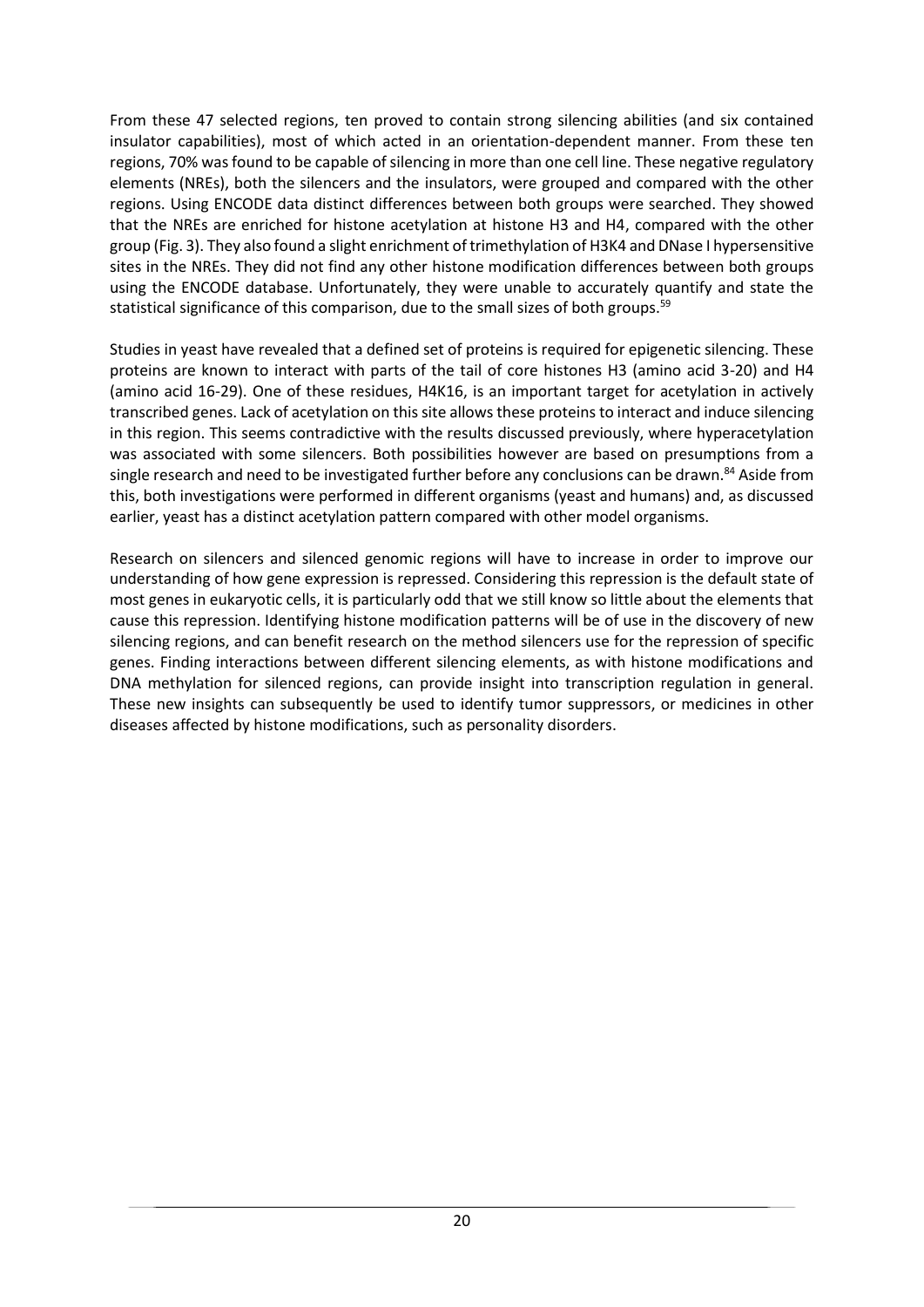# **Chapter 4 Applications of epigenomic patterns**

The identification of histone modification patterns and other epigenomic characteristics of transcriptional regulation have given us new perspectives to identify novel regulatory elements, and implement these in our current models. These patterns have been a tool for identification of regulatory elements in the genome of model organisms in many studies.

#### **Epigenomic patterns have been used to identify novel regulatory elements in different organisms**

Identification of DNase I hypersensitive sites (DHSs) has led to the discovery of many novel and previously identified regulatory sites in the human genome. All discovered DHSs in one study were subjected to extensive investigation to identify them as regulatory elements.<sup>60</sup> To annotate promoters they compared the DHS map with the results from ChIP-seq experiments for H3K4me3, resulting in the identification of over 44,000 novel promoter regions in 56 different cell types. <sup>60</sup> In total 99.5% of these proved to be genuine promoters when subjected to identification using different promoter characteristics. For annotation of distal regulatory elements, DHSs were compared with DHS patterns found in the well described  $\beta$ -globin locus control region. This revealed many enhancer regions, some of which were used for verification through reporter assays.<sup>60</sup>

Another study used epigenomic patterns to annotate genomic regions in the mouse genome. Through ChIP-seq for RNA Polymerase II, the protein CTCF, and the histone modifications H3K4me3, H3K4me1 and K3K27ac, they identified regulatory elements in the mouse genome in different adult and embryonic cell lines. They were able to identify over 295,000 non-redundant regulatory elements, including over 53,000 promoters (enrichment of H3K4me3 and DNA Polymerase II binding sites), over 234,000 enhancers (enriched for H3K4me1 and H3K27ac), and over 111,000 insulators (CTCF binding sites). These potential regulatory regions were used for validation experiments. Promoters were compared with known promoters, validating many sites and identifying over 13,000 potential novel promoters. Reporter assays on some, validated that approximately 85% showed significant promoter activity. The enhancer and insulator regions were also subjected to validation assays, verifying many previously annotated regions and discovering many novel ones.<sup>54</sup>

Similar experiments are being conducted on many different stages of development, in different cell types, and in many organisms. The annotation of regulatory elements continues to be a topic of great interest and importance. Though many promoters, enhancers and insulators are being detected, the discovery of silencers is lagging behind greatly. To fully understand transcriptional regulation, these regions will have to be accounted for too. Unfortunately, there are no useful epigenomic patterns known yet to easily identify novel silencers.

#### **Epigenomic patterns have been used to identify differences in cancer cells**

Despite this gap in our knowledge on silencers, patterns for other elements are being used extensively to discover differences between cells in a healthy and diseased state, often focusing on cancer development. One study has used ChIP-seq (for H3K4me1, H3K4me3, H3K9ac and H3K14ac) to identify regulatory elements in human breast cancer cells, and compare these with healthy breast cancer cells.<sup>72</sup> This led to the identification of divergent histone modifications on many differentially expressed genes in the breast cancer cells. Disturbed epigenetics is considered to be an early event in the development of cancer, and often cause of genomic instability, one of the hallmarks of cancer. It is considered that epigenomic characteristics are heritable throughout several cell divisions, contributing to the development of cancer.<sup>96</sup>

Epigenomic changes have been reported for many different forms of cancer. In acute leukemia and medulloblastomas, oncogenes were shown to be enriched for H3K9ac and H3K4me2.<sup>97</sup> In non-smallcell lung cancer levels of histone modifications were used to predict survival. Global enrichment of H3K4me2, H2aK5ac and H3K9ac was shown to correlate with higher survival rates.<sup>98</sup> In one study, Seligson and coworkers show the importance of investigating histone modification patterns.<sup>99</sup> They used histone modifications for the prognosis of prostate cancer. When studying the modifications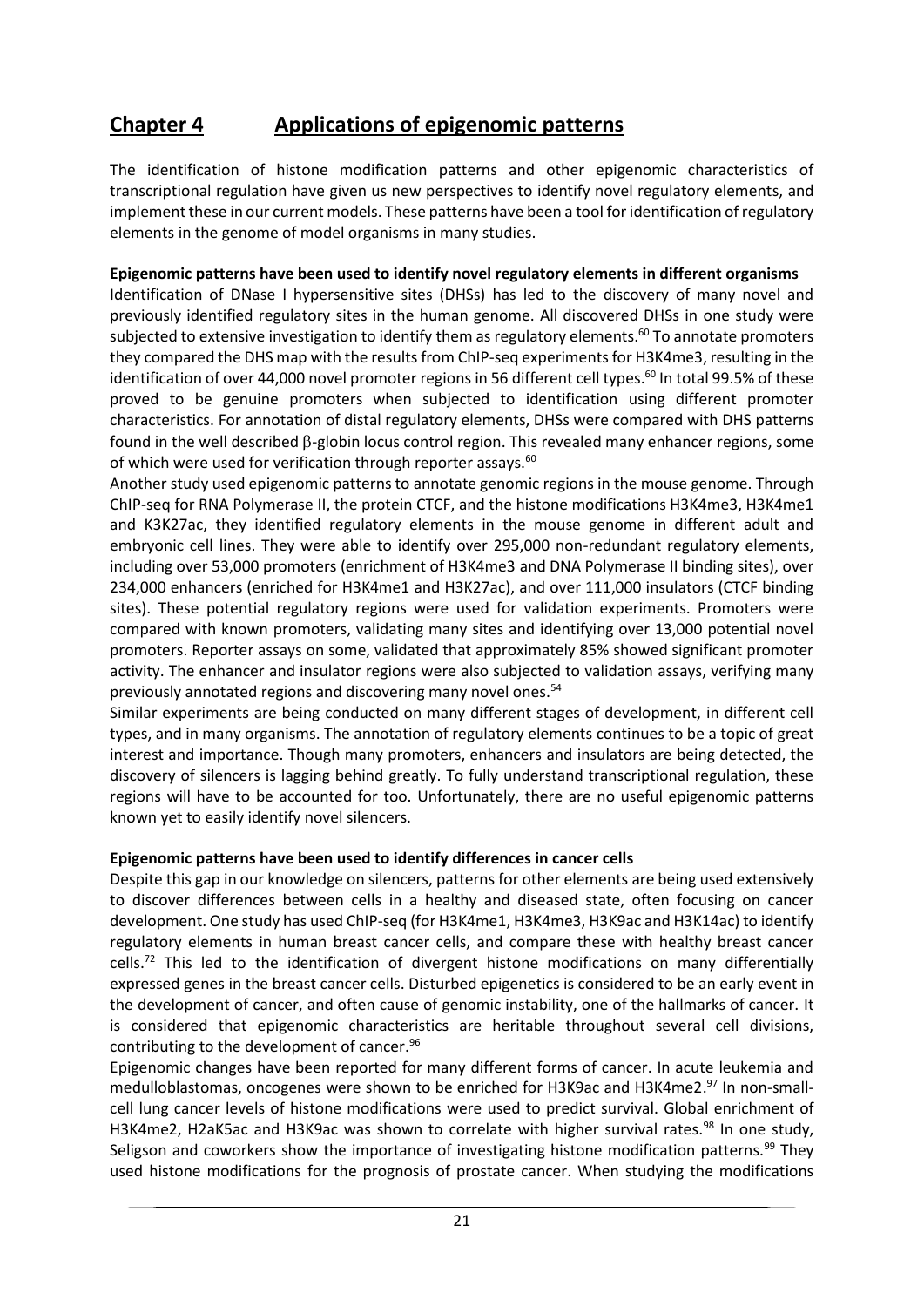separately, no significant results were obtained. However, when analyzing specific modifications patterns, they were able to find a prognostic tendency. They observed that the levels of histone modifications between benign, pre-neoplastic and cancerous cells differ enough for distinction between these states.<sup>99</sup> Cancerous cells showed global enrichment of several histone modifications (H3K18ac, H4K12ac, H4R3me2 and H3K4me2). Distinction between benign and pre-neoplastic could be done using H3K4me2 and H3K18ac levels. High levels of H3K4me2 occurred in benign cells, whereas low levels of both H3K4me2 and H3K18ac indicated pre-neoplastic cells with higher chance of cancer reoccurrence.<sup>99</sup>

The ability to distinguish between different states of cancer development based on histone modifications may provide new possibilities for cancer diagnostics. It may increase ease of early diagnosis of the developmental state of the cancer. This could be used for application of the right treatment at the proper time, and can be vital for the survival of a patient. It is possible that the discovered patterns of histone modifications are also applicable to other tumor types, increasing diagnostic possibilities in many types of cancer.

Several histone modifications have been linked to cancer development. In many cancer cells, reduction of the levels of H4K16ac and H4K20me3 has been observed.<sup>100</sup> H4K16ac has been implicated in several transcription networks, regulating chromatin structure. Reduction of this modification can perturb these networks, leading to disturbance of transcriptional regulation, and genetic instability.<sup>100</sup> H3K20me3 has been implicated in DNA damage control and a reduction of this modification could increase mutations and lead to genomic instability. Reduction of H3K20me has also been correlated with increased malignancy.<sup>100</sup>

Also shown to be involved in cancer development is the epigenetic silencing of genes. Similar to mutations in tumor suppressors, DNA methylation can prevent the transcription of these genes. Many genes can be deactivated in a single cell through errors in the DNA methylation mechanism, potentially creating an ideal environment for tumor growth.<sup>96</sup> Just as DNA methylation has been shown to participate in cancer development, the involvement of silencing histone modifications in cancer has also been investigated. The first steps towards implicating silencing histone modifications in cancer development have been done on the Polycomb Group protein complex, which was found upregulated in aggressive prostate tumors. It contains histone methyltransferases responsible for the methylation of H3K9 and H3k27, and upregulation could therefore cause increased silencing.<sup>65</sup> It was observed that disturbed balance of H3K27me3 can promote tumor development.<sup>101</sup> Another interesting implication of histone modifications in silencing in cancer cells is the observation that bivalent genes often shift to repression. Several tumor suppressors were shown to gain the repressive marks H3K9me2 and H3K9me3 in addition to their normal bivalent marks. The increase of repressive modifications on these genes tips the scale towards full repression.<sup>65</sup> The addition of repressive marks to repress these genes indicates that this repressive state might be reversible. If the additional repressive marks H3K9me2 and H3K9me3 were to be removed, the bivalent state would return and the tumor suppressors would no longer be repressed. This could provide interesting ways of cancer treatment. When observing cancer cells with repressed bivalent domains in tumor suppressors, a possible treatment could be to switch the bivalent domain to active. Using a cure involving demethylation of H3K9, and possible acetylation to activate the gene, could tip this scale of the bivalent domain, activating the tumor suppressor. Interestingly, one study suggests that several bivalent domains are enriched for DNA Polymerase II.<sup>102</sup> The connections found on promoters between DNA Polymerase II and H3K4 methylation could suggest that initiating transcription through DNA Polymerase II could establish H3K4me presence, or vice versa.

Conclusively, histone modifications patterns are increasingly used in the diagnosis of cancer. They can be used to distinguish between different states of tumor development, and improve our knowledge on the origin of the cancer.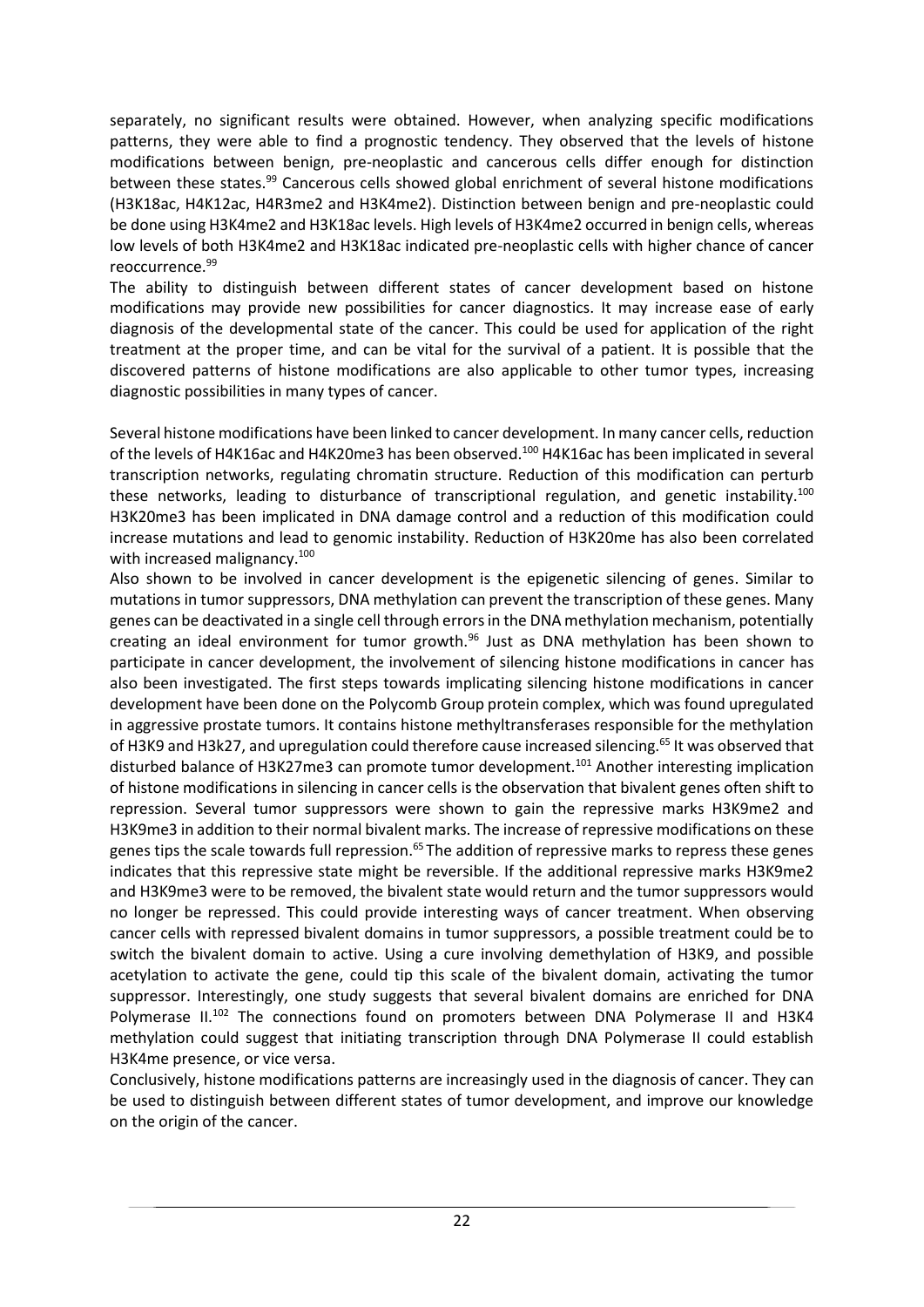### **Epigenomic treatments against cancer are being increasingly discovered**

As more becomes known about the epigenome in tumor cells, it becomes more evident that this could prove an important field for new cancer treatment. Considering that many epigenomic changes are reversible, developing drugs that target proteins involved in the (de)acetylation or (de)methylation of histones or the DNA could potentially cure these cells. Several drugs targeting epigenetic proteins have already been developed, and many more are in development.

Azanucleoside drugs function as inhibitors of DNA methyltransferase enzymes, and they are already being used in several countries. Other nucleoside inhibitors of DNA methylation, such as Zebularine and 5-fluoro-2'-deoxycytidine, are in different stages of development. Other inhibitors of DNA methylation are also being investigated, such as Pro-cainamide or Tea polyphenols.<sup>96</sup> HDAC inhibitors are likewise being used as cancer treatments, such as the recently approved drug SAHA $96$  or Depsipeptide, which is currently being used in clinical trials.<sup>33</sup>

Despite positive results from drugs being used so far, there are several arguments against these drugs. They are often non-specific and could target random genes for deactivation or reactivation. The exact pathway through which these drugs function is unknown and increasing our understanding of this process could increase their efficiency. The occurrence of side-effects due to their wide range of targets is currently unknown and definitely needs to be investigated.<sup>11</sup> For DNA methylation inhibitors it was found that they mainly target dividing cells, focusing their effect on the rapidly dividing cancer cells. These drugs also seem to prefer targeting abnormally silenced DNA over normally silenced regions. What causes this specificity is currently unknown, but this could prove to be valuable information for the development of future DNA methylation protein targeting drugs.<sup>99</sup> Despite our current lack of knowledge on the exact workings of epigenetic drugs, several are working efficiently as cancer treatment, and have been approved for use, indicating a great potential for the use of epigenetic cancer treatments in the future.

## **Epigenomic patterns also hold potential for the treatment of other diseases**

The involvement of epigenomics have been not only been implicated in cancer, but also in several other diseases. In Rubinstein-Taybi Syndrome, which is characterized by mental retardation, seizures and heart defects, mutations deactivate CREBBP. This deregulates the acetylation of histone H3 of important genes such as p53 or TFIIE. In Coffin-Lowry Syndrome a mutation deactivates RSK2, a protein involved in the activation of CREBBP. This causes symptoms similar to Rubinstein-Taybi Syndrome. The dysregulation of CREBBP in both syndromes results in general deregulation of DNA transcription, due to severe deacetylation.<sup>103</sup> Increased knowledge of the pathways of histone (de)acetylation, and the proteins involved, has identified the pathways that cause these syndromes and may eventually lead to the development of a cure.

Epigenetic regulation has also been implicated in many personality and psychiatric disorders. Studies show that many neuropsychiatric genes are repressed in several disorders, such as schizophrenia<sup>104</sup> and borderline personality disorder (BPD).<sup>105</sup> In a study on DNA methylation in BPD patients, several neuropsychiatric genes (such as MAOA, HTR2A and S-COMT) showed significant increase of DNA methylation compared to controls. DNA methylation generally represents repressed genomic regions. These genes therefore seem to be increasingly repressed in BPD patients.

Deregulation of genes and possible related pathways through epigenetics is a perspective that has to be taken into account when researching disorders, because these examples show that not only mutated genes can cause deregulation, and thus expression of the disorder.<sup>105</sup>

#### **Epigenomic patterns have helped to create better models and treatments**

Above examples show the importance of epigenetics in the potential development of novel treatments to various diseases. For this it is important to develop better models regarding epigenetic transcriptional regulation. Despite the increase in our knowledge in this throughout the last decades, many questions remain to be answered. For one, despite their importance, we still know little about presence of histone modification patterns on silencers. Some reports speculate about the presence of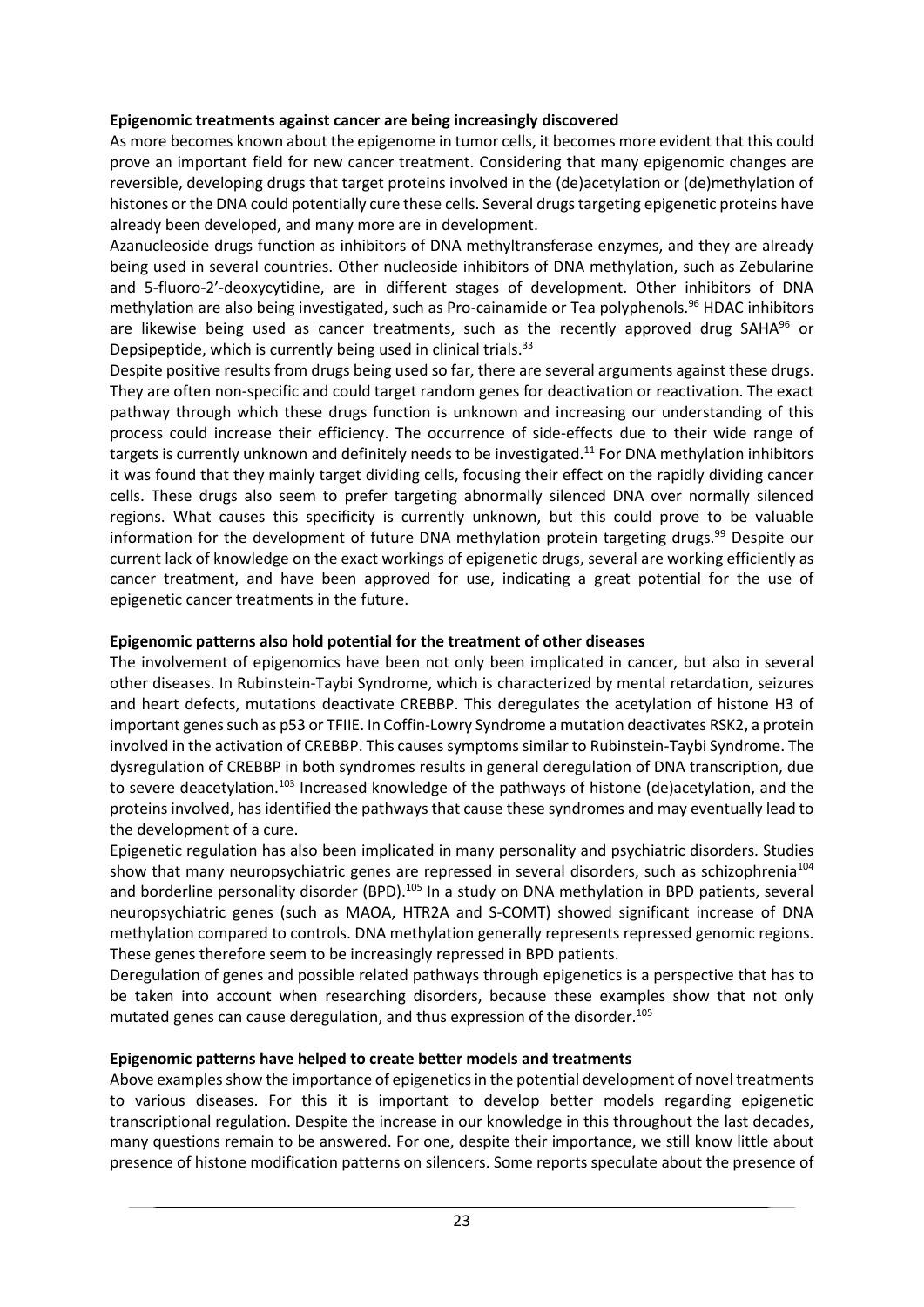certain modifications, as described in chapter 3. This however is only the beginning of the extensive research necessary to grasp the full extent of silencer activity. It might be possible that silencers lack specific histone modification patterns. If this is true, different identification methods will have to be explored.

We also know little about the signals histone modifying proteins receive. It was found that some receive extracellular signals. The communication between the extracellular environment and chromatin remodeling factors holds interesting implications. Extracellular cues can influence many cells at once, potentially causing tissue-wide epigenomic remodeling. There is also relatively little known about the direction histone modifying enzymes receive. How do they target the correct residue on a specific histone? It is considered that short and long RNAs are able to regulate this precise localization, but research to this function of RNA fragments is still preliminary.

Another important topic is that most cells are able to survive deletion of some histone modifying enzymes. Is this caused by redundancy between the different modifications? Or are these just marks and not required for any biological function? This last possibility might seem true for some genomic characteristics in certain organisms, such as H3K4 trimethylation in yeast, but certainly not for all. Expansion of research on this subject could show which modifications are required for survival and which aren't, and if these unnecessary histone modification confer any biological function.

Conclusively, these are just some of the questions that require an answer before we can understand the regulation of transcription of the human genome. This regulation has proven to be so complex, that we might never know its full extent. Identification of epigenomic patterns however has greatly increased our understanding of their localization and function, and continue to do so. It has also increased the development of drugs and treatments for world-wide and deathly diseases. It is our hope that future research on epigenomic patterns will increase the development of new treatments and drugs for these and other diseases.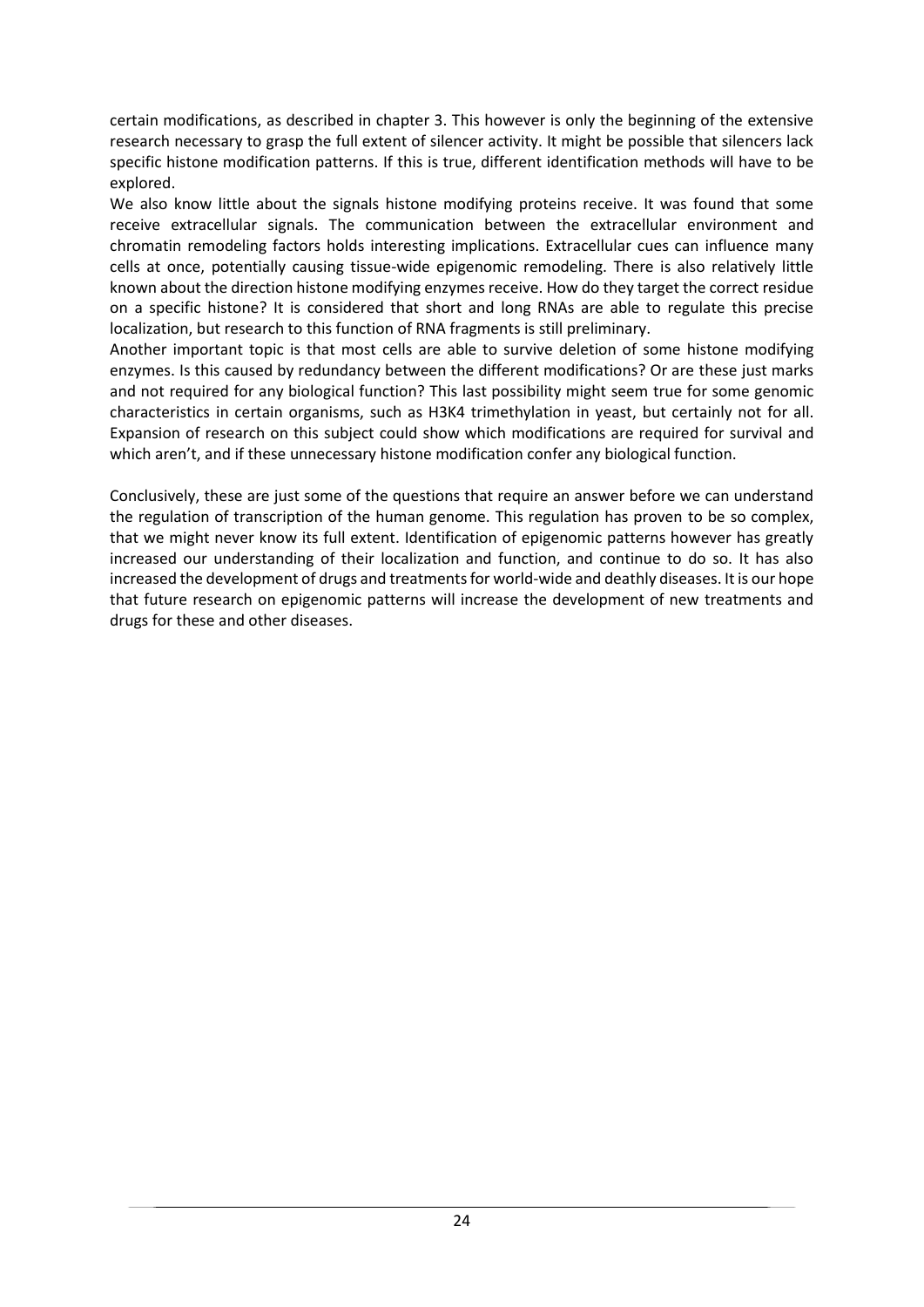## **References**

- 1. Consortium IHGS. (2004) Finishing the euchromatic sequence of the human genome. Nature 431(7011):931-945.
- 2. J. C. Venter et al. (2001) The sequence of the human genome. Science 291(5507):1304-1351.
- 3. Z. Wang et al. (2008) Combinatorial patterns of histone acetylations and methylations in the human genome. Nat. Genet. 40(7):897-903.
- 4. D. Schübeler et al. (2004) The histone modification pattern of active genes revealed through genome-wide chromatin analysis of a higher eukaryote. Genes & Dev. 18:1263-1271.
- 5. F. Thoma, T. H. Koller and A. Klug (1979) Involvement of Histone H1 in the organization of nucleosome and of the salt-dependent superstructures of chromatin. J. Cell Biol. 83(2 pt 1): 403-427.
- 6. R. D. Kornberg and Y. Lorch (1999) Twenty-five years of the nucleosome, fundamental particle of the eukaryote chromosome. Cell 98(3):285–294.
- 7. R. M. Raisner et al. (2005) Histone variant H2A.Z marks the 5′ ends of both active and inactive genes in euchromatin. Cell 123(2):233–248.
- 8. J. Ausió (2006) Histone variants the structure behind the function. Brief Funct. Genomic Proteomic 5(3):228-243.
- 9. Maze et al. (2014) Every amino acid matters: essential contributions of histone variants to mammalian development and disease. Nat. Rev. Genet. 15(4):259-271.
- 10. C. Koch et al. (2007) The landscape of histone modifications across 1% of the human genome in five human cell lines. Genome Res. 17(6)691-707.
- 11. A. Bannister and T. Kouzarides. (2011) Regulation of chromatin by histone modifications. Cell research 21(3):381-395.
- 12. G. Orphanides, T. Lagrange and D. Reinberg (1996) The general transcription factors of RNA polymerase II. Genes Dev. 10(21):2657-2683.
- 13. S. Hahn (2004) Structure and mechanism of the RNA polymerase II transcription machinery. Nat. Struct. Mol. Biol. 11(5):394-403.
- 14. T. Lee and R. Young (2000) Transcription of eukaryotic protein-coding genes. Annu. Rev. Genet. 34:77–137.
- 15. J. Veuerizas, S. Kummerfield, S. Teichmann and N. Luscombe (2009) A consensus of human transcription factors: function expression and evolution. Nat. Rev. Genet. 10(4):252-263.
- 16. S. T. Smale and J. T. Kadonaga (2003) The RNA polymerase II core promoter. Annu. Rev. Biochem. 72:449-479.
- 17. D. H. Lee et al. (2005) Functional characterization of core promoter elements: the downstream core element is recognized by TAF1. Mol. Cell. Biol. 25(21):9674-9686.
- 18. I. P. Ioshikhes and M. Q. Zhang (2000) Large-scale human promoter mapping using CpG islands. Nat. Genet. 26(1):61-63.
- 19. B. E. Eddy, G. S. Borman, W. H. Berkeley and R. D. Young (1961) Tumors induced in hamsters by injection of rhesus monkey kidney cell extracts. Proc. Soc. Exp. Biol. Med. 107:191-197.
- 20. M. L. Atchison (1988) Enhancers: mechanisms of action and cell specificity. Annu. Rev. Cell. Biol. 4:127-153.
- 21. L. Lettice et al. (2003) A long-range Shh enhancer regulates expression in the developing limb and fin and is associated with preaxial polydactyly. Hum. Mol. Genet. 12(14):1725-1735.
- 22. H. Müller and W. Schaffner (1990) Transcriptional enhancers can act in trans. Trends. Genet. 6(9):300-304.
- 23. S. Ogbourne and T. M. Antalis (1998) Transcriptional control and the role of silencers in transcriptional regulation in eukaryotes. Biochem. J. 331(1):1-14.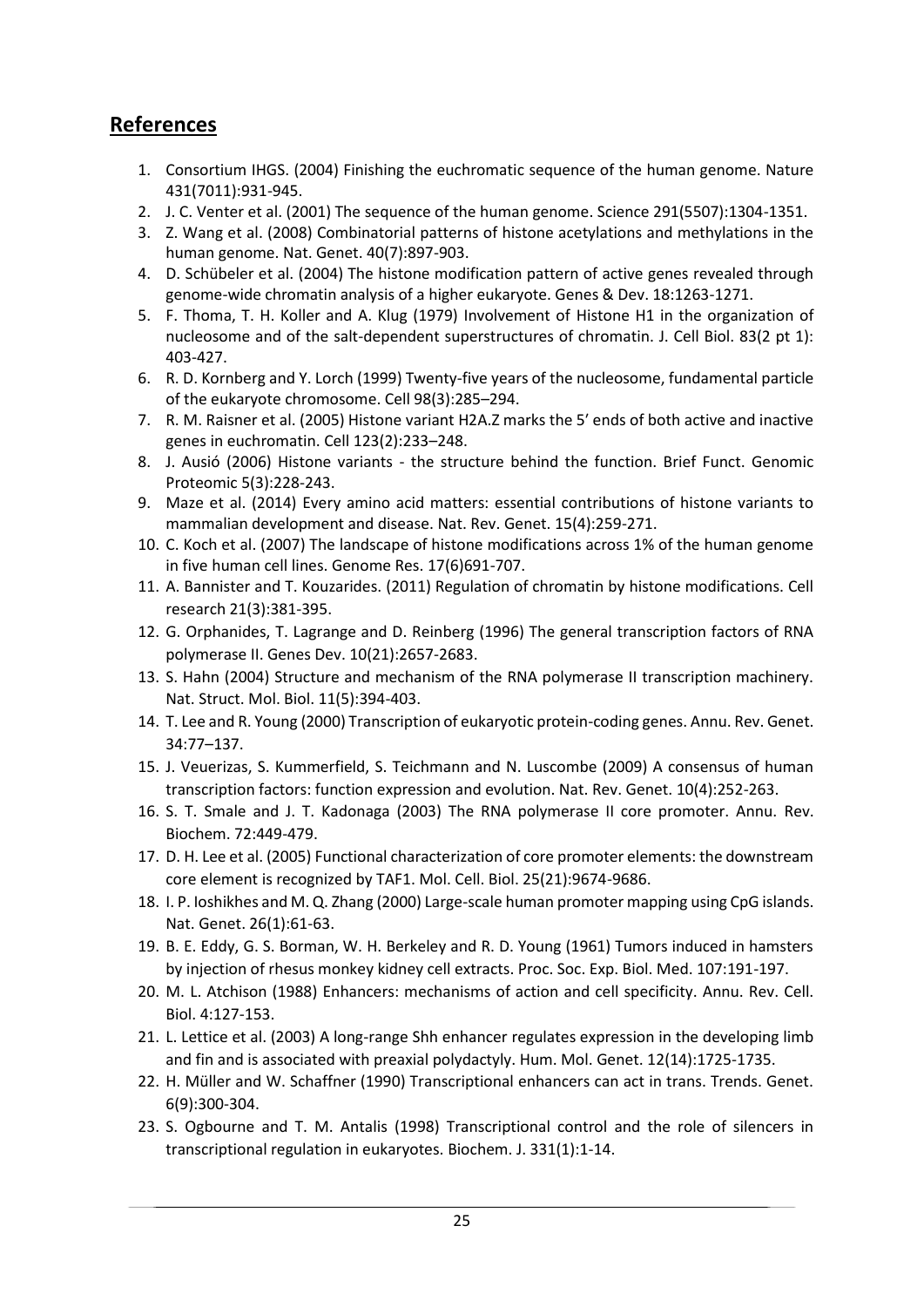- 24. A. J. Courey and S. Jia (2001) Transcriptional repression: the long and the short of it. Genes Dev. 15(21):2786-2796.
- 25. M. Capelson and V. Corces (2004) Boundary elements and nuclear organization. Biol. Cell 96(8):617-629.
- 26. N. Nègre et al. (2010) A comprehensive map of insulator elements for the Drosophila genome. PLoS Genet. 15;6(1):e1000814.
- 27. N. D. Heintzman et al. (2009) Histone modifications at human enhancers reflect global celltype-specific gene expression. Nature 459(7243):108-112.
- 28. Q. Li, K. R. Peterson, X. Fang and G. Stamatoyannopoulos (2002) Locus control regions. Blood 100(9):3077-3086.
- 29. J. C. Eissenberg and A. Shilatifard (2006) Leaving a mark: the many footprints of the elongating RNA Polymerase II. Curr. Opin. Genet. Dev. 16(2):184-190.
- 30. M. Yun, J. Wu, J. L. Workman and B. Li (2011) Readers of histone modifications. Cell Res. 21(4):564-578.
- 31. S. D. Taverna et al. (2007) How chromatin-binding modules interpret histone modifications: lessons from professional pocket pickers. Nat. Struct. Mol. Biol. 14(11):1025-1040.
- 32. O. J. Rando (2012) Combinatorial complexity in chromatin structure and function: revisiting the histone code. Curr. Opin. Genet. Dev. 22(2):148-155.
- 33. A. Munshi et al. (2009) Histone modifications dictate specific biological readouts. J. Genet. Genom. 36(2):75-88.
- 34. O. Rando (2007) Global patterns of histone modifications. Curr. Opin. Gen. Dev. 17(2):94-99.
- 35. A. Barski et al. (2007) High-resolution profiling of histone methylations in the human genome. Cell 129(4):823-87.
- 36. O. Rando and H. Chang (2009) Genome-wide views of chromatin structure. Annu. Rev. Biochem. 78:245-271.
- 37. A. Ebert et al. (2006) Histone modifications and the control of heterochromatic gene silencing in Drosophila. Chrom. Res. 14(4):377-392.
- 38. K. M. McGarvey et al. (2006) Silenced tumor suppressor genes reactivated by DNA demethylation do not return to a fully euchromatic chromatin state. Cancer Res. 66(7):3541- 3549.
- 39. K. Zhang et al. (2005) The Set1 methyltransferase opposes lpl1 aurora kinase functions in chromosome segregation. Cell 122(5):723-734.
- 40. M. Hodl and K. Basler (2012) Transcription in the absence of histone H3.2 and H3K4 methylation. Curr. Biol. 22(23):2253–2257.
- 41. S. Nakanishi et l. (2008) A comprehensive librry of histone mutants identifies nucleosomal residues required for H3K4 methylation. Nat. Struct. Mol. Biol. 15(8):881-888.
- 42. I. Maze, K, Noh, A. Soshnev and C. Allis (2014) Every amino acid matters: essential contributions of histone variants to mammalian development and disease. Nat. Rev. Genet. 15(4):259-271.
- 43. A. Venkatraman et al. (2014) The histone deacetylase HDAC3 is essential for Purkinje cell function, potentially complicating the use of HDAC inhibitors in SCA1. Hum. Mol. Genet. 23(14):3733-3745.
- 44. Z. Liu et al. (2010) Jmjd1a demethylase-regulated histone modification is essential for cAMPresponse element modulator-regulated gene expression and spermatogenesis. J. Biol. Chem. 285(4):2758-2770.
- 45. P. Rizzo (2003) Those amazing dinoflagellate chromosomes. Cell Res. 13(4):215-217.
- 46. N. Macdonald et al. (2005) Molecular basis for the recognition of phosphorylated and phosphoacetylated histone h3 by 14-3-3. Mol. Cell. 20(2):199-211.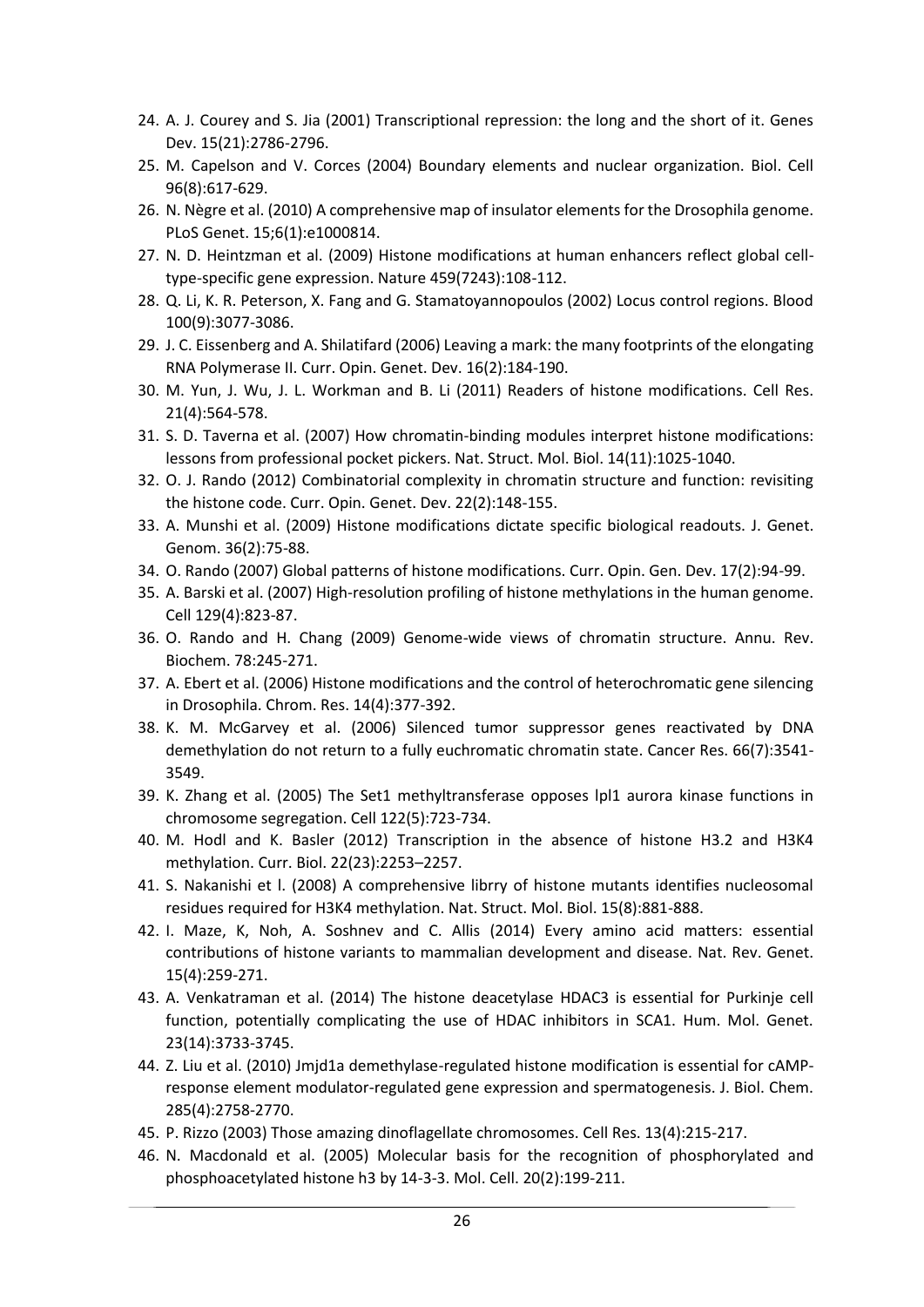- 47. M. Stucki et al. (2005) MDC1 directly binds phosphorylated histone H2AX to regulate cellular responses to DNA double-strand breaks. Cell 123(7):1213-1226.
- 48. C. Dhalluin et al. (1999) Structure and ligand of a histone acetyltransferase bromodomain. Nature 399(6735):491-496.
- 49. J. Kim et al. (2006) Tudor, MBT and chromo domains gauge the degree of lysine methylation. EMBO Rep. 7(4):397-403.
- 50. A. J. Bannister et al. (2001) Selective recognition of methylated lysine 9 on histone H3 by the HP1 chromo domain. Nature 410(6824):120-124.
- 51. J. Mellor (2006) It takes a PHD to read the histone code. Cell 126(1):22-24.
- 52. Y. Yang et al. (2010) TDRD3 is an effector molecule for arginine-methylated histone marks. Mol. Cell. 40(6):1016–1023.
- 53. R. Marqueron et al. (2009) Role of the polycomb protein EED in the propagation of repressive histone marks. Nature 461(7265):762-767.
- 54. Y. Shen et al. (2012) A map of the cis-regulatory sequences in the mouse genome. Nature 488(7409):116-120.
- 55. N. Nègre et al. (2011) A cis-regulatory map of the Drosophila genome. Nature 471(7339):527- 531.
- 56. B. E. Bernstein et al. (2005) Genomic maps and comparative analysis of histone modifications in human and mouse. Cell 120(2):169-181.
- 57. ENCODE Project Consortium (2004) The ENCODE (ENCyclopedia Of DNA Elements) Project. Science 306(5696):636-640.
- 58. T. Egelhofer et al. (2011) An assessment of histone-modification antibody quality. Nat. Struct. Mol. Biol. 18(1):91-93.
- 59. H. M. Petrykowska, C. M. Vockley and L. Elnitski (2008) Detection and characterization of silencers and enhancer-blockers in the greater CFTR locus. Genome Res. 18(8):1238-1246.
- 60. R. E. Thurman et al. (2012) The accessible chromatin landscape of the human genome. Nature 489(7414):75-82.
- 61. Gene Ontology Consorium (2008) The Gene Ontology project in 2008. Nucleic Acids Res. 36:D440-444.
- 62. N. D. Heintzman et al. (2007) Distinct and predictive chromatin signatures of transcriptional promoters and enhancers in the human genome. Nat. Genet. 39(3):311-318.
- 63. S. Kurdistani and M. Grunstein (2003) Histone acetylation and deacetylation in yeast. Nature 4(4):276-284.
- 64. D. Schübeler et al. (2004) The histone modification pattern of active genes revealed through genome-wide chromatin analysis of a higher eukaryote. Genes & Dev. 18:1263-1271.
- 65. A. Lennartsson and K. Ekwall (2009) Histone modification patterns and epigenetic codes. Biochim. Biophys. Acta 1790(9):860-868.
- 66. M. J. Carrozza et al. (2005) Histone H3 methylation by Set2 directs deacetylation of coding regions by Rpd3S to suppress spurious intragenic transcription. Cell 123(4):581-592.
- 67. D. K. Pokholok et al. (2005) Genome-wide map of nucleosome acetylation and methylation in yeast. Cell 122(4):517-527.
- 68. C. Jin et al. (2009) H3.3/H2A.Z double variant-containing nucleosomes mark 'nucleosome-free regions' of active promoters and other regulatory regions. Nat. Genet. 41(8):941-945.
- 69. D. Zilberman et al. (2008) Histone H2A.Z and DNA methylation are mutually antagonistic chromatin marks. Nature 456(7218):125-129.
- 70. A. Shilatifard (2008) Molecular implementation and physiological roles for histone H3 lysine 4 (H3K4) methylation. Curr. Opin. Cell Biol. 20(3):341-348.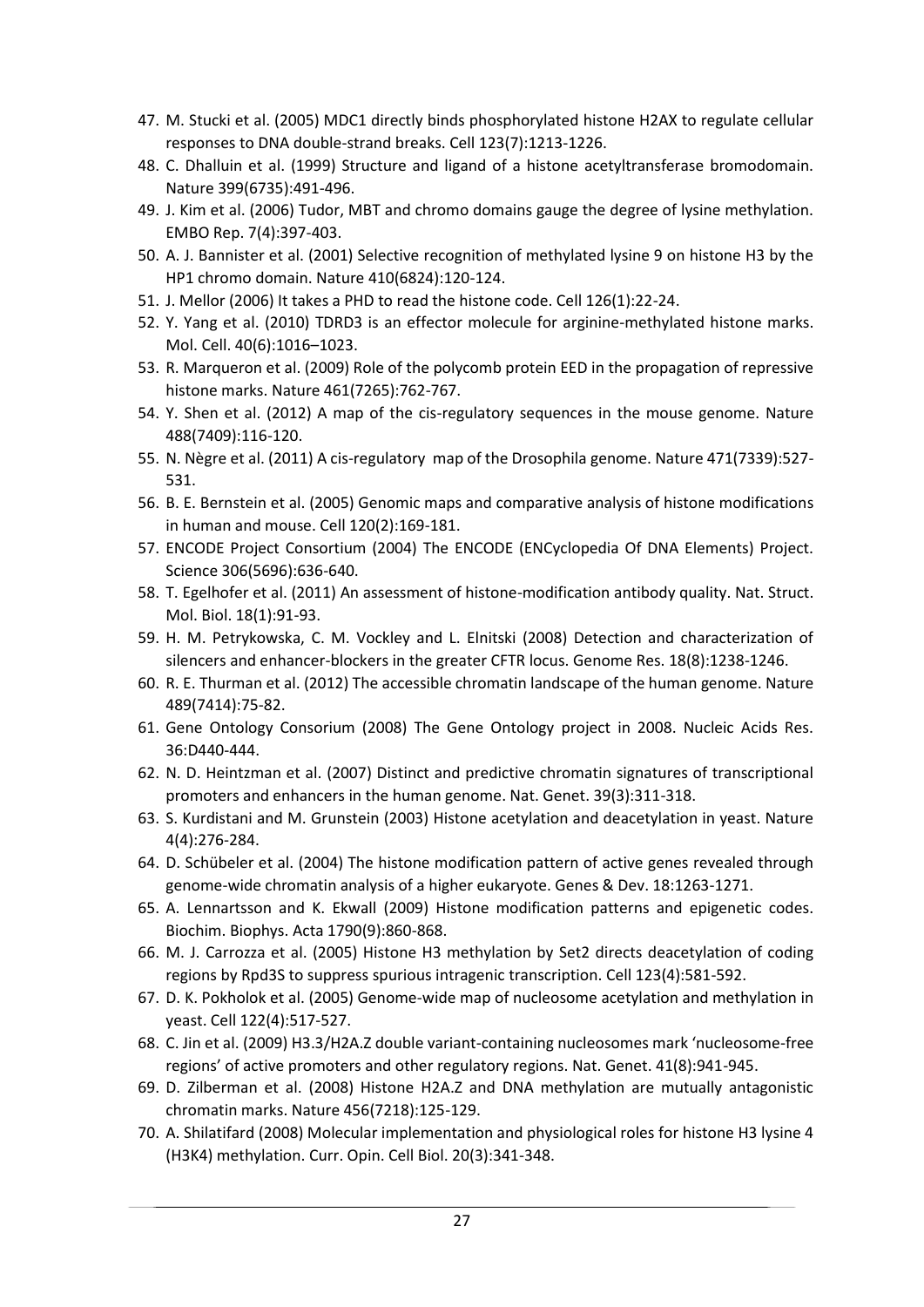- 71. N.D. Heintzman et al. (2009) Histone modifications at human enhancers reflect global celltype-specific gene expression. Nature 459(7243):108-112.
- 72. M. K. Choe et al. (2012) Functional elements demarcated by histone modifications in breast cancer cells. Biochem. Biophys. Res. Commun. 418(3):475-482.
- 73. N. D. Heintzman and B. Ren (2009) Finding distal regulatory elements in the human genome. Curr. Opin. Genet. Dev. 19(6):541-549.
- 74. G. E. Zentner and P. C. Scacheri (2012) The chromatin fingerprint of gene enhancer elements. J. Biol. Chem. 287(37):30888-30896.
- 75. S. Spicuglia and L. Vanhille (2012) Chromatin signatures of active enhancers. Nucleus 3(2):126- 31.
- 76. H. M. Herz et al. (2012) Enhancer-associated H3K4 monomethylation by Trithorax-related, the Drosophila homolog of mammalian Mll3/Mll4. Genes Dev. 26(23):2604-2620.
- 77. M. K. Ma, C. Heath, A. Hair and A. G. West (2011) Histone crosstalk directed by H2B ubiquitination is required for chromatin boundary integrity. PLoS Genet. 7(7):21002175.
- 78. B. E. Bernstein et al. (2006) A bivalent chromatin structure marks key developmental genes in embryonic stem cells. Cell 125(2):315-326.
- 79. C. E. Massie and I. G. Mills (2008) ChIPping away at gene regulation. EMBO Rep. 9(4):337-343.
- 80. S. K. Rhie et al. (2014) Nucleosome positioning and histone modifications define relationships between regulatory elements and nearby gene expression in breast epithelial cells. BMC Genomics 2;15:331.
- 81. E. Roldan et al. (2005) Locus 'decontraction' and centromeric recruitment contribute to allelic exclusion of the immunoglobulin heavy-chain gene. Nat. Immunol. 6(1):31-41.
- 82. J. M. Craig (2005) Heterochromatin many flavours, common themes. Bioessays 27(1):17-28.
- 83. J. P. Jackson et al. (2004) Dimethylation of histone H3 lysine 9 is a critical mark for DNA methylation and gene silencing in Arabidopsis thaliana. Chromosoma 112(6):308-315.
- 84. M. Grunstein (1998) Yeast heterochromatin: regulation of its assembly and inheritance by histones. Cell 93(3):325-328.
- 85. Y. Tang et al. (2012) Widespread existence of cytosine methylation in yeast DNA measured by gs chromatography/mass spectrometry. Anal. Chem. 84(16):7249-7255.
- 86. L. Chen and J. Widom (2005) Mechanism of transcriptional silencing in yeast. Cell 120(1):37- 48.
- 87. H. Wang et al. (2004) Role of histone H2A ubiquitination in Polycomb silencing. Nature 431:98- 878.
- 88. J. A. van der Knaap et al. (2005) GMP Synthetase stimulates histone H2B deubiquitylation by the epigenetic silencer USP7. Molecular Cell 17(5):695-707.
- 89. B. Lehnertz et al. (2003) Suv39h-mediated histone H3 lysine 9 methylation directs DNA methylation to major satellite repeats at Pericentric heterochromatin. Curr. Biol. 13(14):1192- 1200.
- 90. K. M. McGarvey et al. (2006) Silenced tumor suppressor genes reactivated by DNA demethylation do not return to a fully euchromatic chromatin state. Cancer Res. 66(7):3541- 3549.
- 91. E. Bártová et al. (2008) Histone modifications and nuclear architecture: a review. J. Histochem. Chytochem. 56(8):711-721.
- 92. S. B. Rothbart et al. (2012) Association of UHRF1 with methylated H3K9 directs the maintenance of DNA methylation. Nat. Struct. Mol. Biol. 19(11):1155-160.
- 93. B. Lehnertz et al. (2003) Suv39h-mediated histone H3 lysine 9 methylation directs DNA methylation to major satellite repeats at pericentric heterochromatin. Curr. Biol. 13(14):1192- 1200.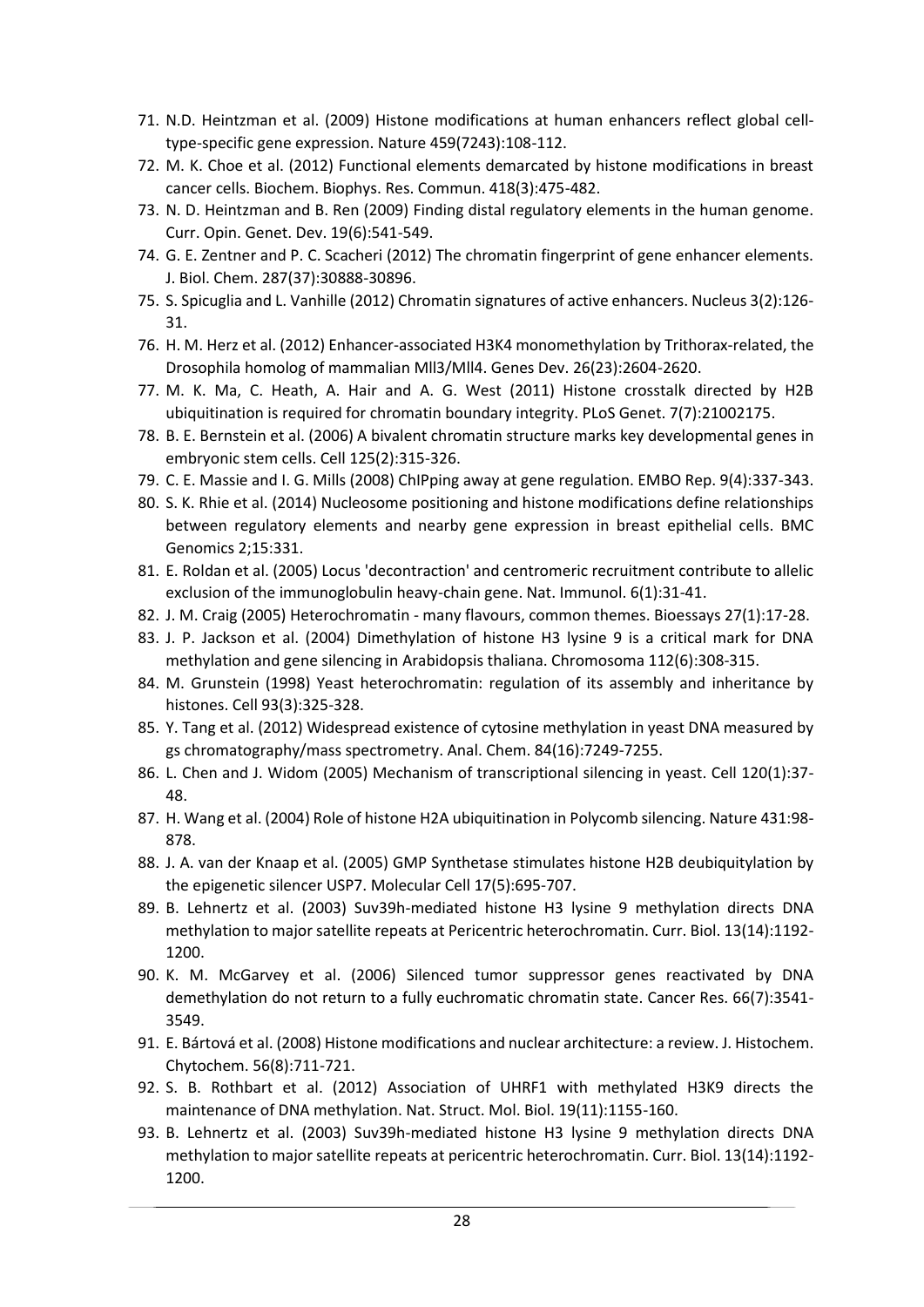- 94. I. taniuchi, M. J. Sunshine, R. Festenstein and D. R. Littman (2002) Evidence for distinct CD4 silencer functions at different stages of thymocyte differentiation. Mol. Cell 10(5):1083-1096.
- 95. Z. Wang et al. (2004) Systematic identification and analysis of exonic splicing silencers. Cell 119(6):831-845.
- 96. P. Jones and S. Baylin (2007) The epigenome of cancer. Cell 128(4):683-692.
- 97. J. K. Wiencke, S. Zheng, Z. Morrison and R. F. Yeh (2008) Differentially expressed genes are marked by histone 3 lysine 9 trimethylation in human cancer cells. Oncogene 27(17):2412- 2421.
- 98. F. Barlési et al. (2007) Global histone modifications predict prognosis of resected non smallcell lung cancer. J. Clin. Oncol. 25(28):4358-4364.
- 99. D. B. Seligson et al. (2005) Global histone modification patterns predict risk of prostate cancer reoccurrence. Nature 435(7046):1262-1266.
- 100. M. F. Fraga et al. (2005) Loss of acetylation at Lys16 and trimethylation at Lys20 of histone H4 is a common hallmark of human cancer. Nat. Genet. 37(4):391-400.
- 101. G. van Haaften et al. (2010) Somatic mutations of the histone H3K27 demethylase gene UTX in human cancer. Nat. Genet. 41(5):521-523.
- 102. J. K. Stock et al. (2007) Ring1-mediated ubiquitination of H2A restrains poised RNA polymerase II at bivalent genes in mouse ES cells. Nat. Cell Biol. 9(12):1428–1435.
- 103. D. Waggoner (2007) Mechanisms of disease: epigenesis. Semin. Pediatr. Neurol. 14(1):7-14.
- 104. H. M. Abdolmaleky et al. (2006) Hypomethylation of MB-COMT promoter is a major risk factor for schizophrenia and bipolar disorder. Hum. Mol. Genet. 15(21):3132-145.
- 105. G. Dammann et al. (2011) Increased DNA methylation of neuropsychiatric genes occurs in borderline personality disorder. Epigenetics 6(12):1454-1462.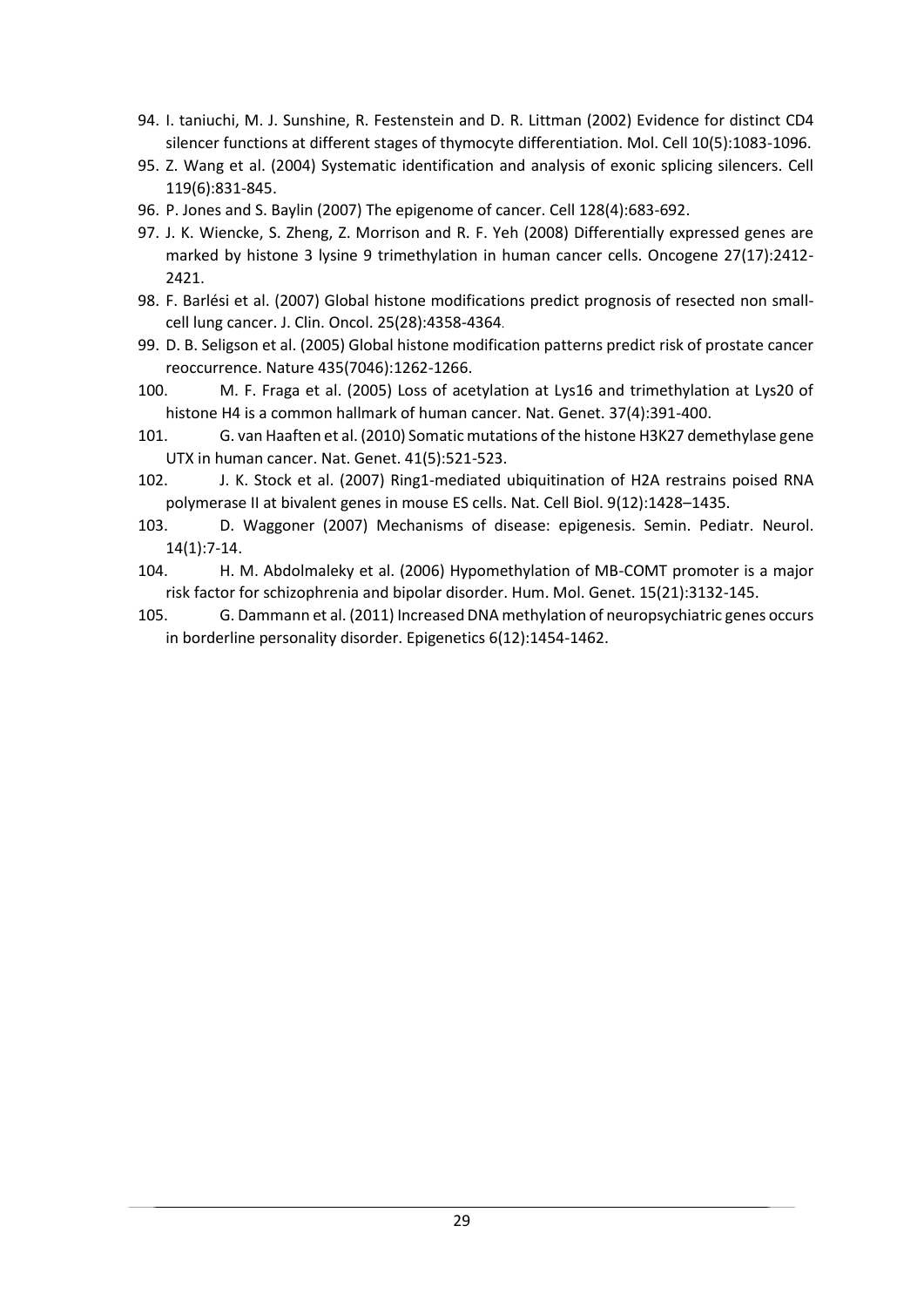#### **Supplemental 1. Functions of Histone Modifications**

Many residues in the core histones and their variants are known to be modified post-translationally. Here, each modified amino acid on histones is described together with the specific modification and the known function of this modification. These modifications are created by specific enzymes, called writers, and can be erased by other proteins, the erasers. For each modification at least one writer has been identified and for some the erasers are also known. The modifications are read and interpreted by proteins called readers, which use specific domains to bind the modification.

|                        | <b>Residue</b> | <b>Modification</b> | <b>Functions</b>                                                 | Writer                         | <b>Eraser</b> | <b>Reader</b> <sup>Domain</sup>                                                             |
|------------------------|----------------|---------------------|------------------------------------------------------------------|--------------------------------|---------------|---------------------------------------------------------------------------------------------|
| <b>Histone</b><br>H1   | Lys26          | Methylation         | Transcriptional<br>silencing                                     | E2h2                           |               |                                                                                             |
|                        | Ser27          | Phosphorylation     | Transcriptional<br>activation, chromatin<br>decondenstation      |                                |               |                                                                                             |
| <b>Histone</b><br>2A   | Ser1           | Phosphorylation     | Mitosis, Chromatin<br>assembly,<br>Transcriptional<br>repression | PKC, MSK1                      |               |                                                                                             |
|                        | Lys4           | Acetylation         | Transcriptional<br>activation                                    | ESA1                           |               |                                                                                             |
|                        |                | Acetylation         | Transcriptional<br>activation                                    | CBP, p300,<br>HAT1, TIP60      |               |                                                                                             |
|                        | Lys5           | Acetylation         | Transcriptional<br>activation                                    | Tip60,<br>p300/CBP             |               |                                                                                             |
|                        | Lys7           | Acetylation         | Transcriptional<br>activation                                    | ESA1, HAT1                     |               |                                                                                             |
|                        | Lys119         | Ubiquitylation      | Spermatogenesis                                                  | RNF1, RING2                    |               |                                                                                             |
|                        | <b>Thr120</b>  | Phosphorylation     | Mitosis                                                          | NHK1                           |               |                                                                                             |
|                        | Ser122         | Phosphorylation     | DNA repair                                                       |                                |               |                                                                                             |
|                        | Lys126         | Sumoylation         | Transcriptional<br>repression                                    | UBC9                           |               |                                                                                             |
|                        | Ser129         | Phosphorylation     | DNA repair                                                       | MEC1, TEL1                     |               |                                                                                             |
| <b>Histone</b><br>2A.X | Ser139         | Phosphorylation     | DNA repair, Apoptosis                                            | ATM, ATR,<br>DNA-PK            | PP4           | MDC1BRCT<br>NBS1 <sup>BRCT</sup> ,<br>53BP1 <sup>BRCT,TDRr</sup> ,<br>BRCA1 <sup>BRCT</sup> |
|                        | <b>Tyr142</b>  | Phosphorylation     | <b>Regulation of DNA</b><br>damage foci<br>formation             | BAZ1B                          | EYA           | APBB1PID                                                                                    |
| <b>Histone</b><br>2B   | Lys5           | Acetylation         | Transcriptional<br>activation                                    | p300, ATF2                     |               |                                                                                             |
|                        | Ser10          | Phosphorylation     | Apoptosis                                                        | <b>STE20</b>                   |               |                                                                                             |
|                        | Lys11          | Acetylation         | Transcriptional<br>activation                                    | GCN5                           |               |                                                                                             |
|                        | Lys12          | Acetylation         | Transcriptional<br>activity                                      | CBP, p300,<br>ATF <sub>2</sub> |               |                                                                                             |
|                        | Ser14          | Phosphorylation     | Apoptosis, DNA repair                                            | MST1                           |               |                                                                                             |
|                        | Lys15          | Acetylation         | Transcriptional<br>activation                                    | CBP, p300,<br>ATF <sub>2</sub> |               |                                                                                             |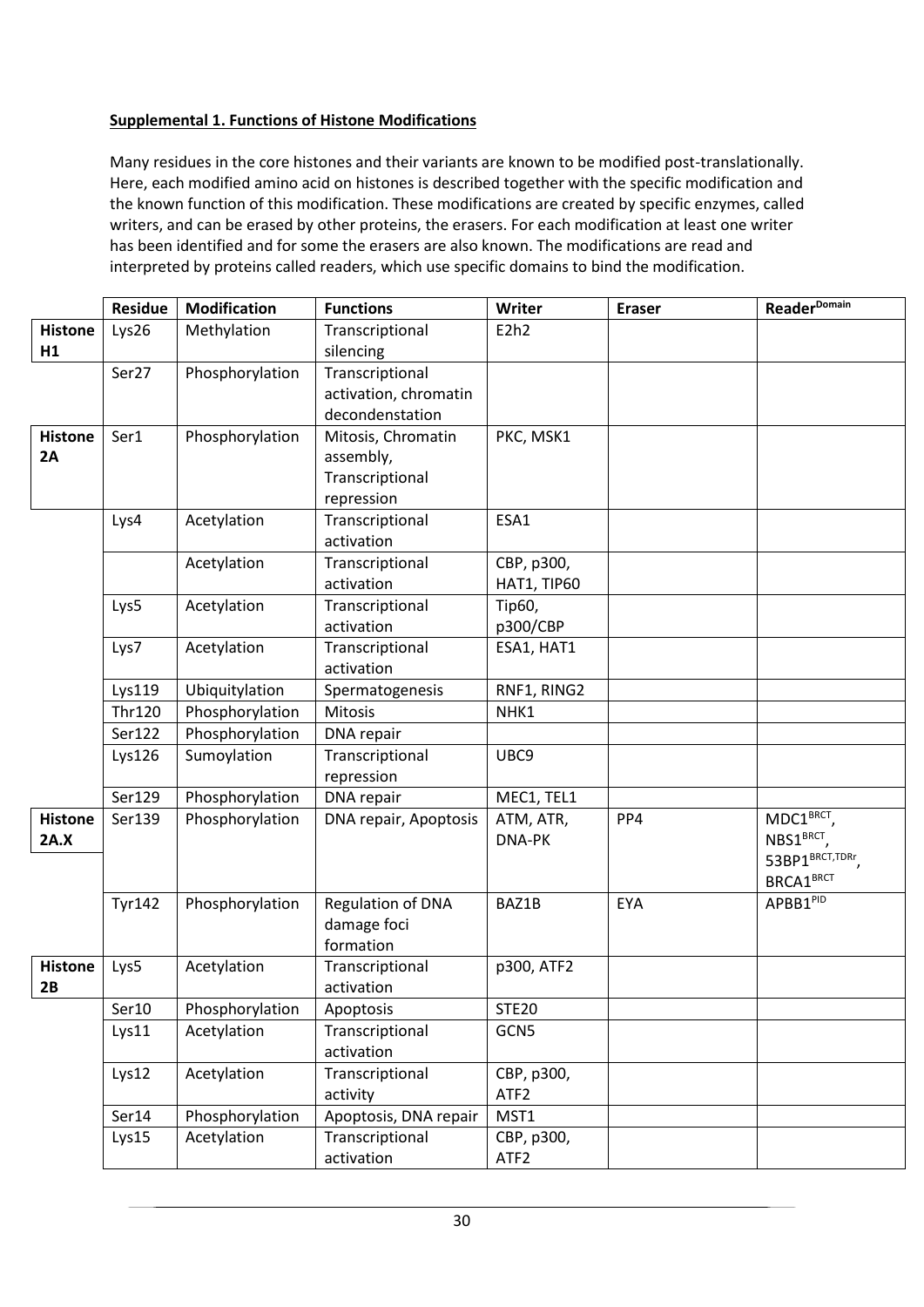|       |                | Lys16            | Acetylation                   | Transcriptional                        | GCN5, ESA1           |                 |                                             |
|-------|----------------|------------------|-------------------------------|----------------------------------------|----------------------|-----------------|---------------------------------------------|
|       |                |                  |                               | activation                             |                      |                 |                                             |
| Lys20 |                | Acetylation      | Transcriptional<br>activation | CBP, p300                              |                      |                 |                                             |
|       |                | Lys120           | Ubiquitylation                | Elongation, Meiosis                    | RNF20, UBCH6         |                 |                                             |
|       |                | Lys123           | Ubiquitylation                | Euchromatin                            | RAD6                 |                 |                                             |
|       | <b>Histone</b> | Arg <sub>2</sub> | Methylation                   | Transcriptional                        | CARM1,               | JMJD6           |                                             |
|       | H3             |                  |                               | activation                             | PRMT6                |                 |                                             |
|       |                | Thr3             | Phosphorylation               | Mitosis                                | Haspin, Vrk1         |                 | Survivin <sup>BIR</sup>                     |
|       |                | Lys4             | Acetylation                   | Transcriptional                        | ESA1, HPA2           |                 |                                             |
|       |                |                  |                               | activation                             |                      |                 |                                             |
|       |                | Lys4             | Methylation                   | Euchromatin,                           | MLL, SET1,           |                 | CHD <sup>CHR</sup> ,                        |
|       |                |                  |                               | transcriptional                        | ASH1, SET7,          |                 | ING Family <sup>PHD</sup> ,                 |
|       |                |                  |                               | activation                             | SMYD2, MLL,          |                 | RAG2 <sup>PHD</sup> , TAF3 <sup>PHD</sup> , |
|       |                |                  |                               |                                        | $ALL-1$              |                 | BPTF <sup>PHD,BRD</sup> ,                   |
|       |                |                  |                               |                                        |                      |                 | BHC80 <sup>PHD</sup>                        |
|       |                |                  |                               |                                        |                      |                 | DNMT3LPHD,                                  |
|       |                |                  |                               |                                        |                      |                 | PYGO1 <sup>PHD</sup> ,                      |
|       |                |                  |                               |                                        |                      |                 | JMJD2APHD,TDR                               |
|       |                |                  |                               |                                        |                      |                 | WDR5 <sup>WD</sup>                          |
|       |                | Phosphorylation  |                               | Transcriptional                        | $PKC\beta$           |                 |                                             |
|       |                |                  |                               | activation                             |                      |                 |                                             |
|       |                | Arg8             | Methylation                   | Transcriptional                        | PRMT5                |                 |                                             |
|       |                |                  |                               | repression                             |                      | SIRT6           | $BRD4^{BRD}$ ,                              |
|       |                | Lys9             | Acetylation                   | Histone deposition,<br>Transcriptional | GCN5, PCAF,<br>SRC-1 |                 | BAZ1B <sup>PHD,BRD</sup>                    |
|       |                |                  |                               | activation                             |                      |                 |                                             |
|       |                | Lys9             | Methylation                   | Transcriptional                        | SUV39H1/2,           | JMJD1A/KDM3A,   | L3MBTL1/L2MBT,                              |
|       |                |                  |                               | silencing,                             | G9a, CLL8,           | JMJD1B/KDM3B,   | HP1 <sup>CHR</sup> ,                        |
|       |                |                  |                               | Heterochromatin,                       | SETDB1,              | JMJD1C/TRIP8,   | MPP8 <sup>CHR, ANK</sup> ,                  |
|       |                |                  |                               | DNA methylation                        | EuHMT1, Riz1,        | JMJD2A/KDM4A,   | CDY familyCHR,                              |
|       |                |                  |                               |                                        | CLR4                 | JMJD2B/KDM4B,   | TDRD7TDR,                                   |
|       |                |                  |                               |                                        |                      | JMJD2C/KDM4C,   | UHRF <sup>PHD</sup> , EED <sup>WD</sup> ,   |
|       |                |                  |                               |                                        |                      | JMJD2D/KDM4D    | <b>GLPANK</b>                               |
|       |                | Ser10            | Phosphorylation               | Mitosis, Meiosis,                      | Aurora B,            | PP <sub>1</sub> | $14 - 3 - 3^{14}$                           |
|       |                |                  |                               | Immediate early gene                   | MSK1/2, SNF1,        |                 |                                             |
|       |                |                  |                               | activation,                            | IKK- $\alpha$        |                 |                                             |
|       |                |                  |                               | Transcriptional                        |                      |                 |                                             |
|       |                |                  |                               | activation                             |                      |                 |                                             |
|       |                | Thr11            | Phosphorylation               | Mitosis, DNA damage                    | <b>DLK</b>           |                 |                                             |
|       |                |                  |                               | induced transcription                  |                      |                 |                                             |
|       |                | Lys14            | Acetylation                   | Transcriptional                        | GCN5, PCAF,          |                 | BRD4 <sup>BRD</sup> ,                       |
|       |                |                  |                               | activation,                            | CBP, p300,           |                 | BAZ1B <sup>PHD,BRD</sup> ,                  |
|       |                |                  |                               | Elongation, DNA                        | MOZ, MORF,           |                 | BRG1 <sup>BRD</sup>                         |
|       |                |                  |                               | repair, RNA Pol II                     | TIP60, SRC-1,        |                 |                                             |
|       |                |                  |                               | transcription, RNA Pol                 | ESAL, TIP60,         |                 |                                             |
|       |                |                  |                               | III transcription,                     | ELP3, HPA2,          |                 |                                             |
|       |                |                  |                               | Euchromatin                            | TAF1, SAS2/3         |                 |                                             |
|       |                | Arg17            | Methylation                   | Transcriptional                        | CARM1                |                 | TDRD3TDR                                    |
|       |                |                  |                               | activation                             |                      |                 |                                             |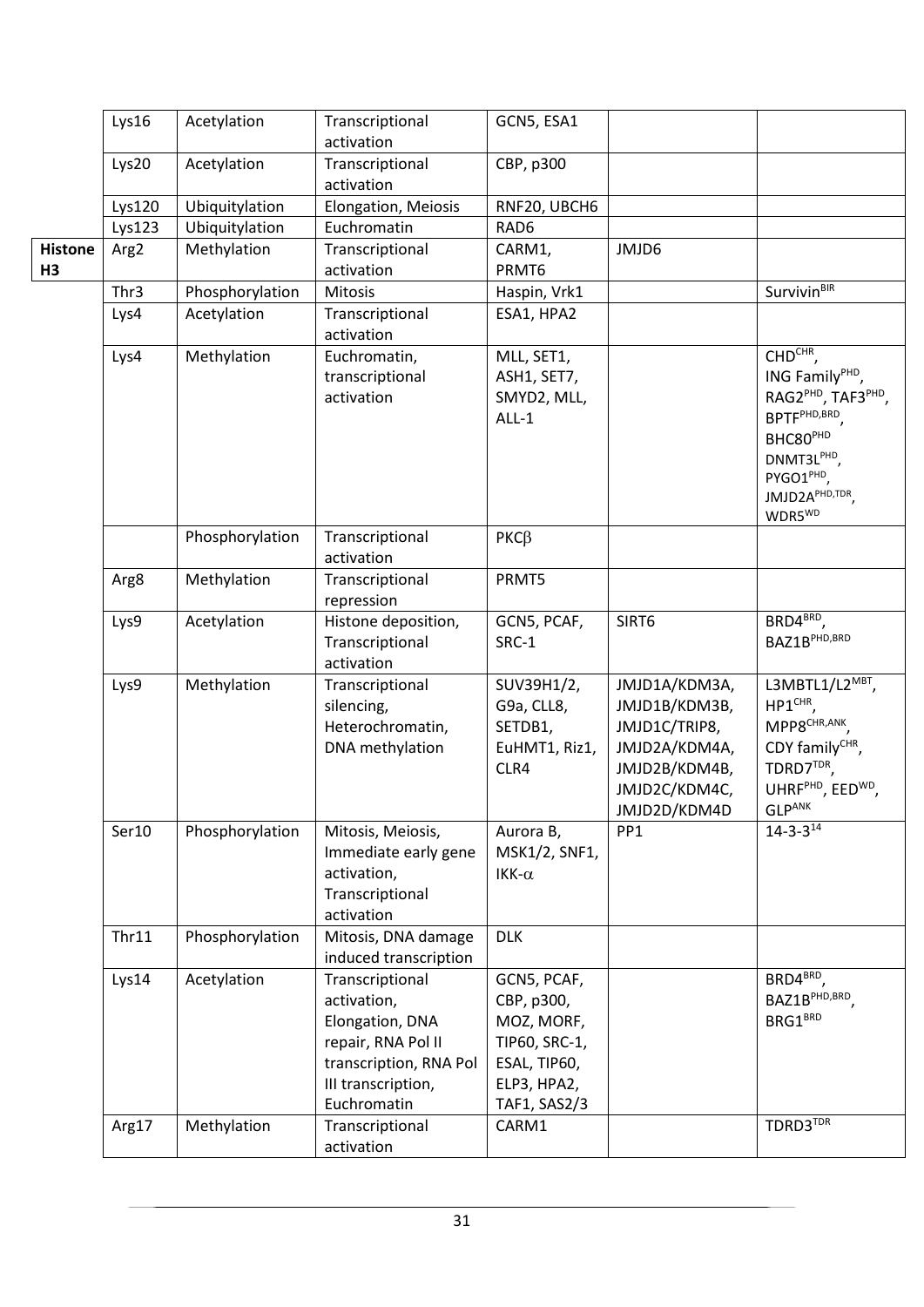|                             | Lys18 | Acetylation     | Transcriptional<br>activation, DNA<br>repair, DNA repliction                         | GCN5, PCAF,<br>CBP, p300                                          |                                                                                                 |                        |
|-----------------------------|-------|-----------------|--------------------------------------------------------------------------------------|-------------------------------------------------------------------|-------------------------------------------------------------------------------------------------|------------------------|
|                             | Lys23 | Acetylation     | Histone deposition,<br>Transcriptional<br>activation,<br>Elongation, DNA<br>repair   | GCN5, PCAF,<br>p300, SAS3                                         |                                                                                                 |                        |
|                             | Arg26 | Methylation     | Transcriptional<br>activation                                                        | CARM1                                                             |                                                                                                 |                        |
|                             | Lys27 | Acetylation     | Transcriptional<br>activation                                                        | GCN5                                                              |                                                                                                 |                        |
|                             | Lys27 | Methylation     | Transcriptional<br>silencing, X<br>Inactivation                                      | EZH2, EZH1,<br>G9a                                                | JMJD1A/KDM3A,<br>JMJD1B/KDM3B,<br>KDM6A/UTX,<br>JMJD3/KDM6B                                     | PcCHR<br>CDY FamilyCHR |
|                             | Ser28 | Phosphorylation | Mitosis, Immediate-<br>early gene activation                                         | Aurora B,<br><b>MSK1/2</b>                                        |                                                                                                 | $14 - 3 - 3^{14}$      |
|                             | Lys36 | Acetylation     | Transcriptional<br>activation, Elongation                                            | GCN5, PCAF,<br>SET <sub>2</sub>                                   |                                                                                                 |                        |
|                             | Lys36 | Methylation     | Transcriptional<br>elongation                                                        | NSD1, SET2,<br>SMYD2, NSD2                                        | JHDM1A/KDM2A,<br>JHDM1B/DM2B,<br>JHDM3A/KDM4A,<br>JHM3B/KDM4B,<br>JHDM3C/KDM4C,<br>JHDM3D/KDM4D | MRG5 <sup>CHR</sup>    |
|                             | Thr45 | Phosphorylation | DNA replication,<br>apoptosis                                                        | PKCd                                                              |                                                                                                 |                        |
|                             | Lys56 | Acetylation     | DNA damage repair,<br>Chromatin assembly,<br>Transcriptional<br>activation           | CBP, p300,<br>SPT10                                               |                                                                                                 |                        |
|                             | Lys79 | Methylation     | Transcriptional<br>activation,<br>Elongation,<br>Euchromatin,<br>Checkpoint response | DOT1                                                              |                                                                                                 |                        |
| <b>Histone</b><br><b>H4</b> | Ser1  | Phosphorylation | Transcriptional<br>activation, DNA<br>repair, Mitosis,<br>Chromatin assembly         | <b>CKII</b>                                                       |                                                                                                 |                        |
|                             | Arg3  | Methylation     | Transcriptional<br>activation,<br>Transcriptional<br>repression                      | PRMT1,<br>PRMT5                                                   | JMJD6                                                                                           | TDRD3TDR               |
|                             | Lys5  | Acetylation     | Histone deposition,<br>transcriptional<br>activation, DNA repair                     | ATF2, HAT1,<br>CBP, p300,<br>TIP60, HBO1,<br>ESAL, TIP60,<br>HPA2 |                                                                                                 | BRD4 <sup>BRD</sup>    |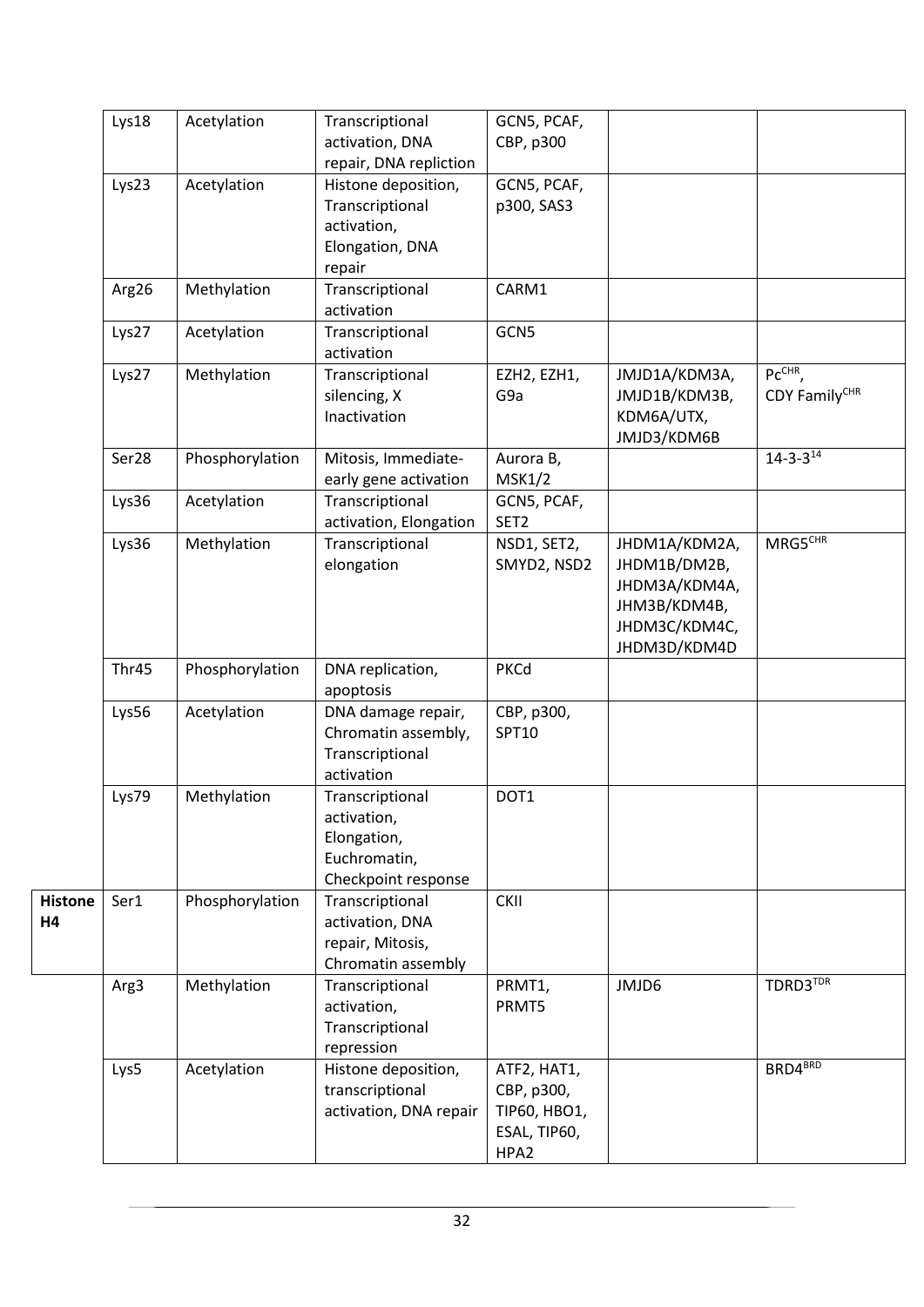| Lys8  | Acetylation | Transcriptional<br>activation, DNA repair | CBP, p300,<br>TIP60, HBO1, |       |                            |
|-------|-------------|-------------------------------------------|----------------------------|-------|----------------------------|
|       |             |                                           | GCN5, PCAF,                |       |                            |
|       |             |                                           | ESAL, TIP60,               |       |                            |
|       |             |                                           | ATF2, ELP3                 |       |                            |
| Lys12 | Acetylation | Histone deposition,                       | HAT1, CBP,                 |       | BRD2RD, BRD4BD             |
|       |             | Transcriptional                           | p300, TIP60,               |       |                            |
|       |             | activation, Telomeric                     | HBO1, ESAL,                |       |                            |
|       |             | silencing, DNA repair                     | TIP60, HPA2                |       |                            |
| Lys16 | Acetylation | Transcriptional                           | MOF, TIP60,                | SIRT1 |                            |
|       |             | activation, DNA                           | GCN5, ESAL,                |       |                            |
|       |             | repair, Euchromatin                       | <b>TIP60, ATF2,</b>        |       |                            |
|       |             |                                           | SAS2                       |       |                            |
| Lys20 | Methylation | Transcriptional                           | PR-                        |       | L3MBTL1 <sup>MBT</sup> ,   |
|       |             | silencing,                                | SET7(mono),                |       | $MBTD1^{MBT}$ ,            |
|       |             | Heterochromatin                           | SUV420H1(di),              |       | JMJD2APHD,                 |
|       |             |                                           | MMSET,                     |       | PHF20PHD,                  |
|       |             |                                           | SUV420H2(tri)              |       | 53jBP1 <sup>BRCT,TDR</sup> |
| Lys59 | Methylation | Transcriptional                           |                            |       |                            |
|       |             | silencing                                 |                            |       |                            |
| Lys91 | Acetylation | Histone deposition,                       | HAT1                       |       |                            |
|       |             | DNA damage repair,                        |                            |       |                            |
|       |             | Chromatin assembly                        |                            |       |                            |

#### Domain Key

| <b>DUITION NUY</b> |                        |            |                                    |            |                      |
|--------------------|------------------------|------------|------------------------------------|------------|----------------------|
| 14                 | 14-3-3 domain          | BRD.       | <b>Bromodomain</b>                 | <b>PHD</b> | PHD zinc finger doma |
| <b>ANK</b>         | Ankyrin repeat domain  | <b>CHR</b> | Chromodomain                       | TDR        | Tudor domain         |
| <b>BIR</b>         | Baculovirus IAP repeat | MBT        | MBT domain                         | WD         | WD40 repeat domain   |
| <b>BRCT</b>        | BRCA1 C-term domain    | PID.       | Phosphotyrosine interaction domain |            |                      |

PID Phosphotyrosine interaction domain